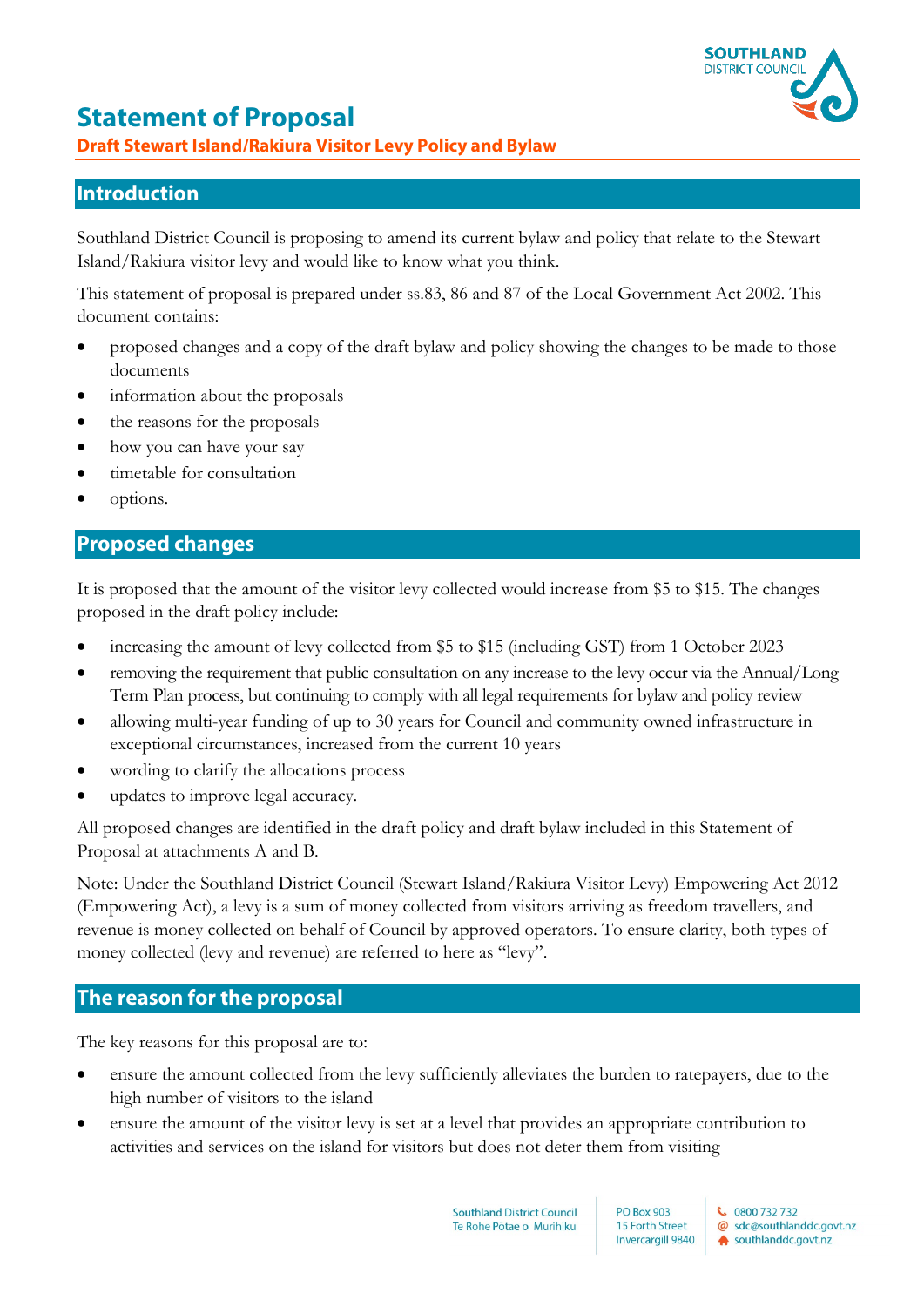

- ensure the bylaw and policy are legally accurate, including removing the need to consult on a levy increase through consulting on the Annual Plan or Long Term Plan, which is not provided for in the Empowering Act
- allow for funding to be allocated (in exceptional circumstances) to multi-year funding of up to 30 years for Council and community owned infrastructure, because many infrastructure projects have a life longer than 10 years
- enhance understanding of the allocations process and make other changes to clarify the policy for readers.

# **How you can have your say**

Anyone can make a submission online at www.makeitstick.nz/visitorlevy.

Submissions will be accepted from 8am on 1 March 2022 and must be received by 5pm on 1 April 2022.

All submissions should state:

- the submitter's name
- the submitter's contact details
- whether or not the submitter would like to speak to Council about this matter.

If you need help submitting please contact Council at 0800 732 732, or call in to one of Council's offices. All written submissions made to Council will be acknowledged and made available to the public.

Council intends to hold a hearing on 27 April 2022. This is when anyone who has made a written submission and who has said they would like to speak to Council, can do so at a Council meeting. This meeting is open to the public. If you indicate you would like to be heard, Council staff will get in touch with you to arrange a time for you to speak at the hearing. If at the hearing you have any requirements, please let us know. Please note that Covid national protection framework levels may impact hearing dates and the ability to hold this meeting in person.

# **Timetable for consultation**

The dates below outline the timetable for the consultation process. Any changes to these dates will be publicly advised on Council's Facebook page and website.

| <b>DATE</b>      | <b>ACTIVITY</b>                                                                                                                                              |
|------------------|--------------------------------------------------------------------------------------------------------------------------------------------------------------|
| 22 February 2022 | Council adopted the proposal for consultation                                                                                                                |
| 1 March 2022     | Consultation period begins (8am)                                                                                                                             |
| 1 April 2022     | Consultation period ends (5pm)                                                                                                                               |
| 27 April 2022    | Oral submissions heard by Council. Covid national protection framework levels<br>may impact the hearing date and the ability to hold this meeting in person. |

# **Information about the proposal**

#### **Background**

Although Stewart Island/Rakiura has a small resident population (approximately 500 ratepayers, but fewer full-time residents), it is a destination for a large number of short-term visitors. Since the introduction of the levy in 2013, there has been an average of 38,700 visitors per year. This does not include people who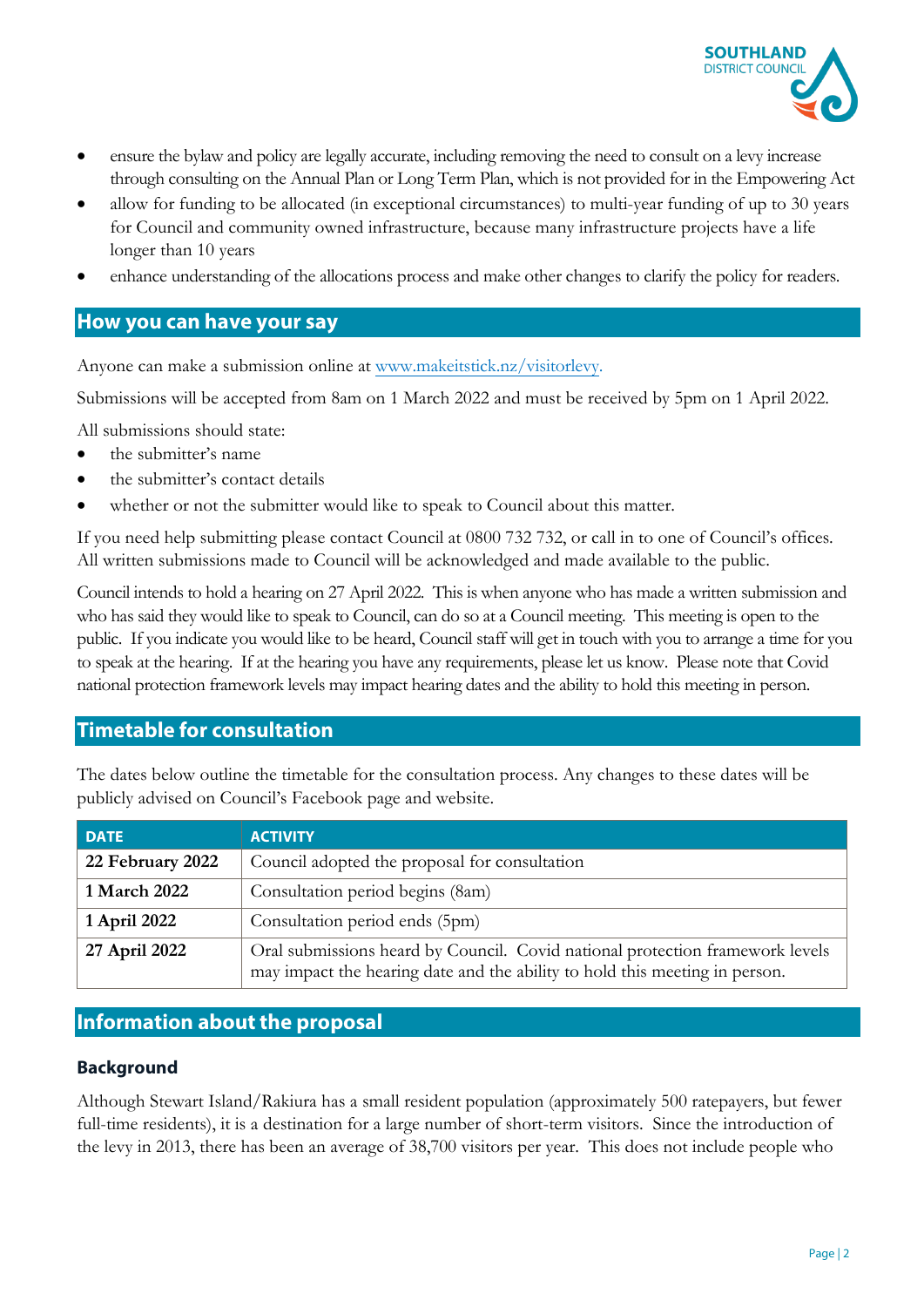

are exempt from paying the levy, such as those 18 and under, so this figure is lower than the actual number of visitors. This creates a unique funding challenge for Council and the community.

The Empowering Act allows Council to set and collect levies from visitors to Stewart Island/Rakiura.

The funds collected must be used for:

- funding, wholly or in part, activities used by visitors
- funding, wholly or in part, activities on the island for the benefit of visitors
- mitigating the adverse effects of visitors on the environment of the island.

This means Council activities are eligible, such as public toilets, parks, streetscapes, jetties, electricity supply, wastewater, roading, stormwater and waste services, as well as the activities of other community agencies such as visitor promotion/information and ecology/environmental protection.

Approved operators (Stewart Island Flights, Real NZ (formerly Real Journeys), ISS McKay for cruise ships) collect \$5 from each passenger aged 18 and over in accordance with the Empowering Act and the contracts Council has entered into with the approved operators. Visitors who travel to the island by other means (freedom travellers) pay the \$5 levy which is set under the bylaw. Residents do not pay the levy. There has been no change to the levy amount since its inception in 2013.

Levy funds are allocated by way of application to the Stewart Island/Rakiura Visitor Levy Allocations Subcommittee (the subcommittee). Applications will only be eligible for funding if they meet the requirements of the Empowering Act. The subcommittee has discretion whether or not eligible applications will receive funding.

The bylaw sets the rate of the levy that is imposed, details about how the levy is collected and an offence and penalty section. The policy covers operational aspects, including who is liable to pay levies and how the levy will be collected, administered, allocated and enforced.

The main reason for the review of the current bylaw and policy is in relation to the amount of the levy. However, as with the formal review of any policy or bylaw, it is open to Council to consider other changes.

If Council decides to change the levy amount, any increase would not occur until October 2023, due to the contracts with approved operators who collect the levy on behalf of Council.

#### **Information about the proposal to increase the quantum of the levy**

To assess whether the current \$5 visitor levy is appropriate, the costs of activities that visitors use, benefit from or mitigate environment effects (in line with the Empowering Act) have been examined. This has identified:

- the total cost of visitor related activities on the island is projected to be around \$9.7 million over the next eight years (using Council's Long Term Plan (LTP) project list as a basis)
- \$7.3 million of this relates to activities provided by Council and \$2.4 million relates to activities provided by other community agencies
- for each year, an average of \$1.2 million (\$1.4 million including GST) is needed to fund activities that are visitor related
- an average of \$168,000 per year (\$194,000 including GST) is currently collected from the visitor levy.

Council used two methods to estimate visitors' share of activity costs: an LTP project approach, and a depreciation approach (refer to attachment C for further detail). The forecasted costs show that the current visitor levy at \$5 is likely to be insufficient to fund the projected future cost of visitor-related activities.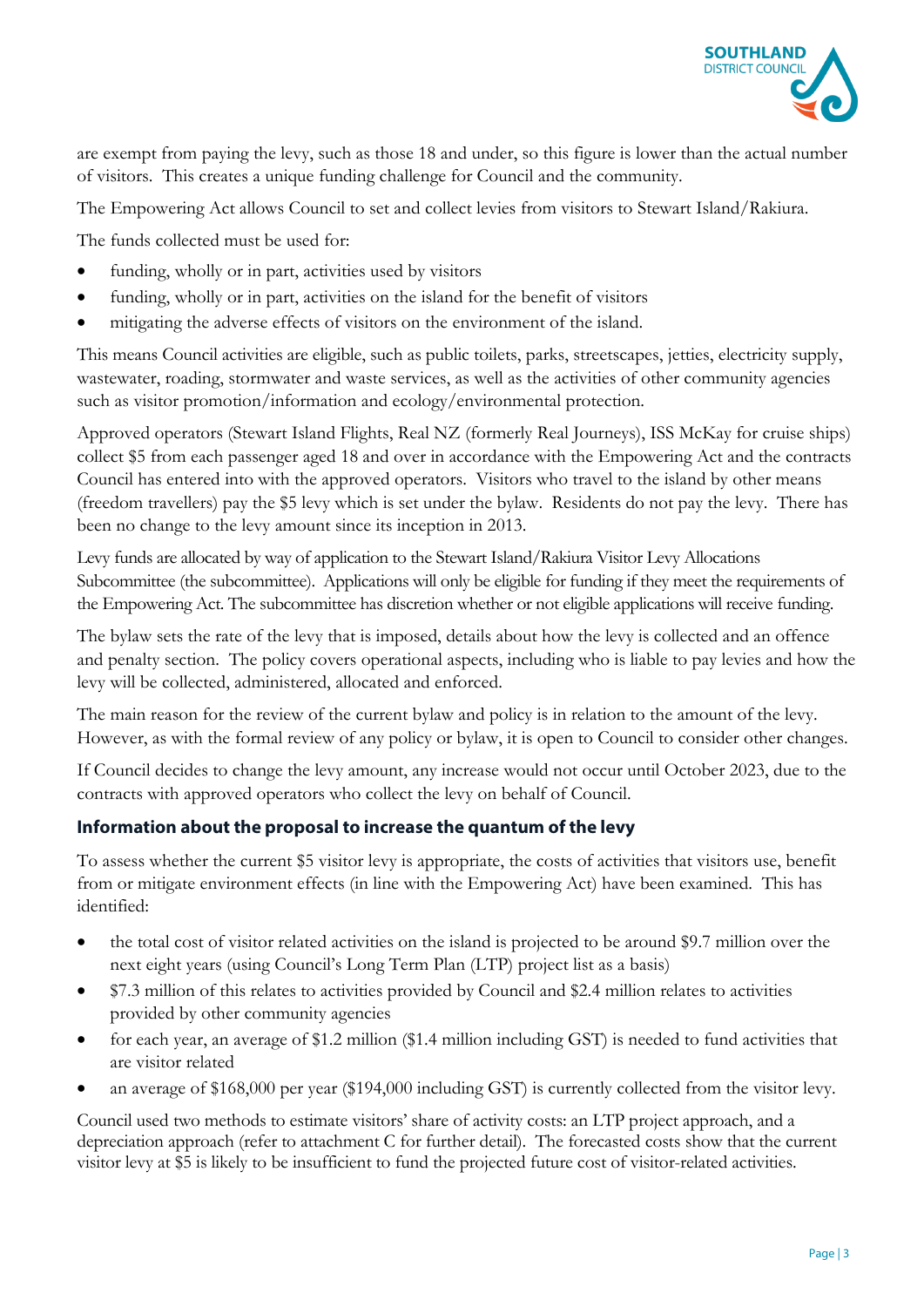

Depending on the share of activity costs estimated to be related to visitors' use, the project approach shows that the levy would need to increase to between \$11 and \$30. This depreciation approach has been used to verify that the annual costs resulting from the project approach (using the shorter LTP period) are reasonable. The estimated annual costs using both approaches are very similar with the depreciation approach showing that the levy would need to increase to between \$9 and \$26.

#### **Why \$15?**

Council is proposing a levy quantum of \$15 to ensure visitors contribute a reasonable amount towards these costs and to alleviate the rates burden of these costs on ratepayers.

In addition, the proposed increase to \$15 would be catching up on increased costs and inflation since collection of the levy started, and anticipates further increases before any change would come into effect in October 2023. Due to the bylaw amendment process and agreements with the operators who collect the levy, it is not viable to build in frequent incremental increases to the bylaw and policy in line with inflation, so a \$15 quantum is considered to be a reasonable increase.

#### **What activities should be included?**

Council has received feedback in the past requesting more information on what the levy funds will be spent on, in order to link visitor related costs on the island to the levy amount.

There are a lot of different views about what is or is not 'visitor related'. The Empowering Act contains the main criteria for assessing whether something is eligible for levy funding. As discussed above, this means an activity that is wholly or in part used by visitors, is for the benefit of visitors, or mitigates the adverse effects of visitors on the environment of the island.

The scope of what is eligible for funding has not changed since the levy has come into effect. Modelling has been based on what is eligible under the Empowering Act, recognising that the subcommittee has the full discretion to assess eligible applications based on their merits, and decide whether to allocate funding.

#### **What would happen if the visitor levy is less than the recommended \$15 (ie/it remains at \$5 or was increased to \$10)?**

All levy funding received contributes towards the grants given to Council and other organisations providing visitor related activities. The higher the levy, the greater the contribution towards visitor related costs. Less funding results in both Council and other organisations having to seek other funding sources or making decisions to delay or not undertake some activities or projects. For Council, any reduction in funding will generally mean an increase in rates for ratepayers on the island and/or across the district, or a decision to delay or delete projects. For other organisations, a reduction in grants will most likely require other funding to be found and if unsuccessful, these entities may then have to reduce or discontinue the service or delay/not undertake projects.

The modelling in attachment C shows that the average annual cost of providing visitor related activities is around \$1.4 million (including GST). The project approach indicates that between \$415,000 and \$1.18 million (including GST) of this amount relates to visitors. The depreciation approach estimates the annual amount related to visitor use slightly lower, at between \$340,000 to \$1 million (including GST).

If the visitor levy amount remains \$5, with an estimated total revenue of around \$194,000 and no change is made to the projects planned for the island, there is likely to be a shortfall in funding. This shortfall would be between \$221,000 to \$986,000 (including GST) using the project approach and between \$146,000 to \$806,000 using the deprecation approach.

An increase in the visitor levy to \$10 (including GST) would sit at the low end of the forecasted ranges of funding costs for the island, with an estimated total revenue of \$387,000. If the visitor levy was increased to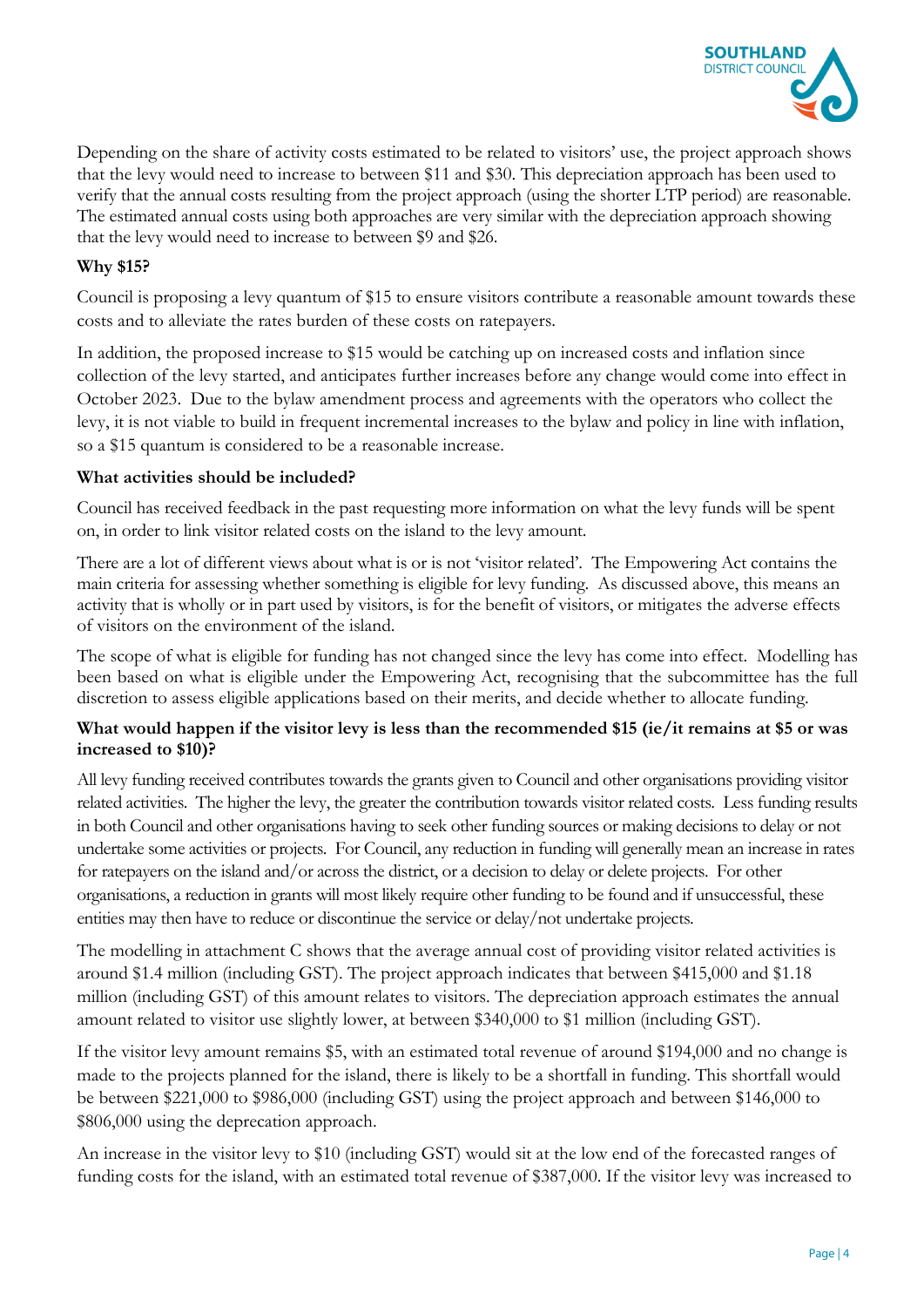

\$10, the shortfall in funding would reduce to between \$28,000 to \$793,000 using the project approach or between \$0 to \$613,000 using the depreciation approach.

# **Options for the visitor levy amount**

| OPTION 1: INCREASE THE VISITOR LEVY TO \$15 (PROPOSED)                                                                                                                                                                                                                                                                                                                                                                                                                                                                                                                    |                                                                                                                                                                                                                                                                                                                                                                                                                                                                                                                                                                                                                                                                                                                                                                             |  |
|---------------------------------------------------------------------------------------------------------------------------------------------------------------------------------------------------------------------------------------------------------------------------------------------------------------------------------------------------------------------------------------------------------------------------------------------------------------------------------------------------------------------------------------------------------------------------|-----------------------------------------------------------------------------------------------------------------------------------------------------------------------------------------------------------------------------------------------------------------------------------------------------------------------------------------------------------------------------------------------------------------------------------------------------------------------------------------------------------------------------------------------------------------------------------------------------------------------------------------------------------------------------------------------------------------------------------------------------------------------------|--|
| Advantages                                                                                                                                                                                                                                                                                                                                                                                                                                                                                                                                                                | Disadvantages                                                                                                                                                                                                                                                                                                                                                                                                                                                                                                                                                                                                                                                                                                                                                               |  |
| an increase in available funds will better<br>provide for visitors to the island and contribute<br>towards relieving the rates burden on this<br>community and/or district ratepayers<br>enables a greater contribution to eligible grant<br>requests, both from Council and other<br>organisations. This higher contribution will<br>enable services to continue or be improved and<br>for more projects to be funded from the levy<br>and generally undertaken without delays.                                                                                          | is not consistent with the feedback from<br>preliminary consultation, that supported an<br>increase to \$10, not \$15<br>may impact affordability of getting to the island<br>$\bullet$<br>for some people<br>approved operators may not agree to collecting<br>$\bullet$<br>the levy funds on behalf of Council, if it is<br>raised to \$15 (which would create a challenge<br>around collecting the levy).                                                                                                                                                                                                                                                                                                                                                                |  |
| <b>OPTION 2: INCREASE THE VISITOR LEVY TO \$10</b>                                                                                                                                                                                                                                                                                                                                                                                                                                                                                                                        |                                                                                                                                                                                                                                                                                                                                                                                                                                                                                                                                                                                                                                                                                                                                                                             |  |
| Advantages                                                                                                                                                                                                                                                                                                                                                                                                                                                                                                                                                                | Disadvantages                                                                                                                                                                                                                                                                                                                                                                                                                                                                                                                                                                                                                                                                                                                                                               |  |
| is consistent with the feedback from<br>preliminary consultation, that supported an<br>increase to \$10<br>provides some increase in funds to better<br>provide for visitors to the island and may<br>relieve the rates burden on this community<br>and/or district ratepayers<br>enables a greater contribution to eligible grant<br>requests, both from Council and other<br>organisations. This higher contribution will<br>enable services to continue or be improved and<br>for more projects to be funded from the levy<br>and generally undertaken without delays. | increasing the levy to \$10 may not sufficiently<br>increase available funds for visitor related<br>projects on the island and may increase the<br>rates burden on this community and/or district<br>ratepayers for Council related projects<br>may not be sufficient to fund grant requests for<br>$\bullet$<br>other organisations resulting in no increase or a<br>reduction in service levels and/or any projects<br>being delayed or cancelled pending other<br>funding sources<br>may impact affordability of getting to the island<br>$\bullet$<br>for some people<br>approved operators may not agree to collecting<br>$\bullet$<br>the levy funds on behalf of Council, if it is<br>raised to \$10 (which would create a challenge<br>around collecting the levy). |  |
| <b>OPTION 3: KEEP THE VISITOR LEVY AT \$5</b>                                                                                                                                                                                                                                                                                                                                                                                                                                                                                                                             |                                                                                                                                                                                                                                                                                                                                                                                                                                                                                                                                                                                                                                                                                                                                                                             |  |
| Advantages                                                                                                                                                                                                                                                                                                                                                                                                                                                                                                                                                                | Disadvantages                                                                                                                                                                                                                                                                                                                                                                                                                                                                                                                                                                                                                                                                                                                                                               |  |
| this is in line with some community views<br>obtained through the pre-consultation process<br>the community, stakeholders and approved<br>operators are familiar with this levy amount.                                                                                                                                                                                                                                                                                                                                                                                   | keeping the levy at \$5 will not increase available<br>funds for visitor related projects on the island<br>and may increase the rates burden on this<br>community and resulting in organisations<br>seeking other funding sources, possibly leading<br>to a reduction in services provided, projects<br>delayed or not undertaken<br>inflation rate increases since the inception of<br>$\bullet$<br>the \$5 levy means that the level of service or                                                                                                                                                                                                                                                                                                                        |  |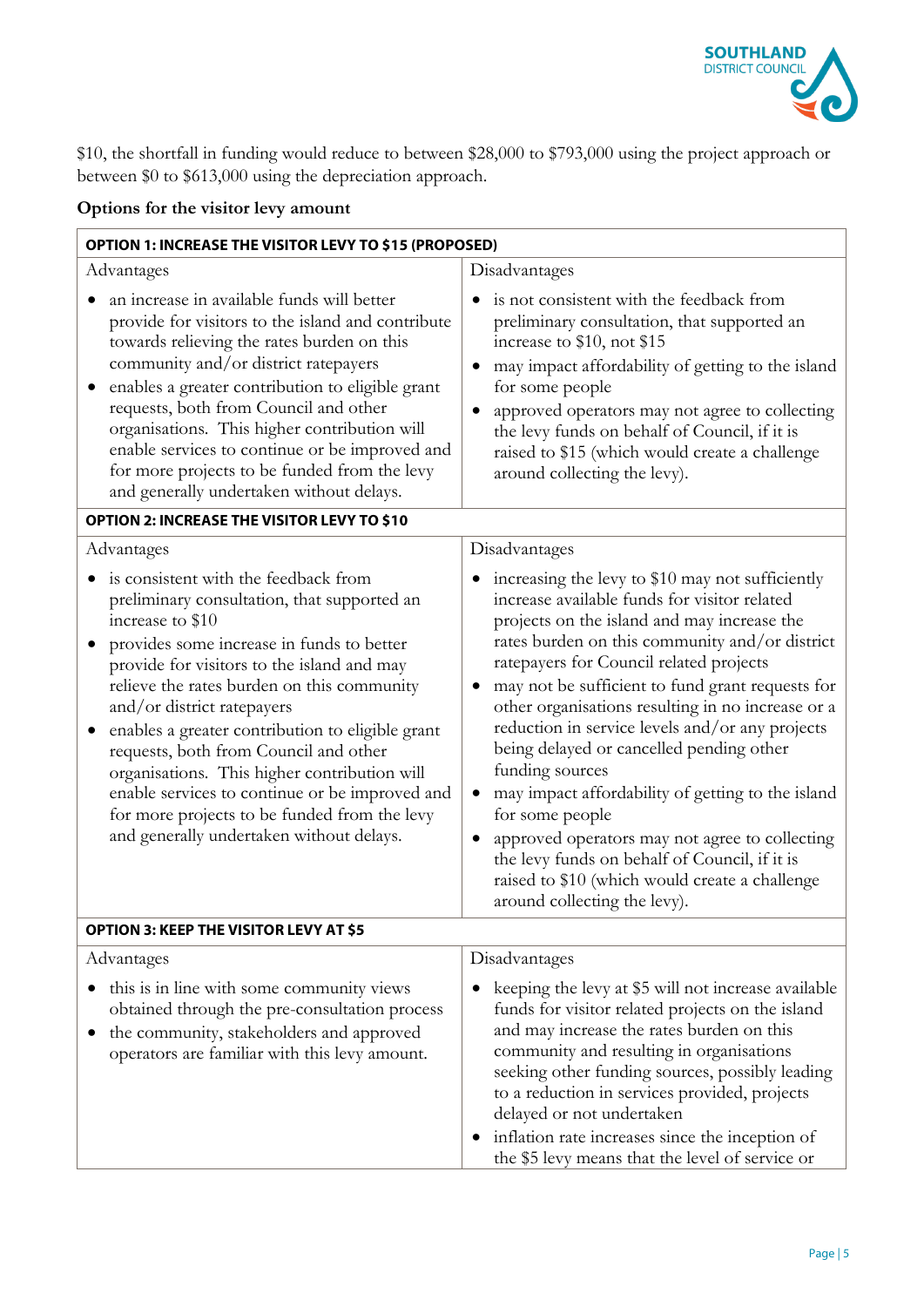

|                                                            | the quantum of projects will continue to reduce<br>over time<br>this option is not in line with the majority of<br>stakeholder and community views that the<br>quantum of the levy should be increased. |  |
|------------------------------------------------------------|---------------------------------------------------------------------------------------------------------------------------------------------------------------------------------------------------------|--|
| <b>OPTION 4: CHANGE THE VISITOR LEVY TO ANOTHER AMOUNT</b> |                                                                                                                                                                                                         |  |
| Advantages                                                 | Disadvantages                                                                                                                                                                                           |  |
| may better incorporate community views.                    | anything that is a significant departure from the<br>options set out this proposal may require<br>further consultation.                                                                                 |  |

## **Other proposed changes**

#### **Annual/Long Term Plan consultation requirement**

Part 5.0 of the current policy states that public consultation will occur via an Annual Plan/LTP process and a bylaw amendment process, in the event an increase in the levy is considered. It is proposed to continue to consult using a bylaw amendment process, but to remove the requirement to consult via an Annual Plan/LTP process. The inclusion of the policy requirement to consult via the Annual Plan/LTP adds the requirement that Council consult on its Annual Plan when it may not otherwise have done so. The proposed change does not alter the nature of the public engagement process that is followed to review the bylaw and policy.

#### **Options for the proposal to remove the requirement to consult on any change to the levy amount through an Annual/LTP process**

| OPTION 1: CONTINUE TO CONSULT USING A BYLAW AMENDMENT PROCESS, REMOVE THE REQUIREMENT TO<br>CONSULT VIA ANNUAL PLAN/LTP PROCESS, IN THE EVENT AN INCREASE IN THE AMOUNT IS CONSIDERED (PROPOSED)               |                                                                                                                                                                            |  |
|----------------------------------------------------------------------------------------------------------------------------------------------------------------------------------------------------------------|----------------------------------------------------------------------------------------------------------------------------------------------------------------------------|--|
| Advantages<br>this proposed change does not alter the nature                                                                                                                                                   | Disadvantages<br>some people may want the levy amount to be                                                                                                                |  |
| of the public engagement process that would<br>be followed to review the bylaw and policy                                                                                                                      | reviewed via the Annual Plan/LTP.                                                                                                                                          |  |
| improves efficiency and reduces the cost to<br>review the amount of the levy in future years.                                                                                                                  |                                                                                                                                                                            |  |
| OPTION 2: RETAIN THE CURRENT POLICY THAT REQUIRES PUBLIC CONSULTATION TO OCCUR VIA AN ANNUAL<br>PLAN/LTP PROCESS AND A BYLAW AMENDMENT PROCESS, IN THE EVENT AN INCREASE IN THE AMOUNT IS<br><b>CONSIDERED</b> |                                                                                                                                                                            |  |
| Advantages                                                                                                                                                                                                     | Disadvantages                                                                                                                                                              |  |
| ensures that Council reviews the amount of the<br>levy in the context of the Annual Plan or LTP<br>process.                                                                                                    | retains the requirement that Council consult on<br>its Annual Plan/LTP when it may not have<br>otherwise done so                                                           |  |
|                                                                                                                                                                                                                | may delay or involve further resources to<br>review of the levy amount in future years, due<br>to the timing and requirements of Annual<br>Plan/LTP consultation processes |  |
|                                                                                                                                                                                                                | is not required by the Empowering Act.                                                                                                                                     |  |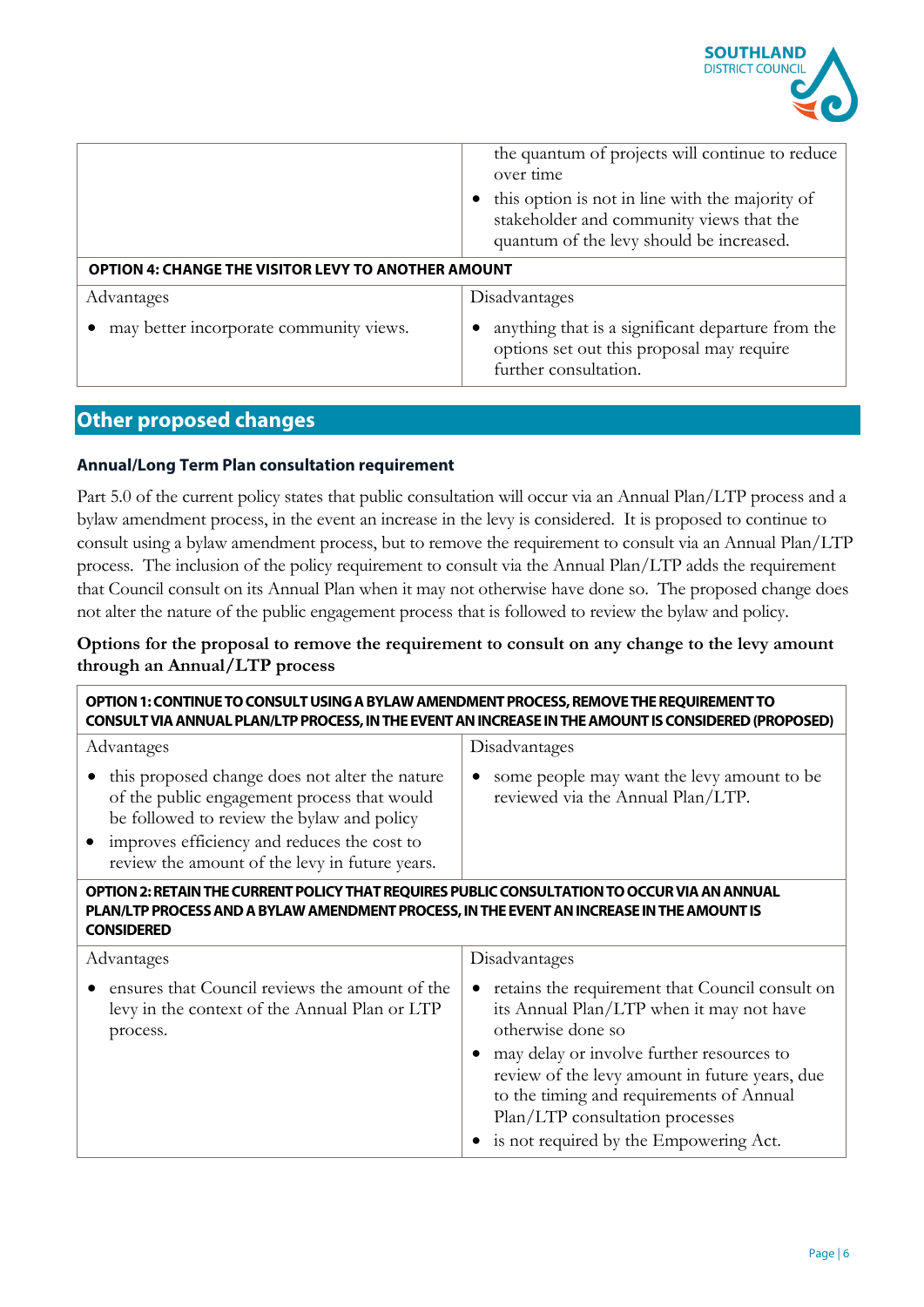

#### **Increase to multi-year funding time period for infrastructure projects**

Part 10.3 of the current policy allows the subcommittee to commit to giving funds to an applicant in future applicant rounds for:

- up to 10 years for Council and community owned infrastructure (the current allocation round, and the next nine allocation rounds)
- up to three years for operational costs (the current allocation round, and the next two allocation rounds)
- one year for community projects (just the current allocation round).

Council is proposing to allow multi-year funding of up to 30 years for Council and community owned infrastructure, in exceptional circumstances. This is because for larger capital infrastructure projects, a limit of 10 years of funding may be insufficient.

#### **Options for the proposal to increase the multi-year funding time period for infrastructure projects**

| OPTION 1: ALLOW MULTI-YEAR FUNDING OF UP TO 30 YEARS FOR COUNCIL AND COMMUNITY OWNED<br><b>INFRASTRUCTURE, IN EXCEPTIONAL CIRCUMSTANCES (PROPOSED)</b>                                                                                                                                                                                                                                                                                                                            |                                                                                                                                                                                                                                       |  |
|-----------------------------------------------------------------------------------------------------------------------------------------------------------------------------------------------------------------------------------------------------------------------------------------------------------------------------------------------------------------------------------------------------------------------------------------------------------------------------------|---------------------------------------------------------------------------------------------------------------------------------------------------------------------------------------------------------------------------------------|--|
| Advantages                                                                                                                                                                                                                                                                                                                                                                                                                                                                        | Disadvantages                                                                                                                                                                                                                         |  |
| better matches the "use" of the expenditure<br>with the "life" of the expenditure by spreading<br>the levy contributions over a period closest to<br>the "life" of the expenditure<br>a 30-year loan period is likely to better match<br>long-life capital expenditure on works such as<br>jetties, footpaths, buildings and wastewater<br>may improve intergenerational equity by<br>sharing the costs of a capital projects across the<br>generations who are likely to use it. | some people may think multi-year funding of<br>up to 30 years is too long a time period.                                                                                                                                              |  |
| OPTION 2: RETAIN THE CURRENT POLICY, THAT ALLOWS MULTI-YEAR FUNDING UP TO 10 YEARS FOR<br><b>COUNCIL AND COMMUNITY OWNED INFRASTRUCTURE</b>                                                                                                                                                                                                                                                                                                                                       |                                                                                                                                                                                                                                       |  |
| Advantages                                                                                                                                                                                                                                                                                                                                                                                                                                                                        | Disadvantages                                                                                                                                                                                                                         |  |
| multi-year funding up to 10 years is what the<br>$\bullet$<br>subcommittee and stakeholders are used to.                                                                                                                                                                                                                                                                                                                                                                          | a 10 year maximum loan period may not match<br>the "life" of some capital expenditures<br>does not improve intergenerational equity by<br>sharing the costs of a capital projects across the<br>generations who are likely to use it. |  |

#### **Other minor changes**

Other minor changes are also proposed to enhance clarity and legal accuracy. All proposed changes are identified in the draft bylaw and policy included within this Statement of Proposal at attachment A and B.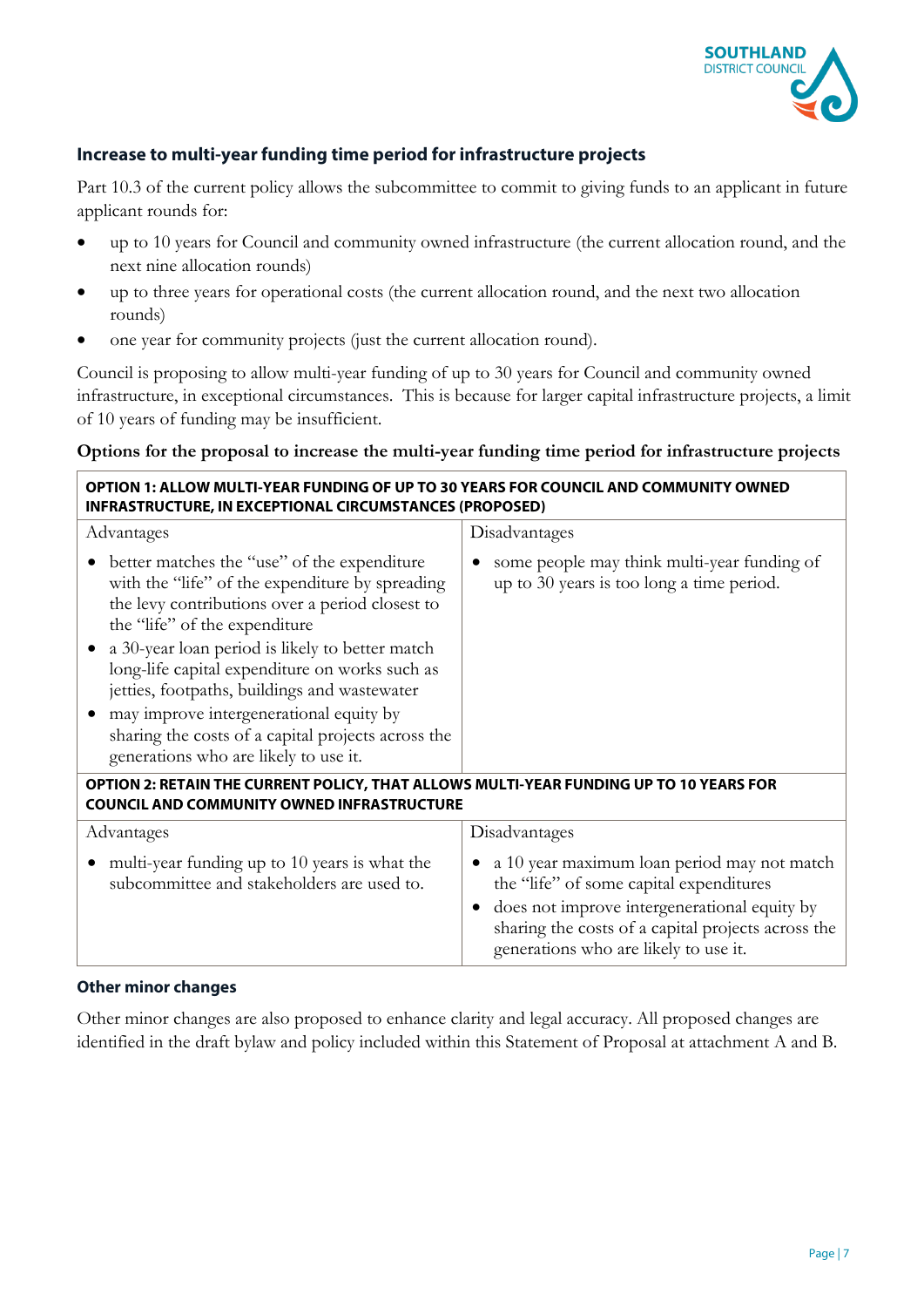

#### **Options for other minor changes**

| <b>OPTION 1: MAKE OTHER MINOR CHANGES TO THE DRAFT BYLAW AND POLICY (PROPOSED)</b>                                        |                                                                                                                                                                  |  |
|---------------------------------------------------------------------------------------------------------------------------|------------------------------------------------------------------------------------------------------------------------------------------------------------------|--|
| Advantages                                                                                                                | Disadvantages                                                                                                                                                    |  |
| the policy will be clearer and easier to understand<br>• improved legal accuracy enhances compliance<br>with legislation. | including minor changes means those interested in<br>$\bullet$<br>the consultation have more to consider and they<br>may not focus as easily on the key changes. |  |
| OPTION 2: DO NOT MAKE ANY OTHER CHANGES TO THE POLICY AND BYLAW                                                           |                                                                                                                                                                  |  |
| Advantages                                                                                                                | Disadvantages                                                                                                                                                    |  |
| • no further changes simplifies what Council is<br>consulting on.                                                         | the bylaw and policy are not clarified or<br>enhanced to better reflect the legislation.                                                                         |  |

#### **What happens next?**

After Council has received written and oral submissions, Council will make decisions on the draft bylaw and policy, likely in May 2022. Council may make other changes to the draft bylaw and policy, but anything that is a significant departure from the options set out this proposal may require further consultation.

## **Determinations**

The Empowering Act requires Council to make the bylaw in accordance with the Local Government Act 2002. That means Council has to make the following determinations set out in s.155 of that Act in relation to the draft bylaw. Given the limited scope of the bylaw, the s.155 determinations are brief.

**The draft bylaw is the most appropriate way of addressing the perceived problem** - Council recognises the strain being placed on the environment and local infrastructure by visitors. The small rating base of the island contributes to funding challenges for Council and increasing the levy amount in the bylaw is intended to help meet costs attributable to visitors.

**The draft bylaw is the most appropriate form of bylaw** - The draft bylaw has been prepared and structured for ease of reference and interpretation. The draft bylaw is consistent with the Empowering Act.

**The draft bylaw does not give rise to any implications under the New Zealand Bill of Rights Act 1990** - The New Zealand Bill of Rights Act 1990 grants certain rights to people in New Zealand. Council resolved that the provisions of the proposed Stewart Island/Rakiura Visitor Levy Bylaw do not unreasonably interfere with any of these rights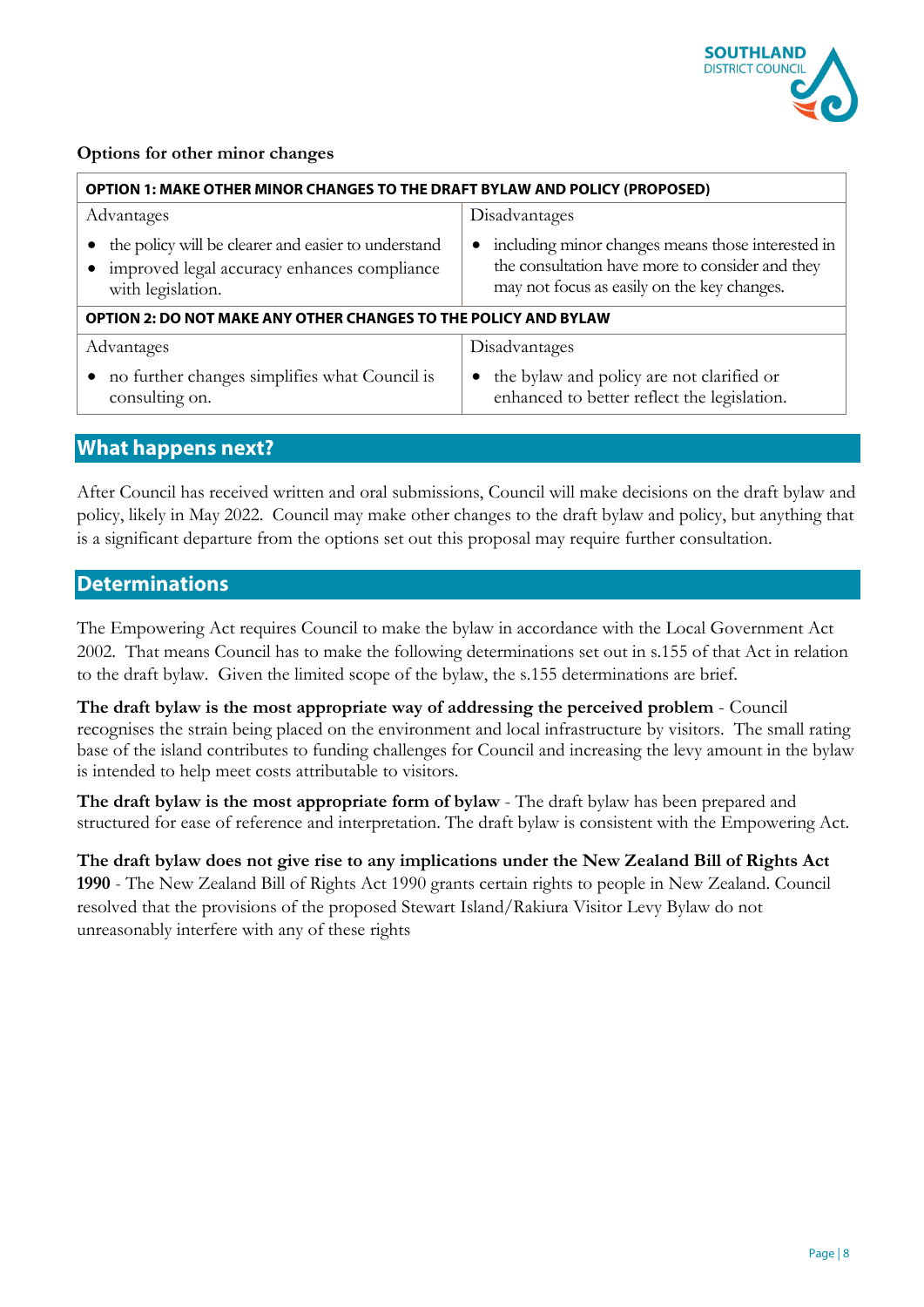# **Attachment A**



# **DRAFT Stewart Island/Rakiura Visitor Levy Policy**

| <b>Group responsible:</b><br>community | <b>Activity Manager Community Assistance Democracy and</b> |
|----------------------------------------|------------------------------------------------------------|
| Date approved:                         | 12 December 2012                                           |
| Date amended:                          | <b>XX</b>                                                  |
| <b>File number:</b>                    | R/21/5/25833                                               |

## **1.0 Purpose**

This policy provides guidance on governance and administration of the Stewart Island/Rakiura visitor levy. The policy outlines who is liable to pay levies and revenue and how levies and revenue will be collected, administered, allocated and enforced.

# **2.0 Background**

Although Stewart Island/Rakiura has a small resident population, it is a destination for a large number of short-term visitors. This creates a unique funding challenge for Council.

The Southland District Council (Stewart Island/Rakiura Visitor Levy) Empowering Act 2012 (the act) was passed into law on 26 March 2012. The act empowers Council to set and collect levies and obtain revenue from visitors to Stewart Island/Rakiura. Under the act, funds must be used to better provide services, facilities, amenities for island visitors, or mitigate environmental effects.

| <b>3.0 Definitions</b>     |                                                                                                                                                                                                                                            |
|----------------------------|--------------------------------------------------------------------------------------------------------------------------------------------------------------------------------------------------------------------------------------------|
| <b>ACCOUNTABILITY FORM</b> | This is a form that must be completed by applicants after they<br>have received funding, so Council is informed how the applicant<br>has spent the funds and so Council is aware of any benefits that<br>have been achieved with the funds |
| <b>ACTIVITY</b>            | Has the meaning given in s.5(1) of the Local Government Act<br>2002:                                                                                                                                                                       |
|                            | A good or service provided by, or on behalf of, a local authority<br>or a council-controlled organisation; and includes-                                                                                                                   |
|                            | (a) the provision of facilities and amenities; and                                                                                                                                                                                         |
|                            | (b) the making of grants; and                                                                                                                                                                                                              |
|                            | the performance of regulatory and other governmental<br>(c)<br>functions                                                                                                                                                                   |

₹ 0800 732 732

@ sdc@southlanddc.govt.nz

southlanddc.govt.nz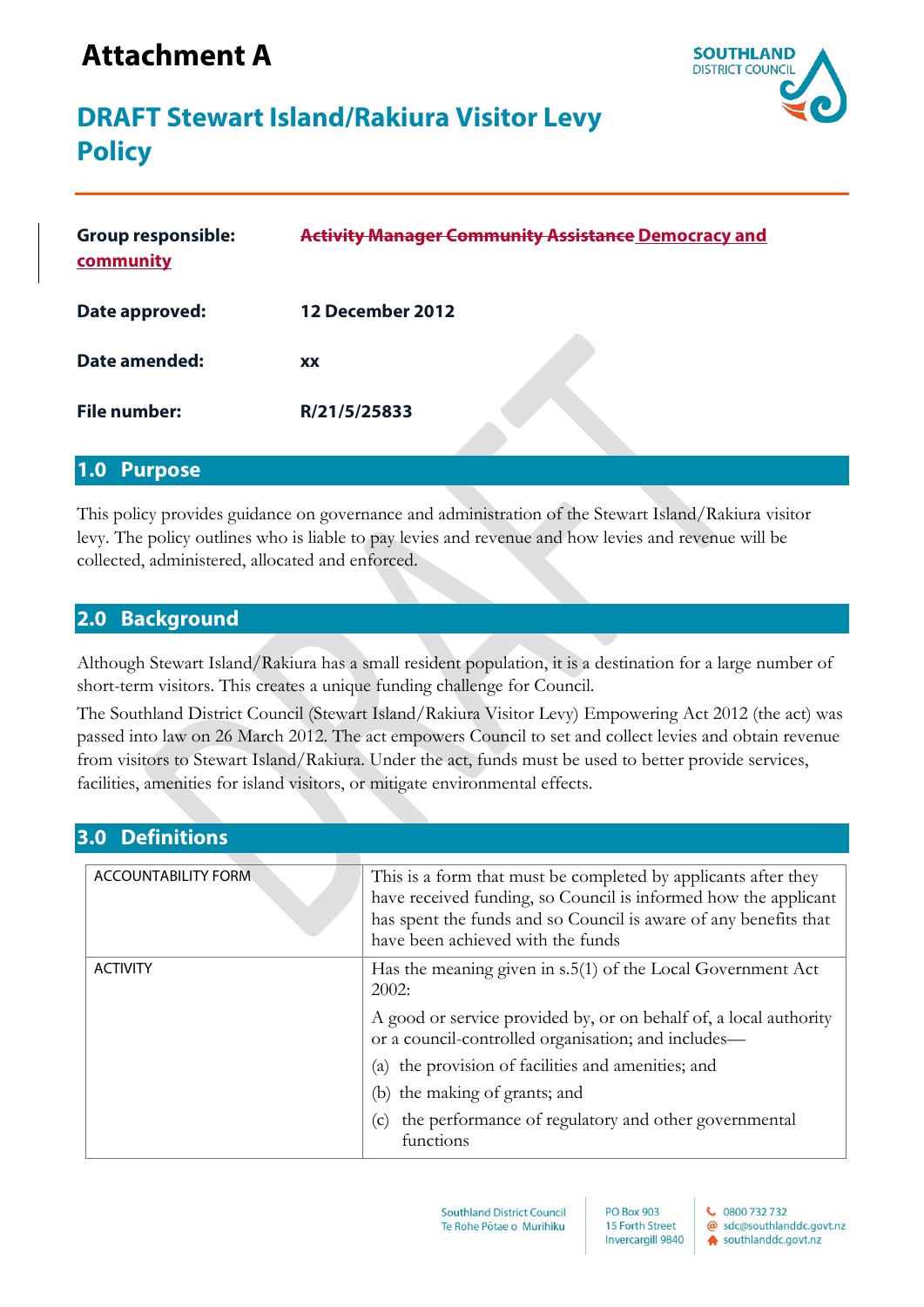

| <b>AGENT</b>             | A business entity that enters into a contractual arrangement with<br>Council to collect the levy from its passengers on behalf of<br>Council                                                                                                                                                                                                                                                                                                                                                                                                                                                                                                                                                                                                                                                                                                           |
|--------------------------|--------------------------------------------------------------------------------------------------------------------------------------------------------------------------------------------------------------------------------------------------------------------------------------------------------------------------------------------------------------------------------------------------------------------------------------------------------------------------------------------------------------------------------------------------------------------------------------------------------------------------------------------------------------------------------------------------------------------------------------------------------------------------------------------------------------------------------------------------------|
| APPROVED OPERATOR        | A person who owns or operates or is otherwise in control of a<br>transport vessel and who enters into a contract with the<br>Council-<br>(a) relating to the provision of a service to carry to or from<br>the island passengers who, but for the contract, would be<br>visitors to the island; and<br>(b) providing for revenue to be collected from the<br>passengers; and<br>that has the effect of bringing passengers carried by the<br>(c)<br>operator within the definition of an excluded visitor; and<br>(d) including any other terms and conditions that may be<br>agreed from time to time by the approved operator and<br>the Council<br>The Approved Operators are RealNZ Journeys-Limited<br>(currently trading as Stewart Island Experience), Stewart Island<br>Flights Limited and ISS McKay Limited on behalf of the cruise<br>ships |
| A STAFF MEMBER           | A staff member from Council                                                                                                                                                                                                                                                                                                                                                                                                                                                                                                                                                                                                                                                                                                                                                                                                                            |
| <b>BYLAW</b>             | Means the Stewart Island/Rakiura Visitor Levy Bylaw                                                                                                                                                                                                                                                                                                                                                                                                                                                                                                                                                                                                                                                                                                                                                                                                    |
| <b>CONTRACTOR</b>        | A contractor approved by Council                                                                                                                                                                                                                                                                                                                                                                                                                                                                                                                                                                                                                                                                                                                                                                                                                       |
| COUNCIL                  | Southland District Council                                                                                                                                                                                                                                                                                                                                                                                                                                                                                                                                                                                                                                                                                                                                                                                                                             |
| <b>DEPENDENT</b>         | A person primarily under the care and responsibility of another<br>person, living with that person as a member of their family and<br>substantially reliant on that person for financial support                                                                                                                                                                                                                                                                                                                                                                                                                                                                                                                                                                                                                                                       |
| <b>EXCLUDED VISITOR</b>  | A person who is not to be treated as a visitor because the<br>person-<br>(a) travels to the island under a contract of carriage with an<br>Approved Operator; or<br>(b) is the owner or is otherwise in control of a transport vessel<br>or is employed, or under contract, to work on a transport<br>vessel; or<br>(c) is one whose visit is entirely within the boundaries of the<br>Rakiura National Park; or<br>(d) is visiting the island for a continuous period of 21 days or<br>more; or<br>(e) is a person under the age of 18 years on the date of arrival<br>on the island                                                                                                                                                                                                                                                                  |
| <b>FREEDOM TRAVELLER</b> | A visitor who travels to the island by means other than as a<br>passenger of an Approved Operator. This includes chartered<br>vessels and independent travel. It does not include people who                                                                                                                                                                                                                                                                                                                                                                                                                                                                                                                                                                                                                                                           |

 $\begin{array}{c} \hline \end{array}$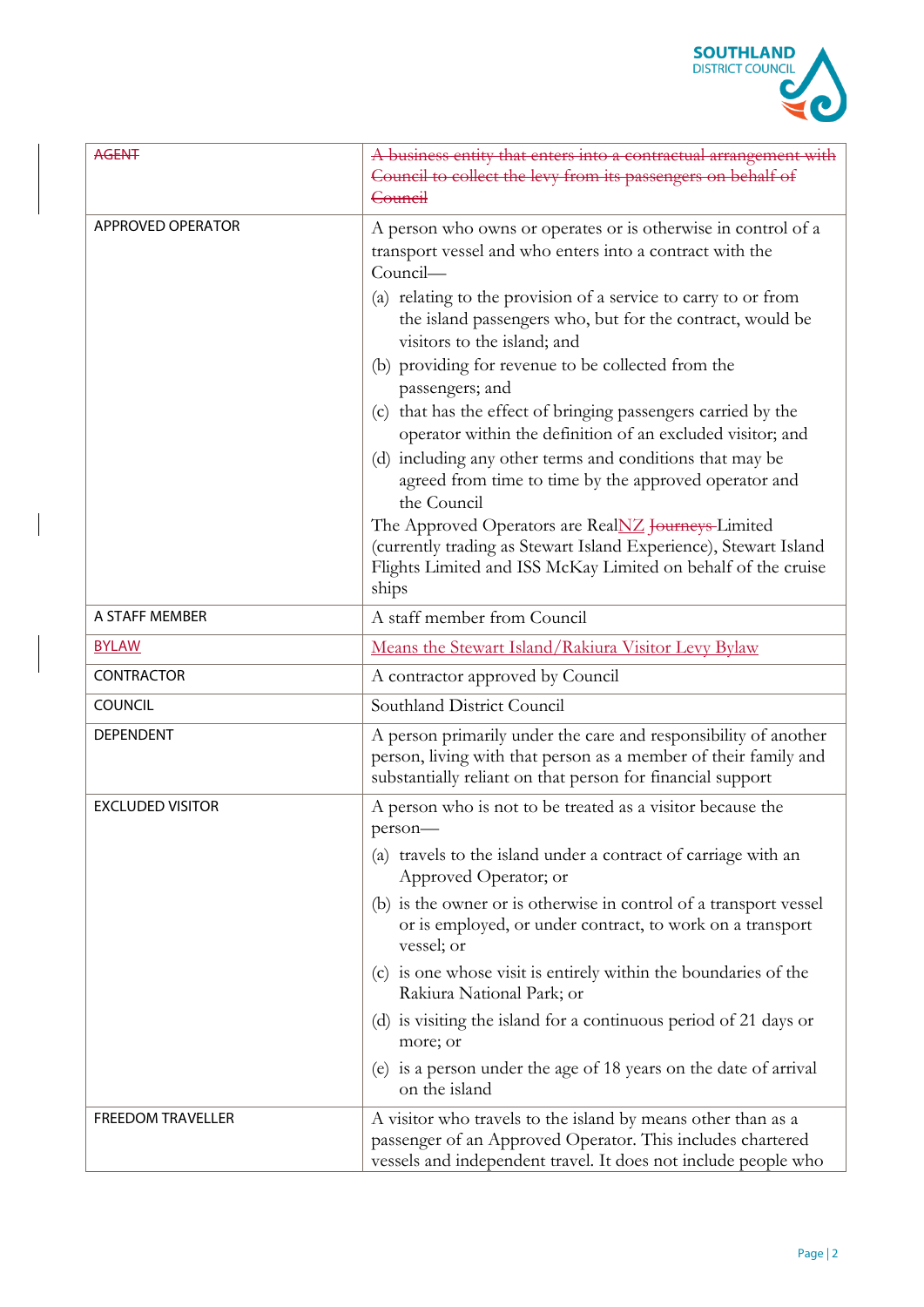

|                           | travel via the ferry (with RealNZ-Journeys-Limited), scheduled<br>flights (Stewart Island Flights) or cruise ships                                                                                                                                        |
|---------------------------|-----------------------------------------------------------------------------------------------------------------------------------------------------------------------------------------------------------------------------------------------------------|
| GST                       | Goods and services tax chargeable under the Goods and<br>Services Act 1985                                                                                                                                                                                |
| <b>ISLAND</b>             | Stewart Island/Rakiura                                                                                                                                                                                                                                    |
| <b>LEVY</b>               | The sum of money (inclusive of GST) collected under the<br>Stewart Island/Rakiura Visitor Levy Bylaw 2019-from persons<br>who are visitors to the island                                                                                                  |
| <b>MĀORI LAND</b>         | Has the meaning given in s.4 of the Te Ture Whenua Māori Act<br>1993:                                                                                                                                                                                     |
|                           | Māori customary land and Māori freehold land                                                                                                                                                                                                              |
| RAKIURA MAORI LANDS TRUST | The Rakiura Māori Lands Trust is governed by seven trustees<br>appointed by the Māori Land Court upon recommendation<br>from the beneficial owners. The Rakiura Māori Lands Trust<br>holds lands and funds in trust for many Rakiura Māori<br>descendants |
| <b>RATEPAYER</b>          | A person who is named on a current rates notice of a rating unit<br>on the island. Only persons who are named on current rates<br>notices are considered to be ratepayers, regardless of who funds<br>rates payments                                      |
| <b>RESIDENT</b>           | A person recognised as living on the island for electoral<br>residency purposes under s.23 of the Local Electoral Act 2001                                                                                                                                |
| <b>REVENUE</b>            | Revenue (inclusive of GST) collected from excluded visitors, in<br>place of any levy imposed by the Stewart Island/Rakiura Visitor<br>Levy Bylaw-2019, by an Approved Operator in accordance with<br>a contract entered into for the purpose with Council |
| SUBCOMMITTEE              | The Stewart Island/Rakiura Visitor Levy Allocation<br>Subcommittee                                                                                                                                                                                        |
| <b>TENANT</b>             | A person who has a tenancy agreement for a rating unit on the<br>island under the provisions of the Residential Tenancies Act<br>1986                                                                                                                     |
| THE ACT                   | The Southland District Council (Stewart Island/Rakiura Visitor<br>Levy) Empowering Act 2012                                                                                                                                                               |
| <b>TRANSPORT VESSEL</b>   | means a ship, aircraft, or other vessel carrying passengers to<br>(a)<br>or from the island, whether or not—                                                                                                                                              |
|                           | there is a charge for any or all of those passengers; or<br>(1)                                                                                                                                                                                           |
|                           | any charge is part of a tourist package; or<br>(11)                                                                                                                                                                                                       |
|                           | (iii) the vessel is operated commercially; or                                                                                                                                                                                                             |
|                           | (iv) the vessel is used for freight as well as passengers; and                                                                                                                                                                                            |
|                           | includes—<br>(b)                                                                                                                                                                                                                                          |
|                           | (i) a regular ferry or air service to the island; and                                                                                                                                                                                                     |

 $\begin{array}{c} \hline \end{array}$ 

 $\begin{array}{c} \end{array}$ 

 $\begin{array}{c} \rule{0pt}{2.5ex} \rule{0pt}{2.5ex} \rule{0pt}{2.5ex} \rule{0pt}{2.5ex} \rule{0pt}{2.5ex} \rule{0pt}{2.5ex} \rule{0pt}{2.5ex} \rule{0pt}{2.5ex} \rule{0pt}{2.5ex} \rule{0pt}{2.5ex} \rule{0pt}{2.5ex} \rule{0pt}{2.5ex} \rule{0pt}{2.5ex} \rule{0pt}{2.5ex} \rule{0pt}{2.5ex} \rule{0pt}{2.5ex} \rule{0pt}{2.5ex} \rule{0pt}{2.5ex} \rule{0pt}{2.5ex} \rule{0$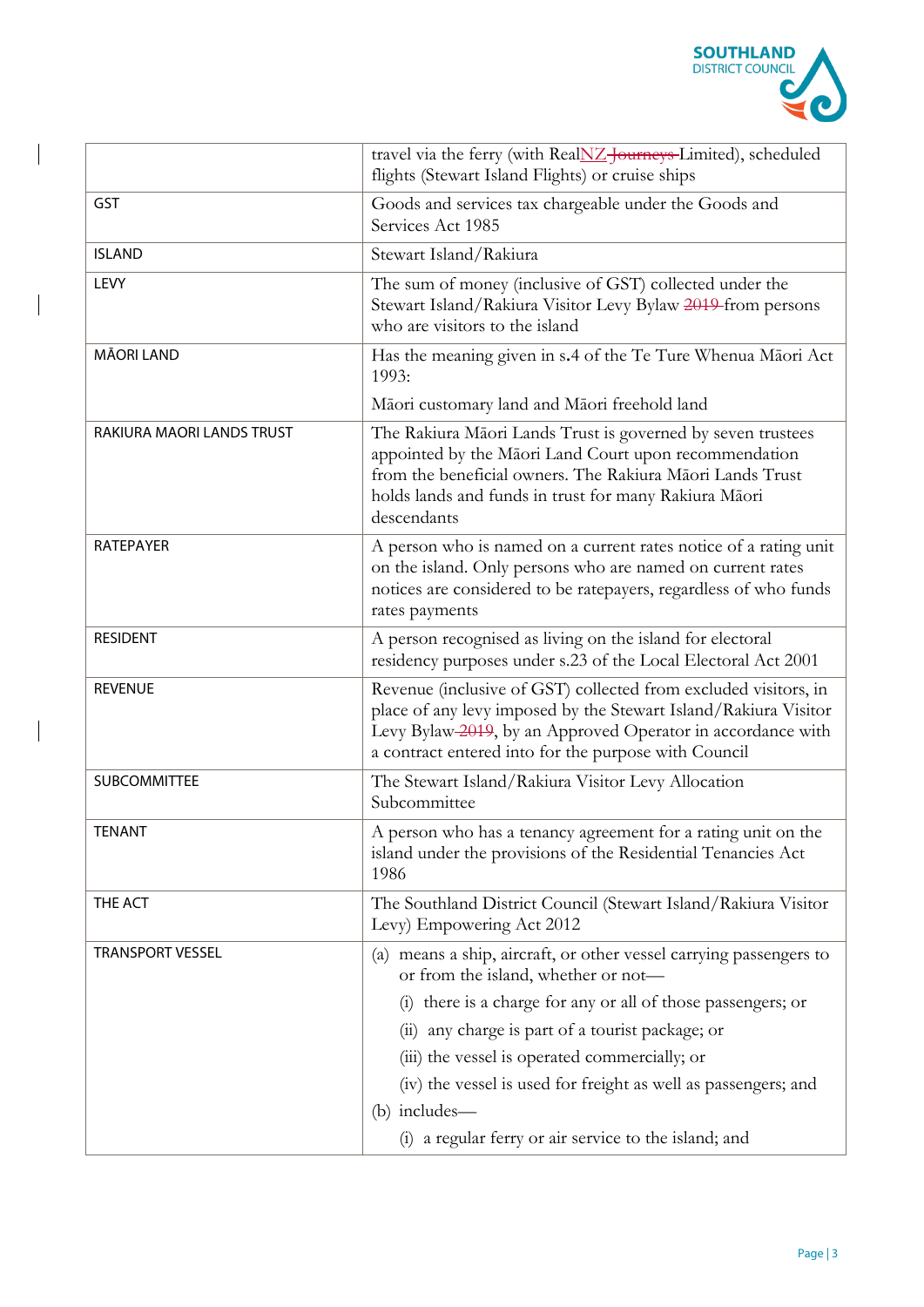

|                | (ii) a cruise ship whose passengers disembark to land on the<br>island                                                                               |
|----------------|------------------------------------------------------------------------------------------------------------------------------------------------------|
| <b>VISITOR</b> | Any person who-                                                                                                                                      |
|                | travels to or from the island, whether for a single day or for<br>(a)<br>any continuous period of less than 21 days, by any transport<br>vessel; but |
|                | (b) is not a person who,—                                                                                                                            |
|                | (i) for the purposes of the Local Government (Rating) Act<br>2002, is a ratepayer in respect of a rating unit on the<br>island; or                   |
|                | (ii) is a resident of the island by virtue of being a resident for<br>electoral residency purposes under s.23 of the Local<br>Electoral Act 2001; or |
|                | (iii) is a tenant of a rating unit for the purposes of the<br>Residential Tenancies Act 1986; or                                                     |
|                | (iv) is the spouse, civil union partner, de facto partner, or<br>dependant of a ratepayer or tenant; or                                              |
|                | (v) is a beneficiary of the Rakiura Māori Land Trust or who<br>has an ownership interest in a Māori land block on the<br>island; or                  |
|                | (vi) is an excluded visitor.                                                                                                                         |

# **4.0 Collection**

The act provides for the collection of money from two sources:

- 1. **revenue**; and
- 2. **levy**.

The definitions of revenue and levy are found in section '3.0 Definitions' above. Council will set the revenue and levy at the same amount.

Through contractual arrangements, Council will collect revenue from passengers who travel with Approved Operators. Approved Operators include RealNZ Journeys Limited (currently trading as Stewart Island Experience), Stewart Island Flights Limited and ISS McKay Limited on behalf of the cruise ships. Passengers will pay the Approved Operator in accordance with the terms of carriage (i.e. the revenue will form part of their ticket price). If the passenger travels via an Approved Operator and pays a local or child fare, the Approved Operator will not charge the revenue.

Under the Stewart Island/Rakiura Visitor Levy Bbylaw 2019, Council will collect the levy. The levy will be collected from freedom travellers (i.e. those who are visitors under the act, so it does not include people who travel with an Approved Operator). Where a person is a freedom traveller the categories of exemption outlined in Clause 4.1 below apply. This means that if a freedom traveller is not exempt, he or she will have to pay the levy.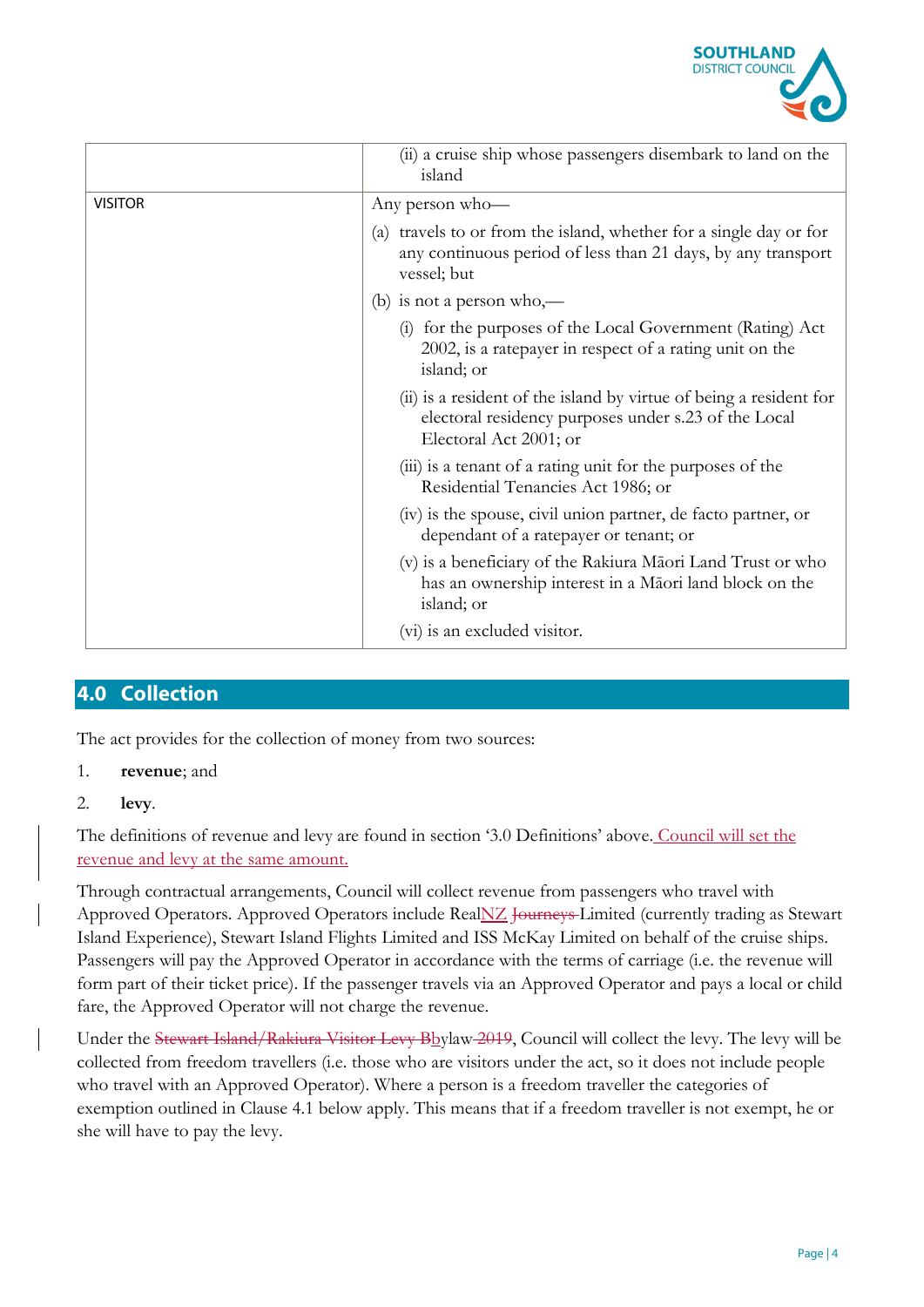

# **4.1 Who pays**

All individuals travelling to Stewart Island/Rakiura, including freedom travellers, must pay the levy or pay revenue to an Approved Operator unless they are exempt under the following:

- residents, ratepayers and tenants of Stewart Island/Rakiura and their spouses, civil union partners, de facto partners, or dependents;
- beneficiaries of the Rakiura Māori Land Trust or individuals who have an ownership interest in a Māori land block on the island;
- visitors who remain on the island for any continuous period of 21 days or more;
- owners of a transport vessel or individuals employed under contract to work on a transport vessel;
- individuals whose visit is entirely within the boundaries of the Rakiura National Park; or
- persons under the age of 18 years on the date of arrival on the island.

Where the resident or ratepayer exemption applies to a person, the exemption does not automatically apply to the whole family or group. The exemption applies to the ratepayer(s) set out on the rates notice and their spouse, civil union partner, de factor partner and dependents. This does not include visiting adult children or grandchildren (unless they are dependents).

Holiday home owners are exempt if they are a ratepayer on the Council's rates notice. However, beneficiaries of family trusts will not be exempt unless they are designated by name as ratepayers on Council rates notice, or they meet one of the other reasons for exemption outlined above.

The exemption does not apply to visiting trades-people unless the person stays for more than 21 consecutive days. Visitors undertaking volunteer work are also required to pay the levy unless they fall within a category of exemption.

Visiting entirely within the boundaries of the Rakiura National Park means the person visiting does not arrive or leave through the township of Oban.

# **5.0 Calculation**

The amount of the levy is set out in the Stewart Island/Rakiura Visitor Levy Bbylaw and is \$5.00 before 1 October 2023 and \$15 on or after 1 October 2023. The revenue is set at the same amount.

In the event an increase in the levy or revenue amount is considered, public consultation will occur via the Southland District Council Annual/Long Term Plan process and a bylaw amendment process. If Council decides to increase the levy amount, Approved Operators will receive 15 months lead in time before they start collecting the new amount and the increase will not take effect until 1 October in the year following the decision to adopt the plana new or amended bylaw and policy.

# **5.1 Arrangements with Approved Operators**

Approved Operators will collect revenue on behalf of Council in accordance with contractual arrangements. The contractual arrangements will be negotiated for each Approved Operator taking into account the individual circumstances of each transport business.

Apart from ISS McKay Limited, Approved Operators will collect revenue from passengers on both inbound and outbound journeys (\$2.50 half the revenue amount each way). This allows for passengers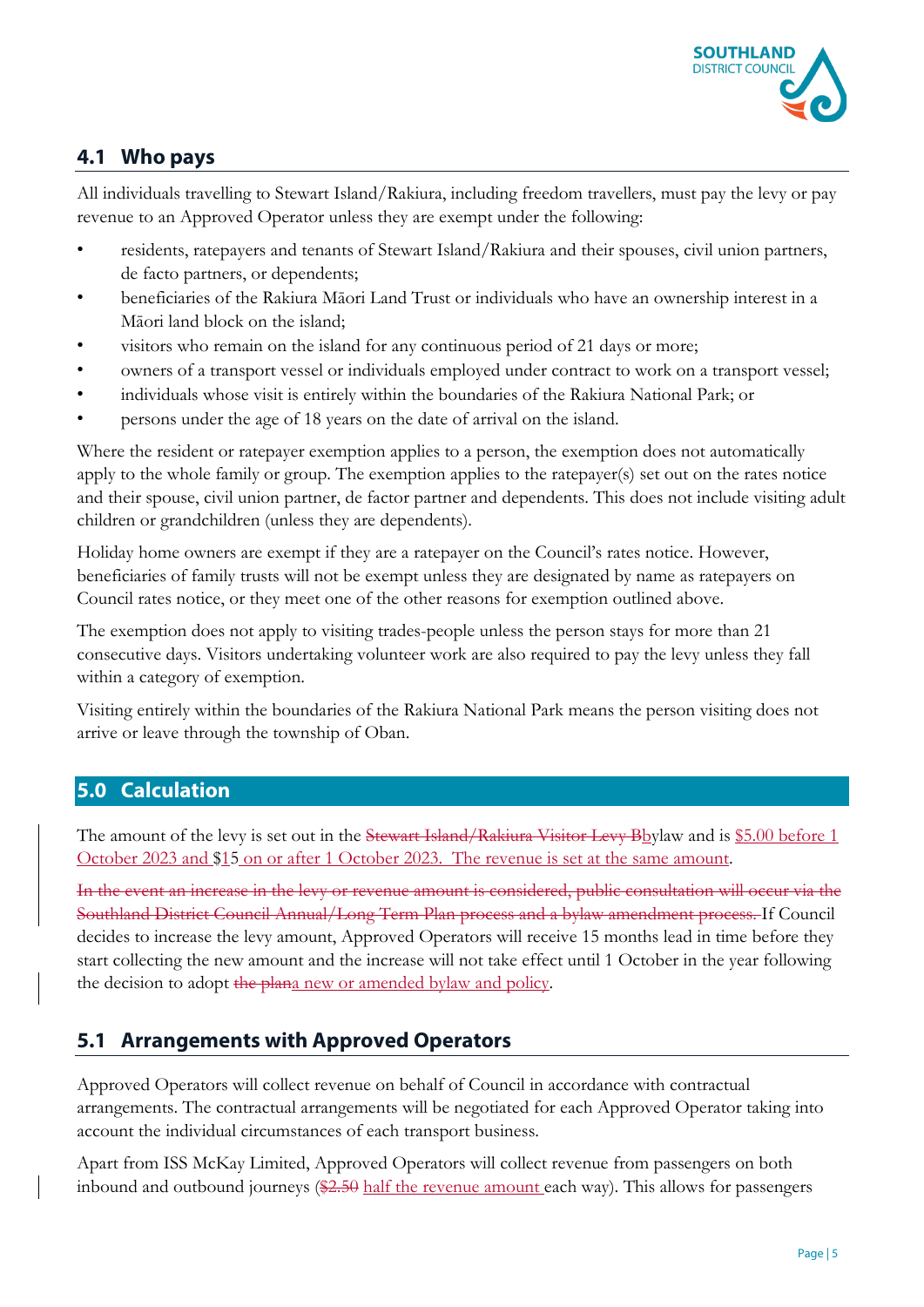

who use different modes of transport to travel to and from the island and allows the revenue to be apportioned across the modes of transport on an equitable basis.

ISS McKay Limited will collect the revenue amount (\$15) from each passenger (carried to or from Stewart Island/Rakiura (or its internal waters) on behalf of Southland District Council. This applies regardless of whether or not that passenger disembarks and regardless of the number of times the passenger disembarks and embarks.

# **5.2 Collection of the levy from freedom travellers**

The Stewart Island/Rakiura Visitor Levy Bbylaw outlines levy collection from visitors who travel to the island via private or chartered transportation (i.e. freedom travellers). A The \$15 levy is payable when the visitor arrives on the island. Council has provided a collection box to receive payments or payment can be made at any Council office. The collection box is placed on the Main Wharf in Oban. Freedom travellers can deposit levy payments at this location at any time. Council may also enter into agreements with agents operating chartered vessels, to collect the levy from passengers on behalf of Council.

Only one payment is required per person for the duration of their stay on the island. Travel to neighbouring islands (excluding the mainland) will not constitute leaving the island.

## **6.0 Proof of exemption**

Persons who are not required to pay the visitor levy or revenue can apply for a Southland District Council photo identification card. Southland District Council photo identification cards will be accepted as proof of exemption by Approved Operators and agents. They will also be accepted by enforcement officers monitoring compliance with the Stewart Island/Rakiura Visitor Levy Bbylaw.

A Southland District Council photo identification card will be issued and renewed at no cost to the applicant. Renewing a Southland District Council photo identification card will require confirmation of entitlement using documentation as set out in Appendix A. Photographs will also be updated at the time of renewal. It is the responsibility of the card holder to advise the Council of any change in contact details or exemption status.

The card remains the property of Southland District Council. Cards are not transferable and cardholders retain sole responsibility for use of the card issued to them. A replacement fee will apply to lost or damaged cards. This fee will be set out in the Southland District Council Schedule of Fees and Charges.

Agreements between Council and Approved Operators with respect to exemption identification are reached on an individual basis and may differ. A Southland District Council photo identification card may be required by the Approved Operator at the time of ticket purchase or boarding the vessel for an exemption to be granted.

Each Approved Operator may choose to compile a list of names eligible for local fares. Eligibility for a local fare is a commercial decision made at the discretion of Approved Operators and is not influenced or administered by Council. Individuals can contact Approved Operators to ascertain whether they maintain such a list and to determine their eligibility for inclusion. Eligibility for local fares may mean that there is no requirement to apply for and carry a photo identification card when travelling.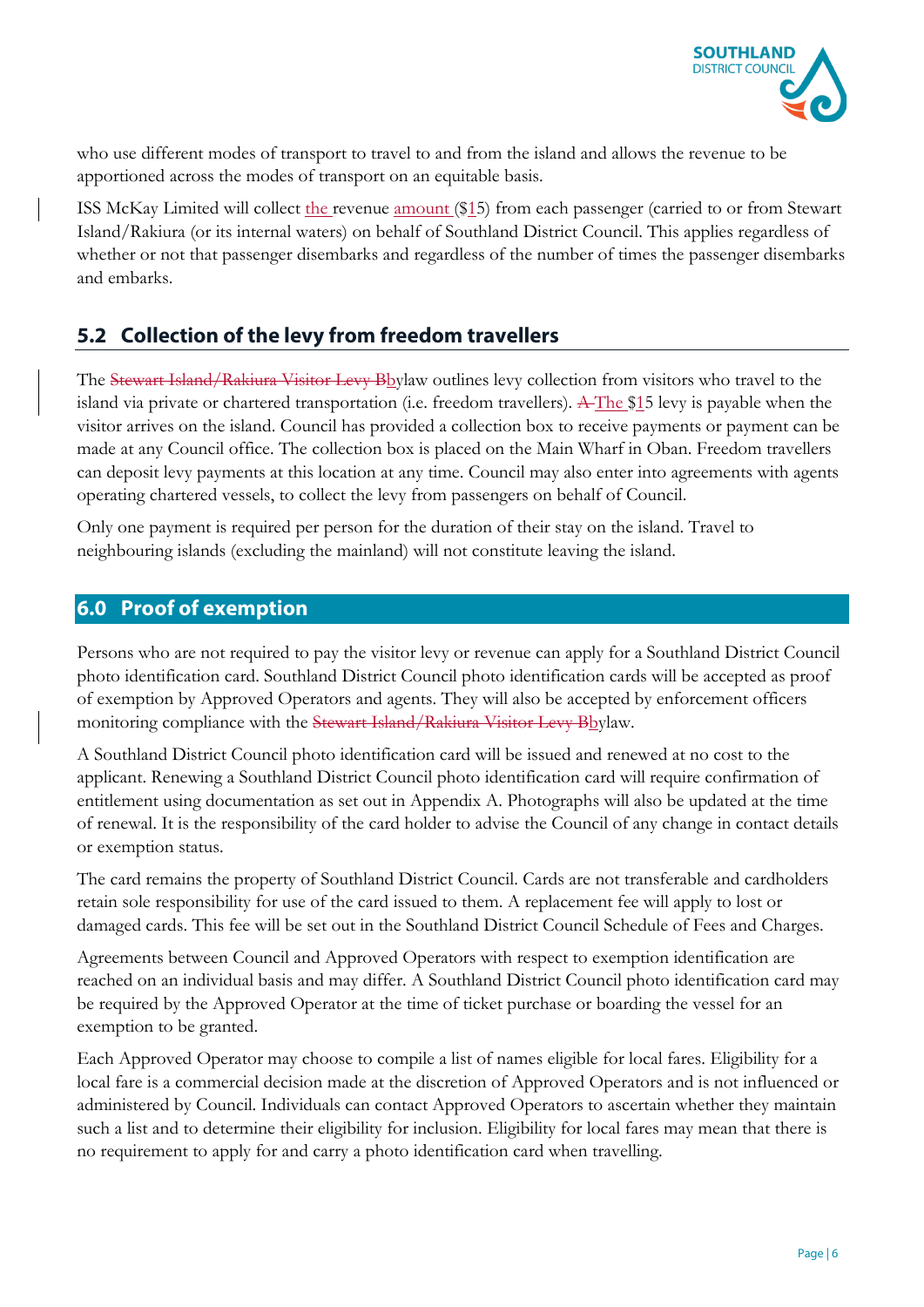

# **6.1 Application for exemption**

An application to receive a Southland District Council photo identification card can be made by downloading the form from Council's website, attending the Southland District Council office located at 15 Forth Street, Invercargill or and by sending a completed application form to Council (PO Box 903, Invercargill 9840 or contactcs@southlanddc.govt.nz) with a colour passport photo of each applicant.

Applicants are also required to provide documentation which proves their exemption. Examples of accepted documentation to prove exemption status are set out in Appendix A.

# **7.0 Refunds**

People who have been charged the levy but believe that they are exempt under the act can apply to Council to receive a refund.

Refund applications should state the reason for the claim, along with a copy of supporting documentation as set out in Appendix A.

An application for a refund must be made within six months of the date of travel.

#### **8.0 Audit**

Council has the ability to audit the collection and payment of the levy by agents and revenue by Approved Operators. Audit procedures may include a review of visitor numbers against funds received.

## **9.0 Enforcement**

Part 2 of the act outlines infringement offences. Any person who evades the payment of a levy payable by that person or falsely claims that he or she is not a visitor commits an infringement offence.

An infringement fee has been set by way of regulation and will be displayed on signs erected on the island. The amount of the infringement fee is \$250. Infringement notices can be issued by Southland District Council Enforcement officers if they observe a person committing an infringement offence or if they have reasonable cause to believe that a person has committed an infringement offence.

Council will use the following to identify who is exempt from paying the levy: Southland District Council photo identification cards, are accepted as proof of exemption. A a ticket issued by an approved transport operator, and a cruise ship boarding pass.  $\theta + aA$  receipt from the collection box or a levy collection agent will also be accepted as proof of payment of the levy.

# **10.0 Administration**

The subcommittee has the delegated authority and is accountable to Council to will make decisions to approveregarding funding applications from to the Stewart Island/Rakiura visitor levy fund, in accordance with the Act. The subcommittee will meet annually to review applications and allocate funding. It may only allocate funding once a year.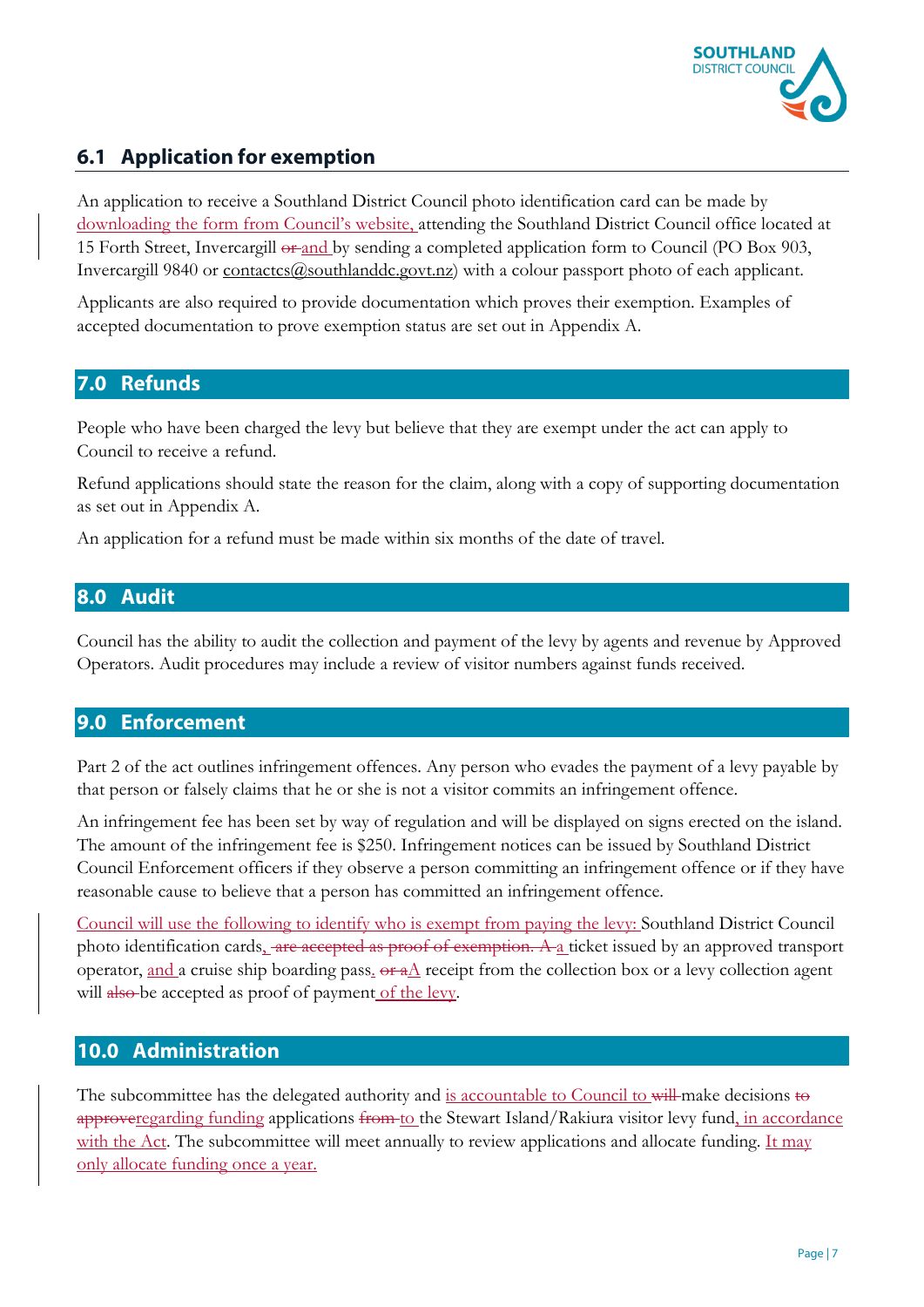

The subcommittee is a subordinate decision-making body of the Community and Policy Strategy Committee. The subcommittee is subject to standard audit procedures. The Community and Policy Strategy Committee will be informed of funding decisions via memoranda. Council's Annual Report will contain an itemised statement of the Stewart Island/Rakiura Visitor Levy fund each year.

# **10.1 Subcommittee membership**

The subcommittee will consist of the following members appointed by Council:

- the chair of the Community and Policy Strategy Committee
- the chair of the Finance and <del>Audit Assurance Committee</del>
- the councillor for Stewart Island/Rakiura
- a representative from the Stewart Island/Rakiura Community Board
- a representative recommended by each of the Approved Operators (three in total)
- a member to represent iwi
- a member from Stewart Island/Rakiura

The chair of the Community and Policy Strategy Committee will act as chair of the subcommittee.

The chair of the subcommittee will have a casting vote, which can only be exercised to resolve an evenly split vote.

If the councillor for Stewart Island/Rakiura is also the chair of the Community and Policy Strategy or the Finance and Audit Assurance Committee, then an additional councillor will be appointed to the subcommittee, by Council.

Elected members on the subcommittee must act in accordance with Council's Code of Conduct. Council's Standing Orders also apply to the subcommittee. If a subcommittee member has any connection to an application greater than that of the general public, that member should declare an interest in the relevant application, prior to it being considered. In such circumstances, the member affected shall still be entitled to speaking and voting rights, unless the member has a pecuniary interest in the application.

Further information on the appointment of the representatives from the Approved Operators, the iwi representative and the representative from Stewart Island/Rakiura, is provided in Appendix B.

# **10.2 Applications**

The application process will be administered by Council. Advertisements will be placed at the beginning of March seeking applications and outlining the deadline for receipt of applications. The application period will close at the end of March.

Applications to the Stewart Island/Rakiura visitor levy fund must be made using the appropriate documentation provided by Council. All applications must include:

- an outline of the project or work requiring funding, including a timeline;
- if the project involves physical works, scale conceptual plans including site plans;
- any requirement for resource or building consent;
- a business plan for the project including costs and on-going funding requirements, if any;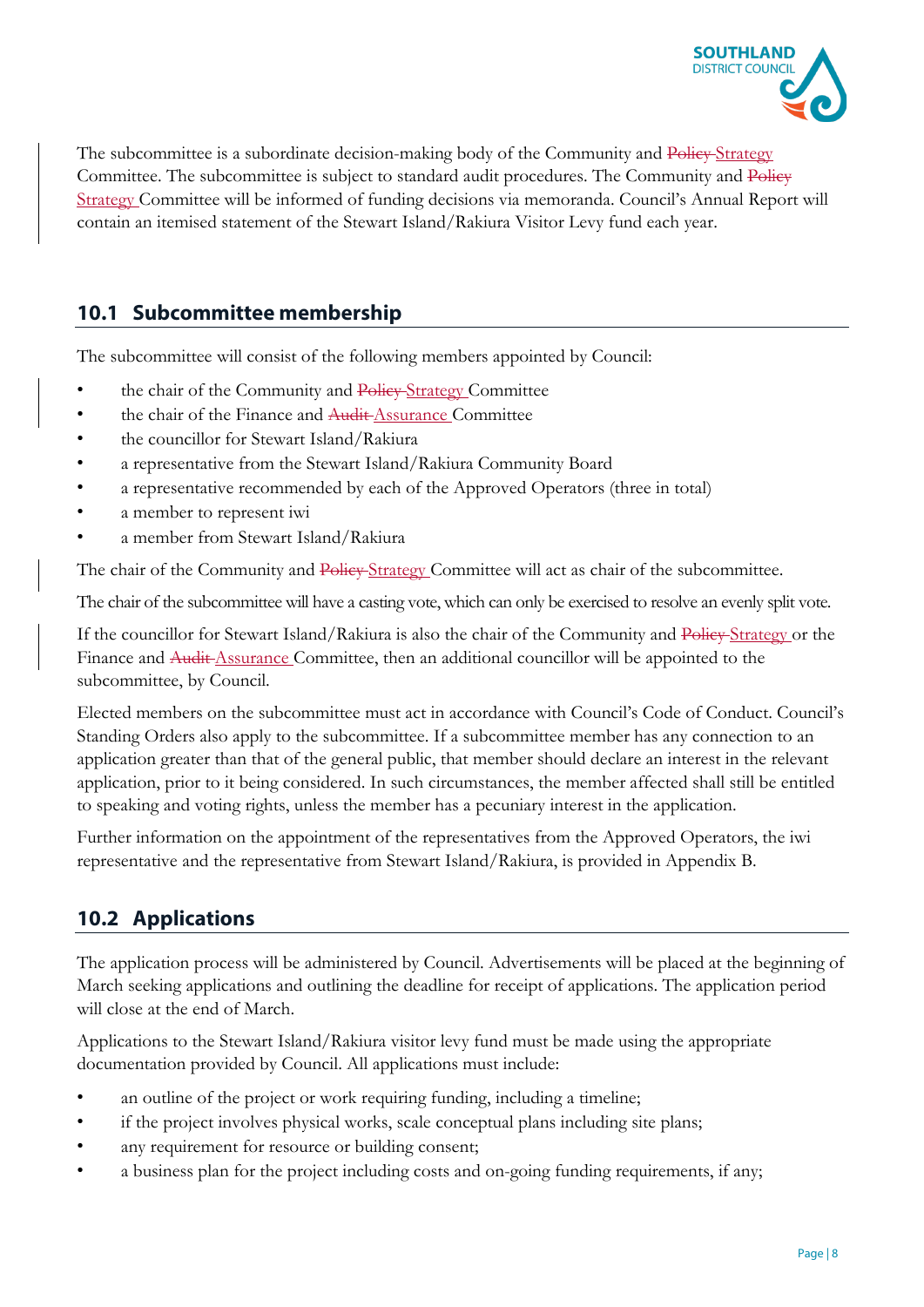

- evidence of legal status of the applicant (eg, charitable trust or body corporate);
- an assessment of how the project is for the benefit of visitors; and
- declarations of interest.

An application can be made for funding in relation to salary and wages and it can relate to a range of things such as the development or maintenance of existing facilities, services and projects.

Applicants can indicate on their application form if they would like to be heard by the subcommittee.

Late applications will not be considered.

# **10.3 Allocation process**

A three step process will be undertaken to allocate funds. The three steps are:

- Step 1 assessing if the application is eligible for funding
- Step 2 assessing which category the application falls under
- Step 3 allocating funds to applications from each category (using the funding allocation percentages as a guide and based on the strength of the application).

## **Step 1: Assessing if the application is eligible for funding**

To be considered for funding, applications must be consistent with s.6(b) of the act. Section 6(b) states that revenue and levies collected must be used to:

- fund, wholly or in part, activities used by visitors or any class of excluded visitor;
- fund, wholly or in part, activities on the island for the benefit of visitors or any class of excluded visitor; and/or
- mitigate the adverse effects of visitors or excluded visitors on the environment of the island.

If an application is not consistent with s.6(b) of the act, this will be identified by a staff member or contractor.

Where appropriate, a staff member or contractor may liaise with an applicant to discuss their application (e.g. whether further information is needed, or whether there is a minor issue with the application etc). The applicant will be permitted to make minor amendments to their application in this circumstance.

If, after engaging with the applicant, the staff member or contractor thinks the application is still not eligible for funding, the staff member or contractor will communicate this to the subcommittee at the allocation meeting.

#### **Step 2: Assessing which category the application falls under**

Applications that are consistent with s.6(b) of the act will be assessed by a staff member or contractor as being in one of the following categories.

| <b>Allocation Category</b>     | <b>Description</b>                                          |
|--------------------------------|-------------------------------------------------------------|
| <b>COUNCIL/COMMUNITY OWNED</b> | Applications relating to Council's/the community's          |
| <b>INFRASTRUCTURE</b>          | physical and organisational structures and facilities (e.g. |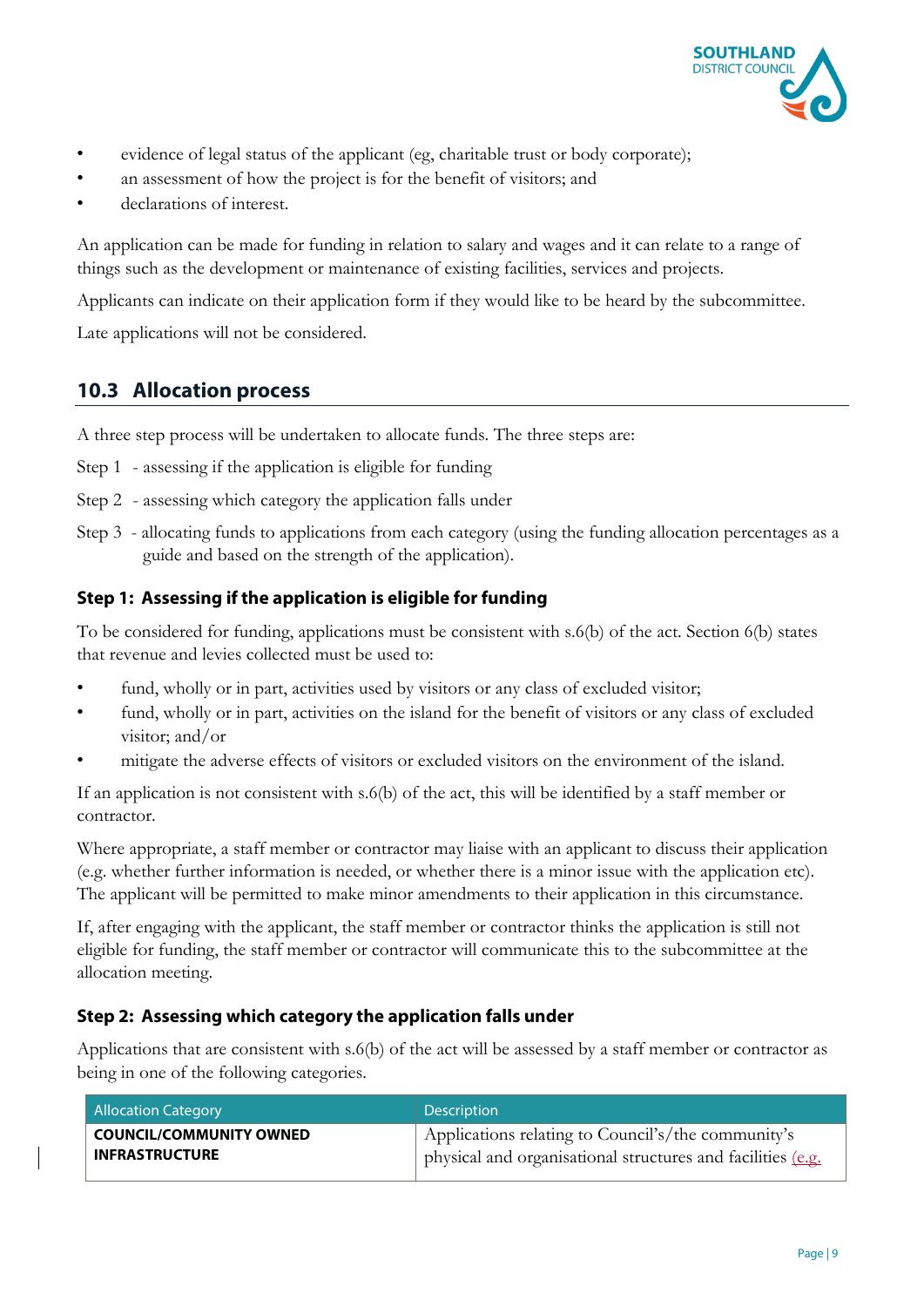

|                           | buildings, jetties, tracks, power supply, WiFi installation,<br>$signage)$ .                                                                                                                          |
|---------------------------|-------------------------------------------------------------------------------------------------------------------------------------------------------------------------------------------------------|
| <b>OPERATIONAL COSTS</b>  | Applications by non-profit organisations to meet their<br>operational needs/requirements. (e.g. printing of maps,<br>visitor experience host, museum operational costs,<br>provision of WiFi service) |
| <b>COMMUNITY PROJECTS</b> | Applications that do not relate to infrastructure. These<br>applications must be made by Stewart Island/Rakiura<br>resident/s, ratepayer/s or tenant/s.<br>e.g. habitat restoration, picnic tables    |

A staff member or contractor will communicate to the subcommittee, which category they believe the application falls under. It is possible that an application will fit into more than one category.

# **Step 3 - Allocating funds in accordance with the funding allocation percentages and based on the strength of the application**

#### **Funding allocation categories and percentages**

The subcommittee will consider the allocation categories when it allocates funding. Although it has complete discretion, as a guide, the subcommittee may allocate the funding received on an annual basis, to applications in each category in accordance with the funding allocation percentages outlined below.

| <b>Allocation Category</b>                              | <b>Funding Allocations</b>                                                                                        |
|---------------------------------------------------------|-------------------------------------------------------------------------------------------------------------------|
| <b>COUNCIL/COMMUNITY OWNED</b><br><b>INFRASTRUCTURE</b> | $60-70\%$ (% of the funds available annually that will be<br>allocated to Council/community owned infrastructure) |
| <b>OPERATIONAL COSTS</b>                                | $20-25\%$ (% of the funds available annually that will be<br>allocated to operational costs)                      |
| <b>COMMUNITY PROJECTS</b>                               | 5-10% (% of the funds available annually that will be<br>allocated to community projects)                         |

#### **The strength of the application**

The subcommittee will allocate funds to applications in the allocation categories based on the strength of the application. The strength of an application will be determined by the extent it will:

- fund, wholly or in part, activities used by visitors or any class of excluded visitor; or
- fund, wholly or in part, activities on the island for the benefit of visitors or any class of excluded visitor; or
- mitigate the adverse effects of visitors or excluded visitors on the environment of the island.

For applications made by Council (including the Stewart Island/Rakiura community board), the inclusion of a project in Council's Long Term Plan indicates that it has gone through a community engagement process, and Council has endorsed the project as supporting the community's long term objectives.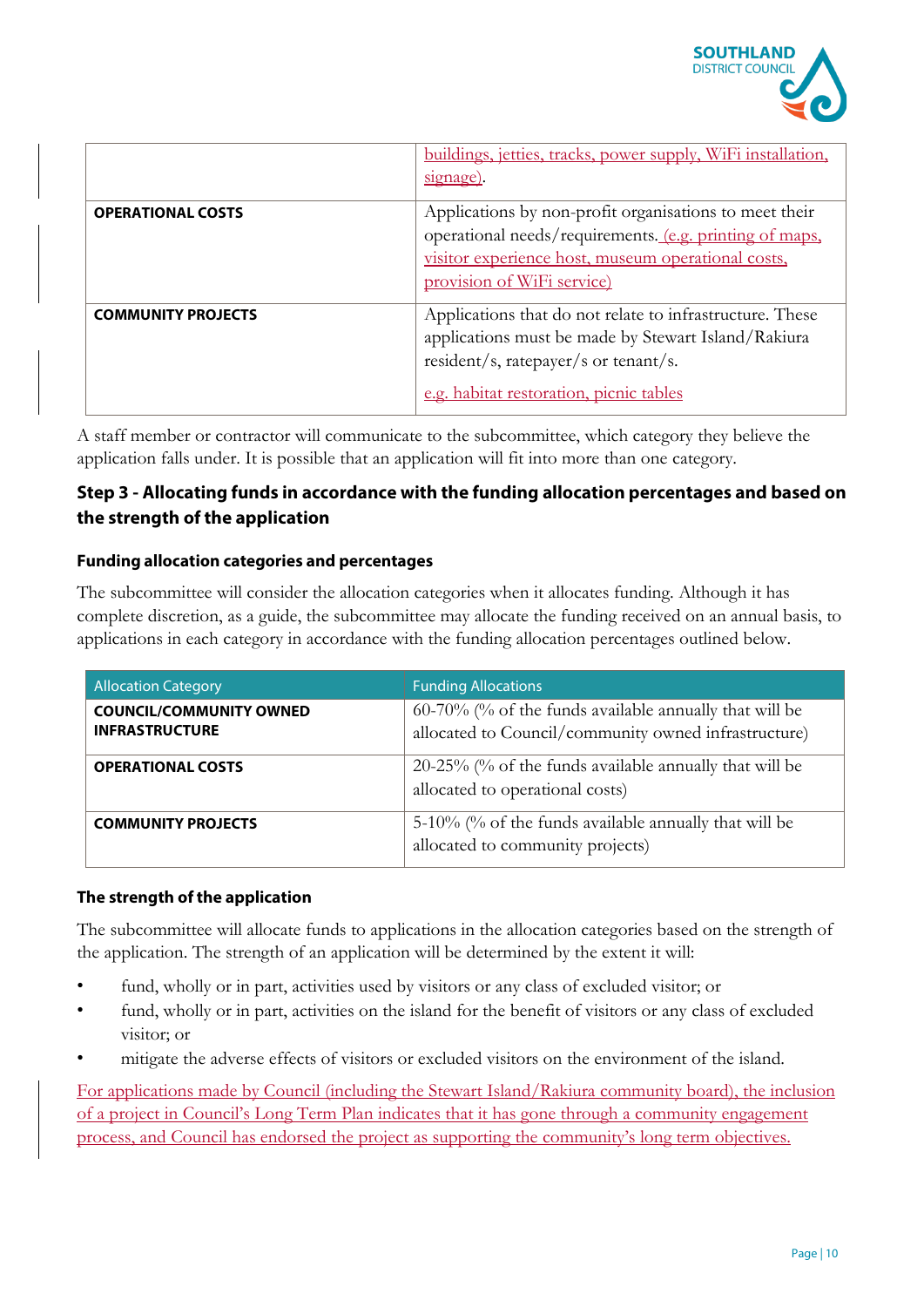

The subcommittee will have regard to the extent that to which the proposed project will also benefit the local community.

A staff member or contractor will provide guidance to the subcommittee, on the strength of an application.

#### **Committing to allocating funds in the future**

The subcommittee can commit to multi-year funding (committing to give funds in an application round, to an applicant in future allocation rounds). This could be done by the subcommittee to commit to service loans drawn, such as to cover capital works projects. When this can occur, and for how many years, relates to the allocation category of the application, and is outlined in the table below.

| <b>Allocation categories</b>                            | The number of years the subcommittee can commit to giving<br>funds to an applicant, in future allocation rounds                                                                                                                                                  |
|---------------------------------------------------------|------------------------------------------------------------------------------------------------------------------------------------------------------------------------------------------------------------------------------------------------------------------|
| <b>COUNCIL/COMMUNITY OWNED</b><br><b>INFRASTRUCTURE</b> | up to 10 years (the current allocation round, and the next<br>9-nine allocation rounds). In exceptional circumstances,<br>the subcommittee may consider a longer term of up to 30<br>years (the current allocation round, and the next 29<br>allocation rounds). |
| <b>OPERATIONAL COSTS</b>                                | up to three years (the current allocation round, and the<br>next two allocation rounds)                                                                                                                                                                          |
| <b>COMMUNITY PROJECTS</b>                               | one year (just the current allocation round)                                                                                                                                                                                                                     |

Allocations in each funding year will include those funds committed from prior years.

The subcommittee will work with staff to develop a 10 Year Funding Plan as part of each three year Long Term Plan cycle. This plan would then be approved by Council through the Long Term Plan. The plan could be used to provide forecasting around future revenue streams and also to enable the subcommittee to have a view on what proportions it might want to allocate towards multi-year commitments.

#### **General points about allocation**

Local and central government can make applications for funding.

Funding can be allocated to an applicant when he/she has received funding for the same or a similar thing, on a previous occasion.

Applicants are not required to have spent the funding that has been allocated to them previously, in order to be eligible for further funding.

The subcommittee can elect to allocate a lower level of funding to an applicant, but it cannot allocate more than what the applicant has requested.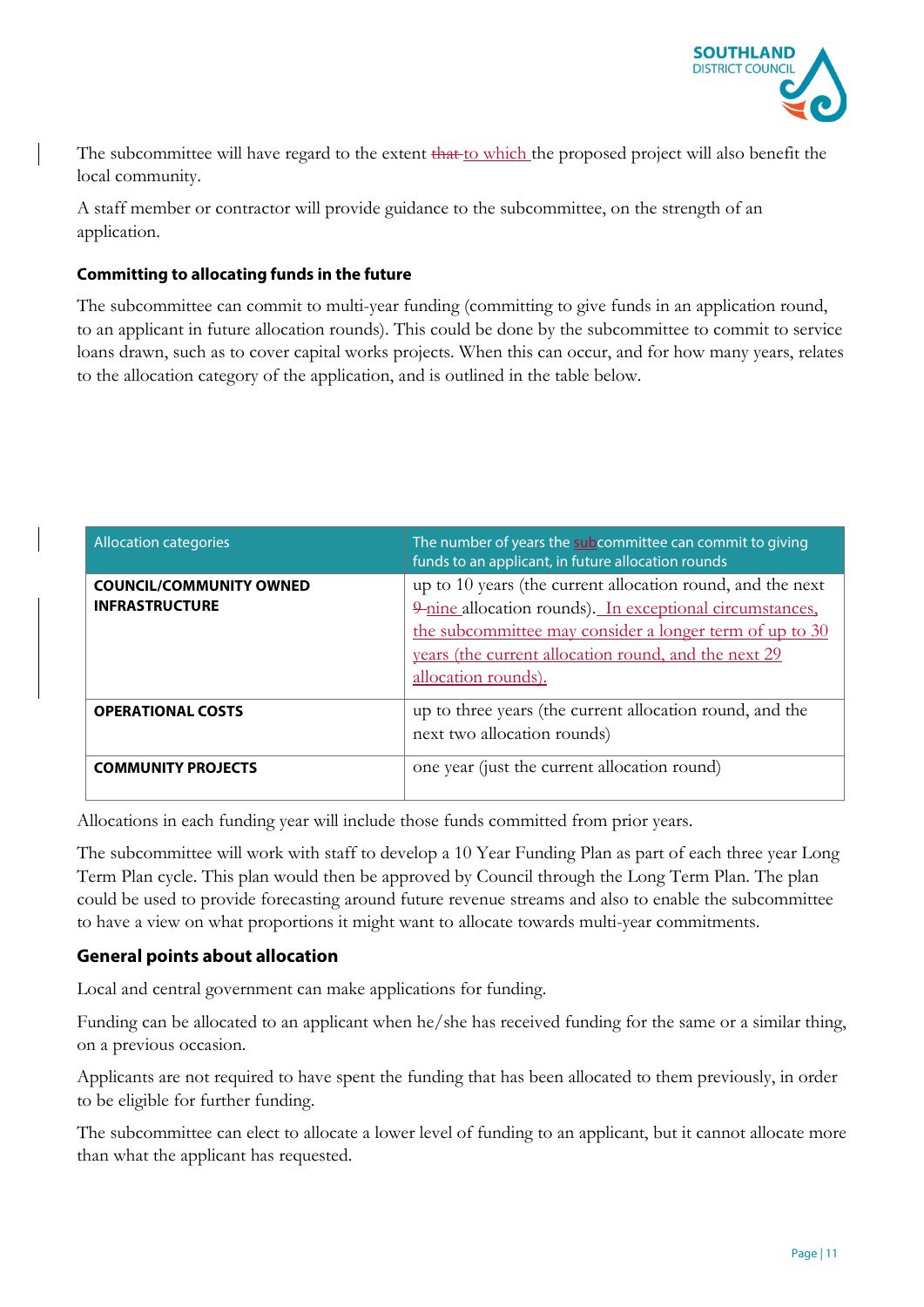

When an application is considered by the subcommittee, the applicant will be notified within two weeks of the subcommittee meeting whether or not their application was successful, and if it was successful, the amount of funding allocated.

The subcommittee will not give further funding to applicants if they have not returned their accountability form to Council (when they have been required by this policy, to do so).

# **11.0 Accountability**

Applicants will be required to complete and provide Council with accountability forms. Accountability forms must be returned to Council before 31 March, the year after the subcommittee grants the applicant funds. If an applicant hasn't used all (or any) of the funds by that time, the accountability form must still be completed. An applicant also must complete the accountability form by 31 March each subsequent year (even if the applicant outlines that no funding has been spent), until all of the funding allocated has been accounted for by way of an accountability form and/or returned to Council and the fund.

Any funds that are not spent by applicants (completing what was outlined in their application), within five years of the decision to allocate the applicant funding, must be returned to Council and the fund.

If any funding is returned, information on the amount and why the funding was returned, will be communicated to the subcommittee at the annual allocation meeting.

# **12.0 Review**

Council will review the Stewart Island/Rakiura Visitor Levy Bbylaw and this policy at any time, as required, but not less than within six years of adoptionafter the last review.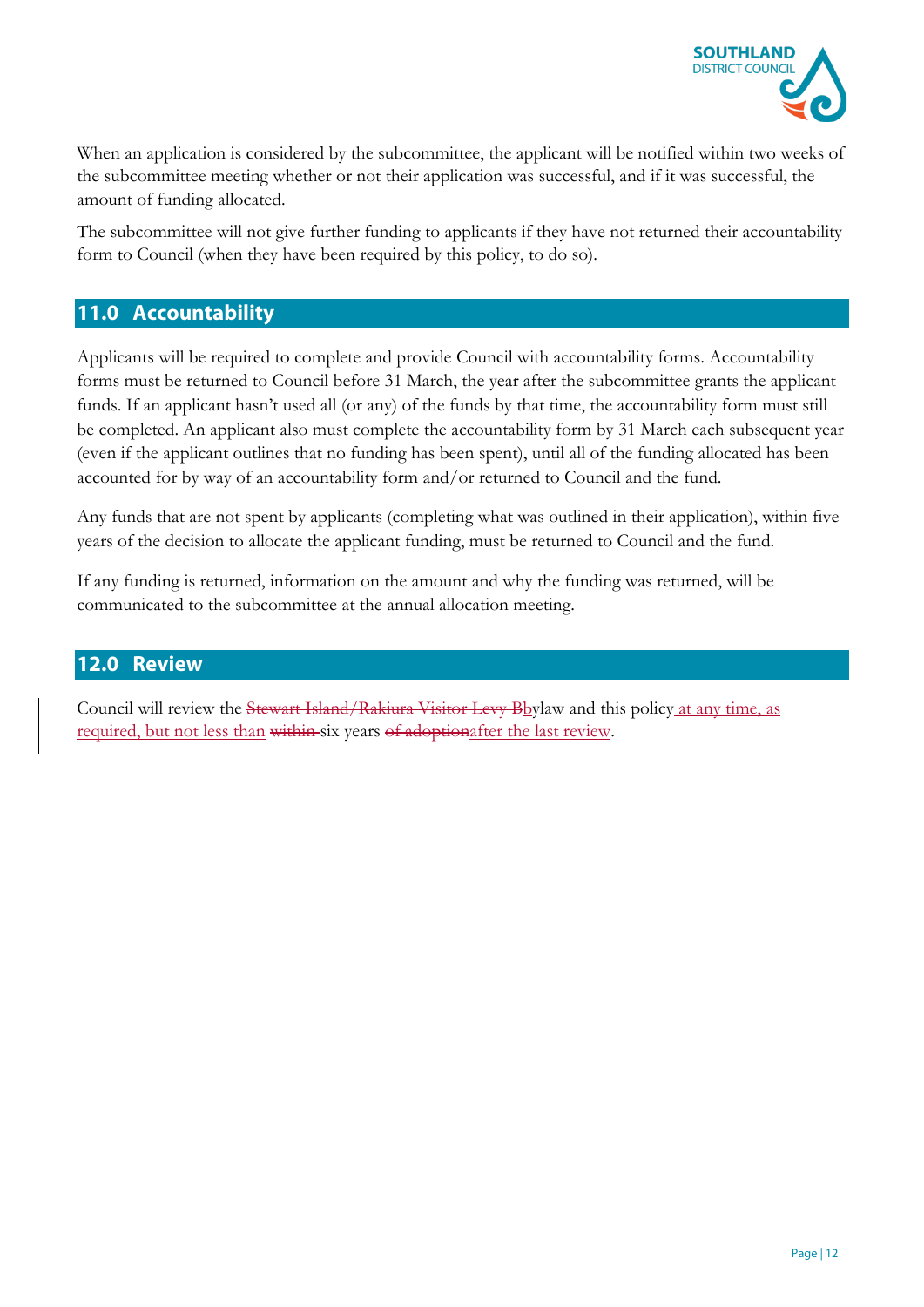

# **Appendix A: Documents which can be used to claim exemption or refund**

The table below contains a list of documents which will be accepted as proof of exemption from the need to pay the Stewart Island/Rakiura Levy.

These documents will be accepted in relation to (1) applying for a photo identification card and (2) applying for a refund.

Original documentation from both Category A and Category B must be presented concurrently. Council requires proof of both identity and levy exemption status. A current address will need to be provided to receive notice of renewals and other information.

This is not a comprehensive list and other equivalent documents may be accepted when applying for a Southland District Council photo identification card or applying for levy refund.

#### AT LEAST ONE PHOTO ID MUST BE PRODUCED FROM CATEGORY A (THE NAME ON THE DOCUMENT MUST BE EXACTLY THE SAME AS THE APPLICANTS NAME)

passport (passports can be accepted up to two years past the expiry date)

proof of age card with photo

drivers licence

public service employee ID card bearing photo

education ID card bearing photo

firearms licence

#### **AT LEAST ONE FORM OF IDENTIFICATION FROM CAREGORY B**

| <b>REASON FOR EXEMPTION</b>                                 | <b>EXAMPLE OF ACCEPTED PROOF OF EXEMPTION</b> |                                                                                                                                                                                                                                                    |  |  |  |  |
|-------------------------------------------------------------|-----------------------------------------------|----------------------------------------------------------------------------------------------------------------------------------------------------------------------------------------------------------------------------------------------------|--|--|--|--|
| ratepayers<br>tenants                                       |                                               | One or more of the following documents showing<br>name and address on Stewart Island/Rakiura:                                                                                                                                                      |  |  |  |  |
| residents                                                   | $\bullet$                                     | notice of rates or VG number verified by Rates<br>Department. Rates notices must state that the<br>applicant is the owner of the property to which<br>the rates notice was sent and the document<br>must be current at the time of the application |  |  |  |  |
|                                                             | ٠                                             | tenancy agreement                                                                                                                                                                                                                                  |  |  |  |  |
|                                                             | $\bullet$                                     | utilities bill                                                                                                                                                                                                                                     |  |  |  |  |
|                                                             | $\bullet$                                     | insurance renewal advice                                                                                                                                                                                                                           |  |  |  |  |
|                                                             | $\bullet$                                     | motor vehicle registration                                                                                                                                                                                                                         |  |  |  |  |
|                                                             | $\bullet$                                     | electoral roll number                                                                                                                                                                                                                              |  |  |  |  |
|                                                             | $\bullet$                                     | mortgage documents                                                                                                                                                                                                                                 |  |  |  |  |
|                                                             | $\bullet$                                     | current land titles office records                                                                                                                                                                                                                 |  |  |  |  |
|                                                             |                                               |                                                                                                                                                                                                                                                    |  |  |  |  |
| spouses of a ratepayer or tenant                            | $\bullet$                                     | application to be made in conjunction with the                                                                                                                                                                                                     |  |  |  |  |
| civil union or de facto partner of a ratepayer or<br>tenant |                                               | respective person                                                                                                                                                                                                                                  |  |  |  |  |
| dependents of a ratepayer or tenant                         |                                               |                                                                                                                                                                                                                                                    |  |  |  |  |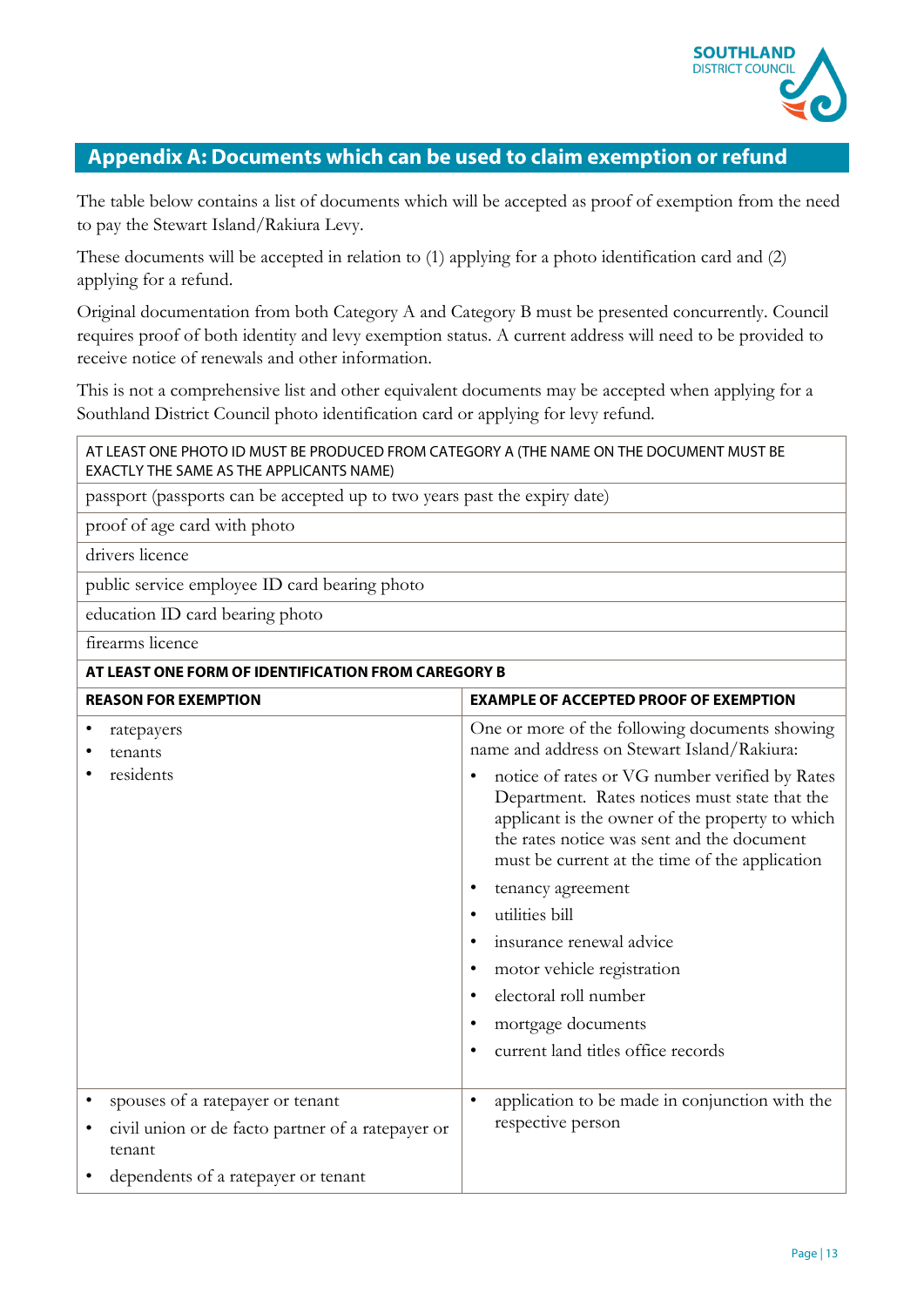

| Rakiura Māori Land Trust beneficiaries.      |           | Council may be able to check property rights<br>via the www.māorilandonline.govt.nz website<br>or work with the Rakiura Māori Land Trust to<br>access its database of beneficiaries |
|----------------------------------------------|-----------|-------------------------------------------------------------------------------------------------------------------------------------------------------------------------------------|
| people under the age of 18                   |           | passport                                                                                                                                                                            |
|                                              |           | school student concession card                                                                                                                                                      |
|                                              | $\bullet$ | birth certificate                                                                                                                                                                   |
| owners or those working on transport vessels | $\bullet$ | employment documentation (eg, payslips, letter<br>from employer)                                                                                                                    |
| visitors whose visit is for 21 days or more  | $\bullet$ | tickets or invoices showing names and dates of<br>arrival and departure                                                                                                             |
|                                              |           | receipts for accommodation covering the<br>relevant time period                                                                                                                     |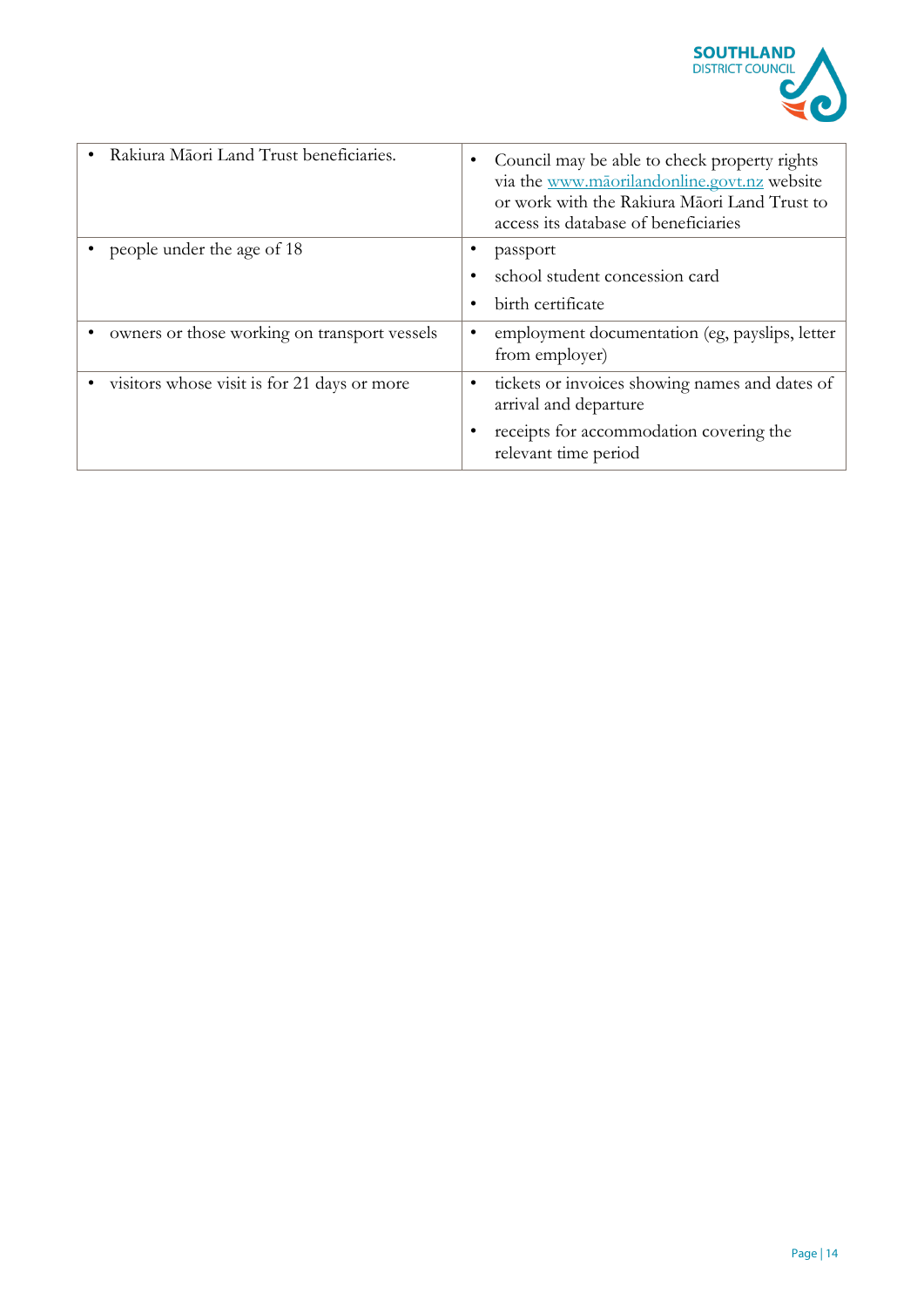

# **Appendix B: Appointing representatives to the subcommittee**

#### **Representative recommended by each of the Approved Operators**

Council will request the Approved Operators to nominate a person to be a voluntary member on the subcommittee.

#### **Representative for iwi**

Council will, in accordance with its Charter of Understanding with Te Ao Mārama Incorporated, seek an iwi representative to be a voluntary member on the subcommittee. If a willing iwi representative is not identified through liaising with Te Ao Mārama Incorporated, Council will then approach other people who may be suitable for the role.

The appointment of a member to represent iwi will be reviewed every three years, after Council elections.

#### **Representative from Stewart Island/Rakiura**

Council will request expressions of interest from Stewart Island/Rakiura residents and ratepayers, to be a voluntary member on the subcommittee. A person will be selected by Council, following consideration of:

- the skills and experience of those interested
- the extent that conflicts of interest would be likely if the individual became a member (there is a preference for minimal/no conflicts being likely)
- the extent that the individual knows tourist/visitor requirements and impacts on the island.

If no-one suitable expresses interest, Council will approach people who may be suitable for the role.

The appointment of the Stewart Island/Rakiura representative will be reviewed every three years, after Council elections.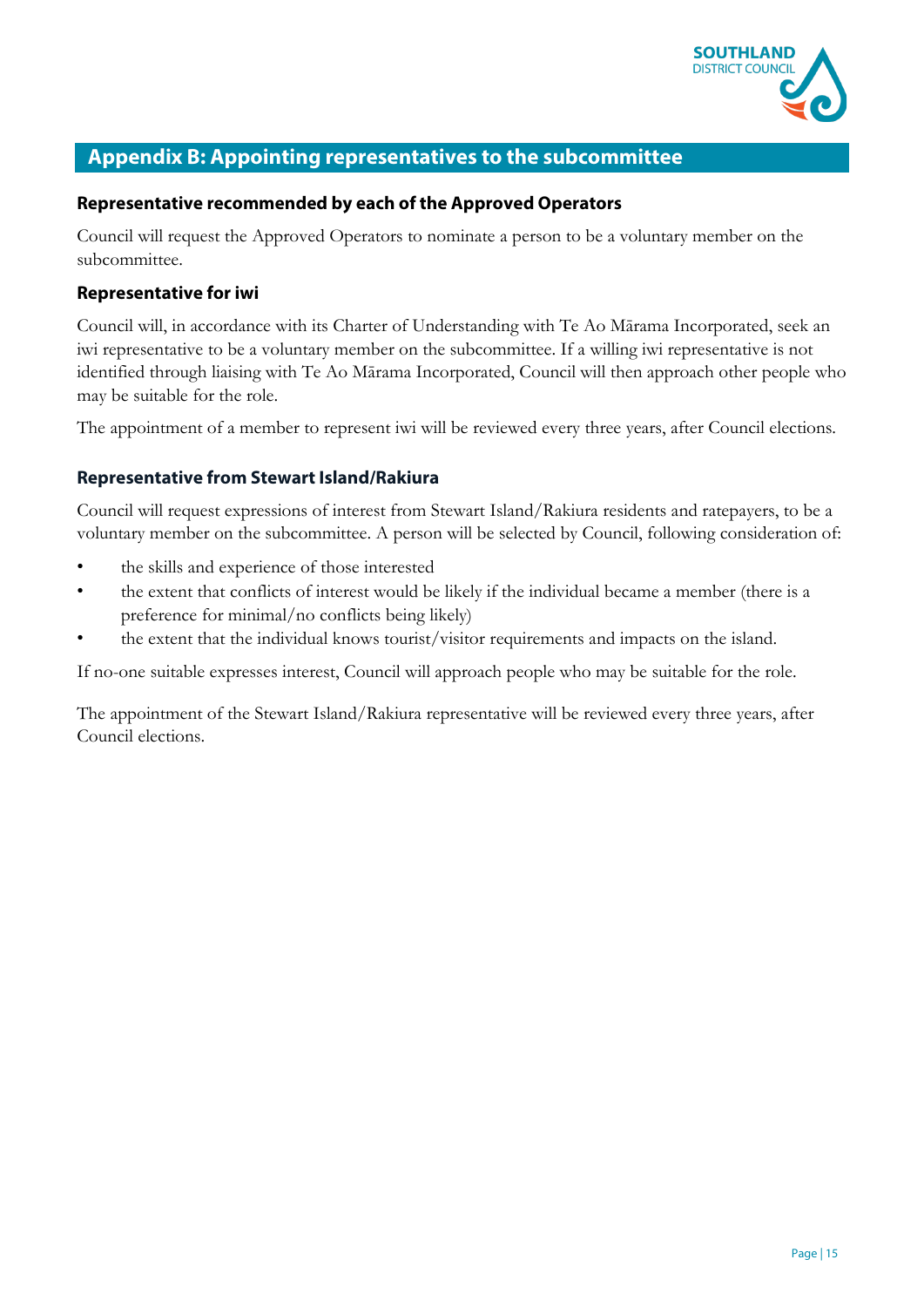

**Attachment B** 

# **Southland District Council**

DRAFT Stewart Island/Rakiura Visitor Levy Bylaw

**Revision 2, 2022**

**Southland District Council** Te Rohe Pōtae o Murihiku **PO Box 903** 15 Forth Street Invercargill 9840 ₹ 0800 732 732 @ sdc@southlanddc.govt.nz

southlanddc.govt.nz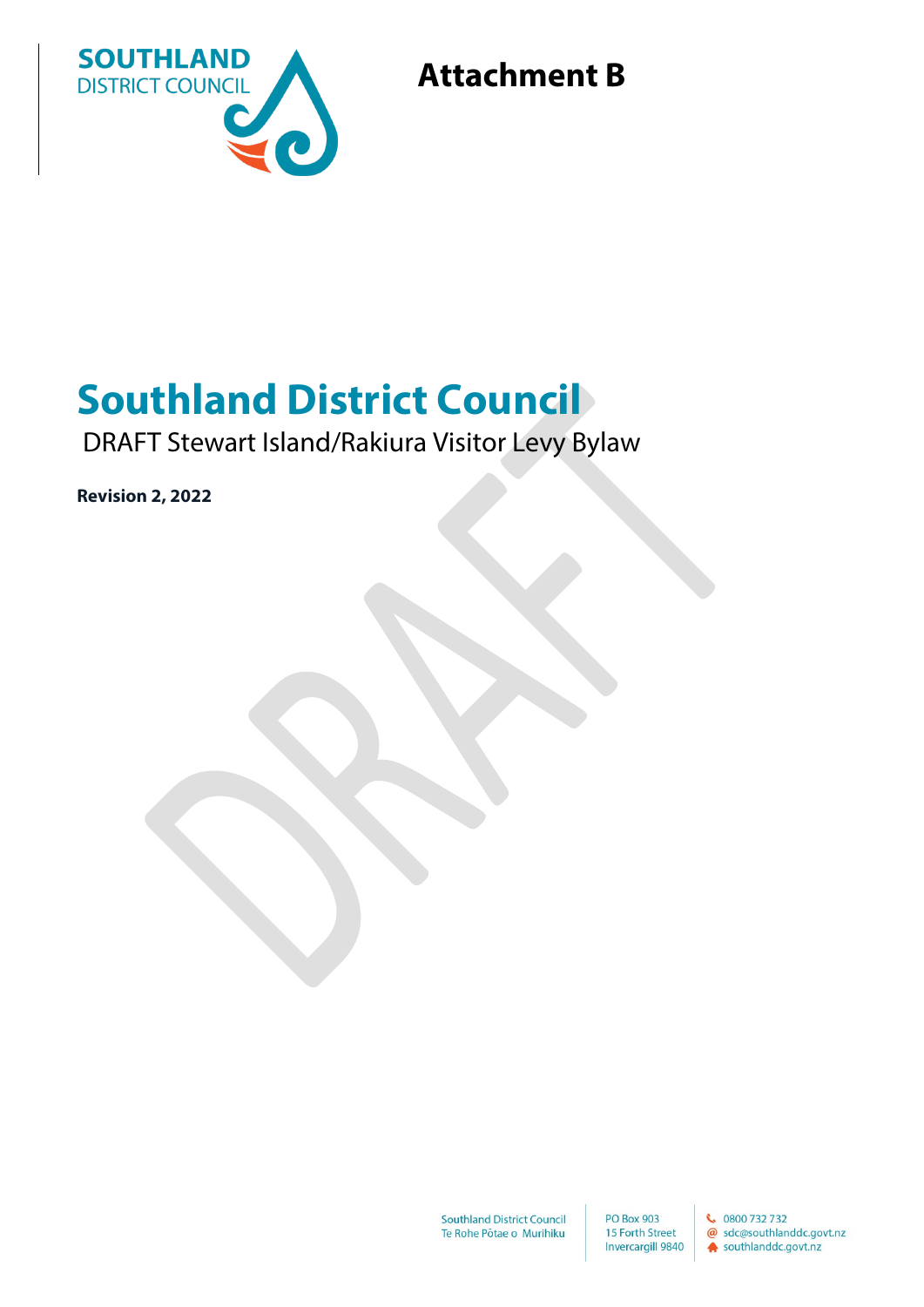Southland District Council

# **Table of Contents**

#### **Document Revision**

| <b>Date</b> | <b>Amendments</b>                                                                                                                                                                                                                                                       | <b>Amended by</b> | <b>Approved by</b> | <b>Approval date</b>                                          |
|-------------|-------------------------------------------------------------------------------------------------------------------------------------------------------------------------------------------------------------------------------------------------------------------------|-------------------|--------------------|---------------------------------------------------------------|
| 2012        | Original                                                                                                                                                                                                                                                                |                   | Council            | 12 Dec 2012                                                   |
| 2019        | 2019 review<br>adding/amending definitions<br>of 'Approved Operator' and<br>'Visitor'<br>• adding the location of the<br>collection box<br>adding the infringement fee<br>that has been set by way of<br>regulation<br>removing that payment can be<br>made on website. | Council           | Council            | 7 February 2019 -<br>to come into<br>effect on 1 July<br>2019 |
| 2022        | If applicable: add any<br>amendments here                                                                                                                                                                                                                               | Council           | Council            | If applicable: x<br><u>June 2022</u>                          |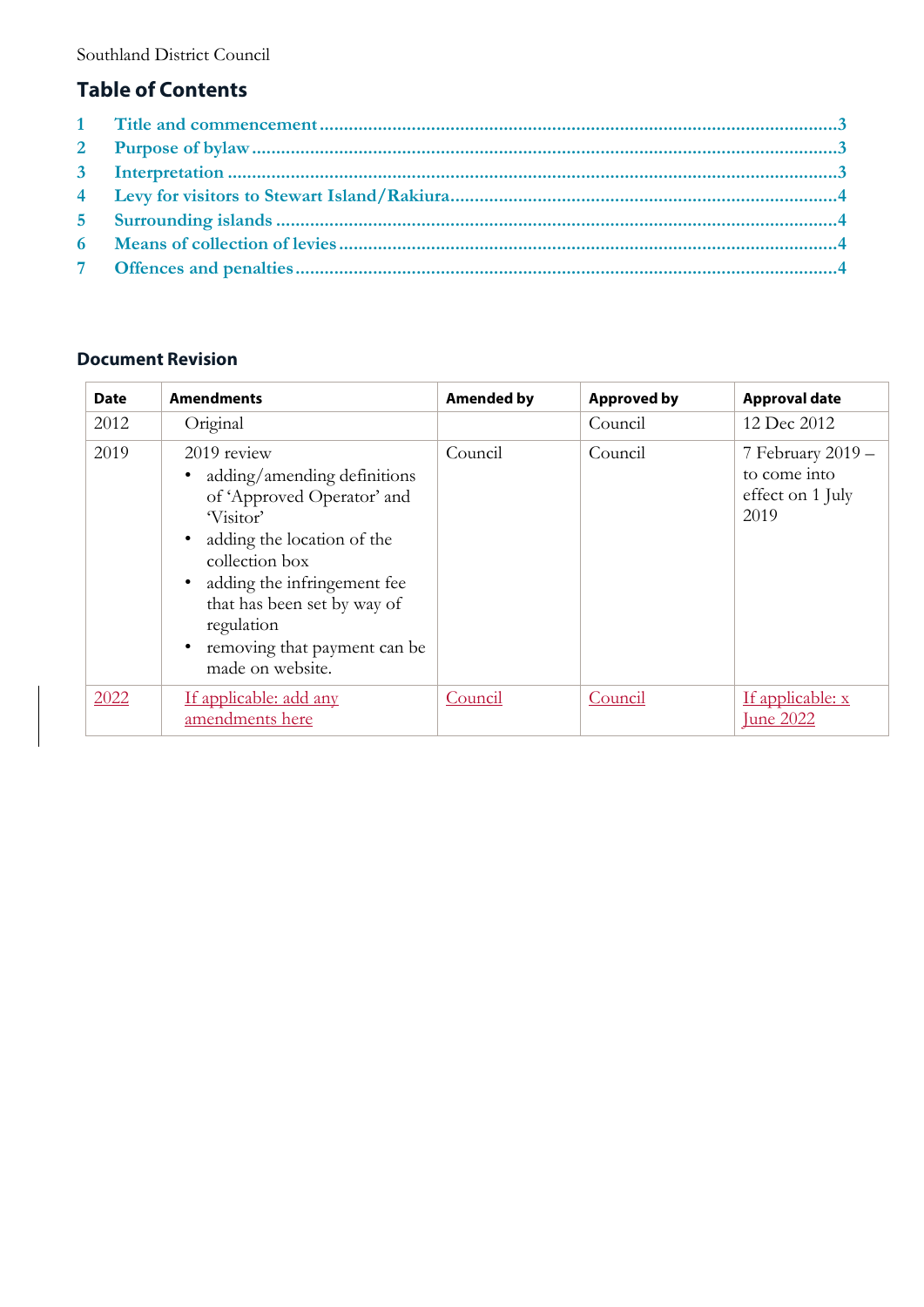<span id="page-25-0"></span>Southland District Council

#### **1 Title and commencement**

This bylaw may be cited as the Southland District Council Stewart Island/Rakiura Visitor Levy Bylaw. This bylaw shall come into force on 1 October 2013.

#### <span id="page-25-1"></span>**2 Purpose of bylaw**

The bylaw is made to prescribe:

- (a) the rate of the levy that will be imposed on or in respect of visitors; and
- (b) the means by which the levy is to be collected.

This bylaw does not apply to a person who travels to or from Stewart Island/Rakiura under a contract of carriage with an 'Approved Operator' or who is otherwise excluded from the definition of 'visitor'. As at the date of this bylaw the Approved Operators are Real Journeys LimitedReal NZ Limited (currently trading as Stewart Island Experience), Stewart Island Flights Limited, and ISS McKay Limited (as agent for the cruise ship operators).

#### <span id="page-25-2"></span>**3 Interpretation**

In this bylaw, unless the context requires otherwise:

| Act                  | means the Southland District Council (Stewart Island/Rakiura Visitor Levy)<br>Empowering Act 2012                                                          |  |  |  |  |  |  |  |  |  |
|----------------------|------------------------------------------------------------------------------------------------------------------------------------------------------------|--|--|--|--|--|--|--|--|--|
| Approved<br>Operator | means a person who owns or operates or is otherwise in control of a transport vessel<br>and who enters into a contract with the Council:                   |  |  |  |  |  |  |  |  |  |
|                      | relating to the provision of a service to carry to or from the Island passengers<br>(a)<br>who, but for the contract, would be visitors to the Island; and |  |  |  |  |  |  |  |  |  |
|                      | providing for revenue to be collected from the passengers; and<br>(b)                                                                                      |  |  |  |  |  |  |  |  |  |
|                      | that has the effect of bringing passengers carried by the operator within the<br>(c)<br>definition of an excluded visitor; and                             |  |  |  |  |  |  |  |  |  |
|                      | including any other terms and conditions that may be agreed from time to time<br>(d)<br>by the approved operator and the Council                           |  |  |  |  |  |  |  |  |  |
| Council              | means the Southland District Council                                                                                                                       |  |  |  |  |  |  |  |  |  |
| <b>GST</b>           | means goods and services tax chargeable under the Goods and Services Act 1985                                                                              |  |  |  |  |  |  |  |  |  |
| Levy                 | means the levy set under clause 4 of this bylaw                                                                                                            |  |  |  |  |  |  |  |  |  |
| <b>Visitor</b>       | means any person who:                                                                                                                                      |  |  |  |  |  |  |  |  |  |
|                      | travels to or from the Island, whether for a single day or for any continuous<br>(a)<br>period of less than 21 days, by any transport vessel; but          |  |  |  |  |  |  |  |  |  |
|                      | is not a person who:<br>(b)                                                                                                                                |  |  |  |  |  |  |  |  |  |
|                      | for the purposes of the Local Government (Rating) Act 2002, is a ratepayer<br>(i)<br>in respect of a rating unit on the Island; or                         |  |  |  |  |  |  |  |  |  |
|                      | is a resident of the Island by virtue of being a resident for electoral residency<br>(11)<br>purposes under s.23 of the Local Electoral Act 2001; or       |  |  |  |  |  |  |  |  |  |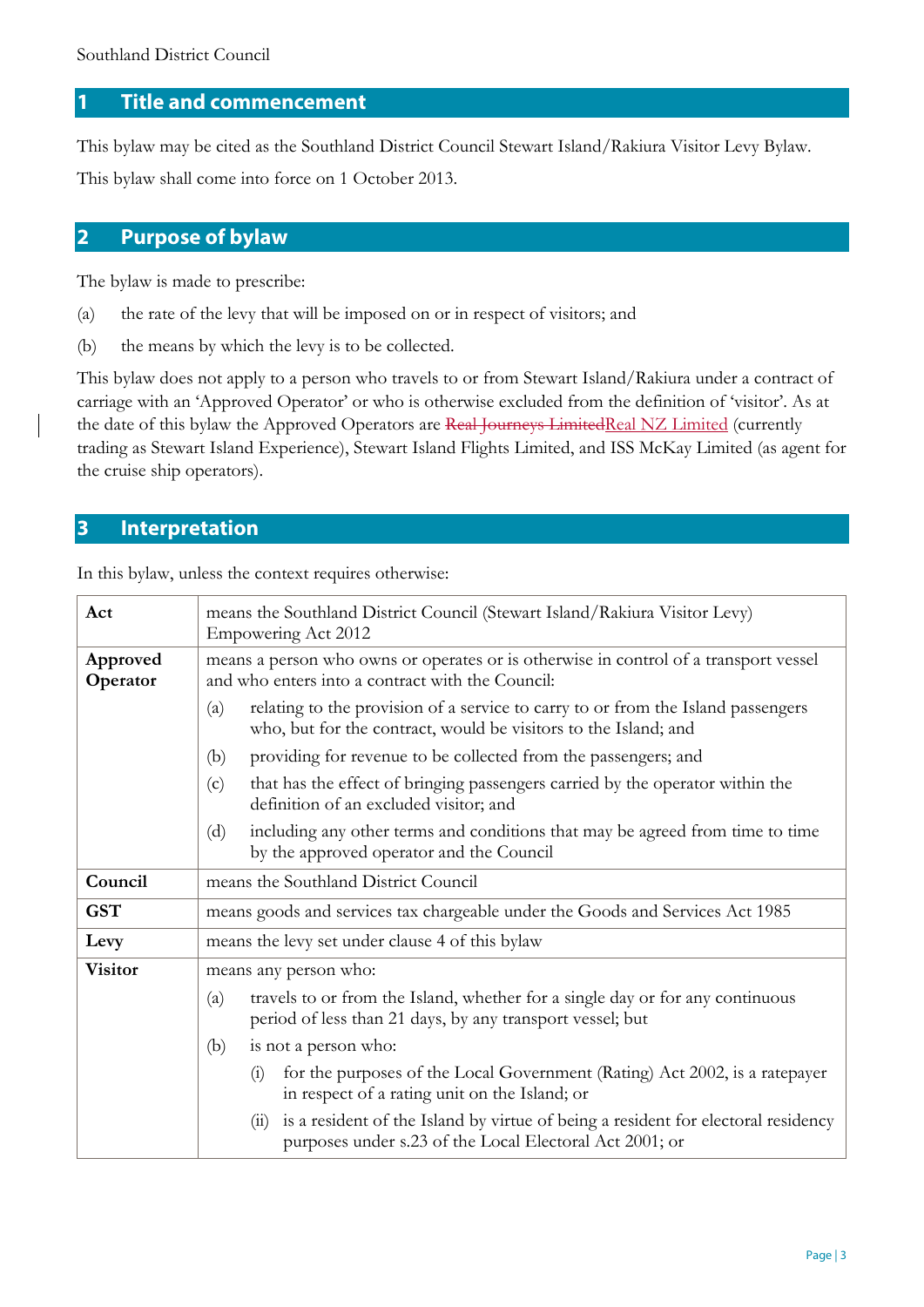#### Southland District Council

| оцинани гляни социин |                                                                                           |
|----------------------|-------------------------------------------------------------------------------------------|
|                      | (iii) is a tenant of a rating unit for the purposes of the Residential Tenancies Act      |
|                      | 1986; or                                                                                  |
|                      | (iv) is the spouse, civil union partner, de facto partner, or dependant of a              |
|                      | ratepayer or tenant; or                                                                   |
|                      | (v) is a beneficiary of the Rakiura Māori Land Trust or who has an ownership              |
|                      | interest in a Māori land block on the Island; or                                          |
|                      | (vi) is an excluded visitor.                                                              |
|                      | For the avoidance of doubt, as at the date of this bylaw, 'visitor' excludes a person who |
|                      | travels to or from Stewart Island/Rakiura under a contract of carriage with an            |
|                      | Approved Operator or who is otherwise excluded from the definition of 'visitor'.          |

# <span id="page-26-0"></span>**4 Levy for visitors to Stewart Island/Rakiura**

The levy for a visitor who travels to Stewart/Island Rakiura is: \$5.00 (inclusive of GST)

(a) \$5.00 (inclusive of GST) before 1 October 2023; and (b) \$15.00 (inclusive of GST) after 1 October 2023.

## <span id="page-26-1"></span>**5 Surrounding islands**

For the avoidance of doubt, a visitor who has paid a levy for travel to Stewart Island/Rakiura is not required to pay an additional levy for return travel from Stewart Island/Rakiura to a surrounding island.

## <span id="page-26-2"></span>**6 Means of collection of levies**

Levies will be collected:

- (a) by Council at any of its offices;
- (b) by Council at its collection box on the Main Wharf in Oban; and
- (c) by agents of the Council appointed to collect levies on its behalf.

Details of the agents who have been appointed to collect levies will be given on the signs erected by the Council at major points of entry on Stewart Island/Rakiura under s.5(3) of the act-Act and on Council's website.

# <span id="page-26-3"></span>**7 Offences and penalties**

A person commits an infringement offence under the act who:

- (a) evades the payment of a levy payable by that person; or
- (b) falsely claims that he or she is not a visitor.

The infringement fee for each infringement offence has been set by way of a regulation made under the act Act and it is \$250.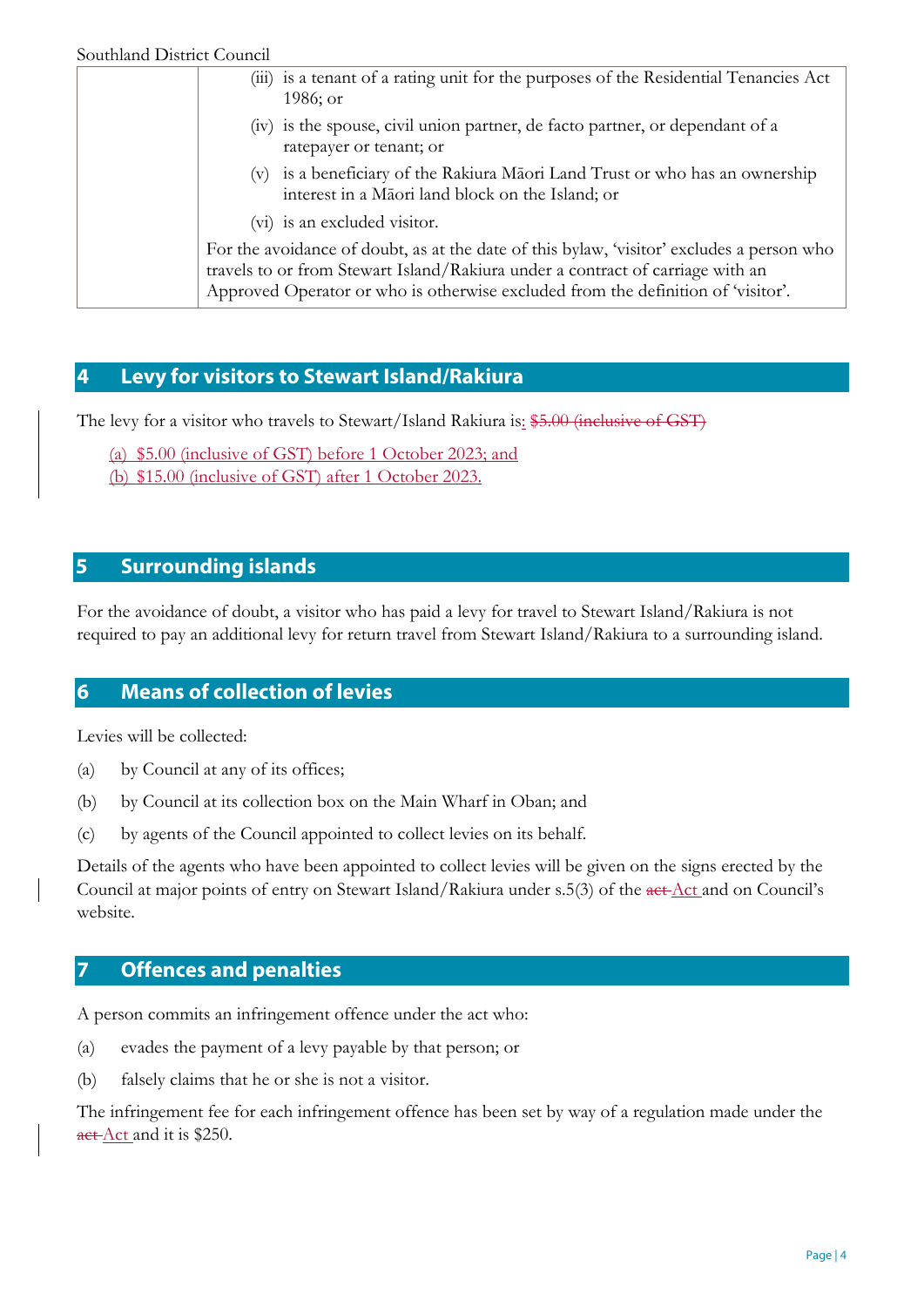Southland District Council This bylaw has been made and confirmed by a resolution passed at a meeting of Council held on Wednesday 12 December 2012.

THE COMMON SEAL of the  $\}$ SOUTHLAND DISTRICT COUNCIL  $\qquad$ was hereunto affixed in the presence of:  $\}$ 

\_\_\_\_\_\_\_\_\_\_\_\_\_\_\_\_\_\_\_\_\_\_\_\_\_\_\_\_\_\_\_\_\_\_\_\_ **MAYOR**

\_\_\_\_\_\_\_\_\_\_\_\_\_\_\_\_\_\_\_\_\_\_\_\_\_\_\_\_\_\_\_\_\_\_\_\_ **CHIEF EXECUTIVE**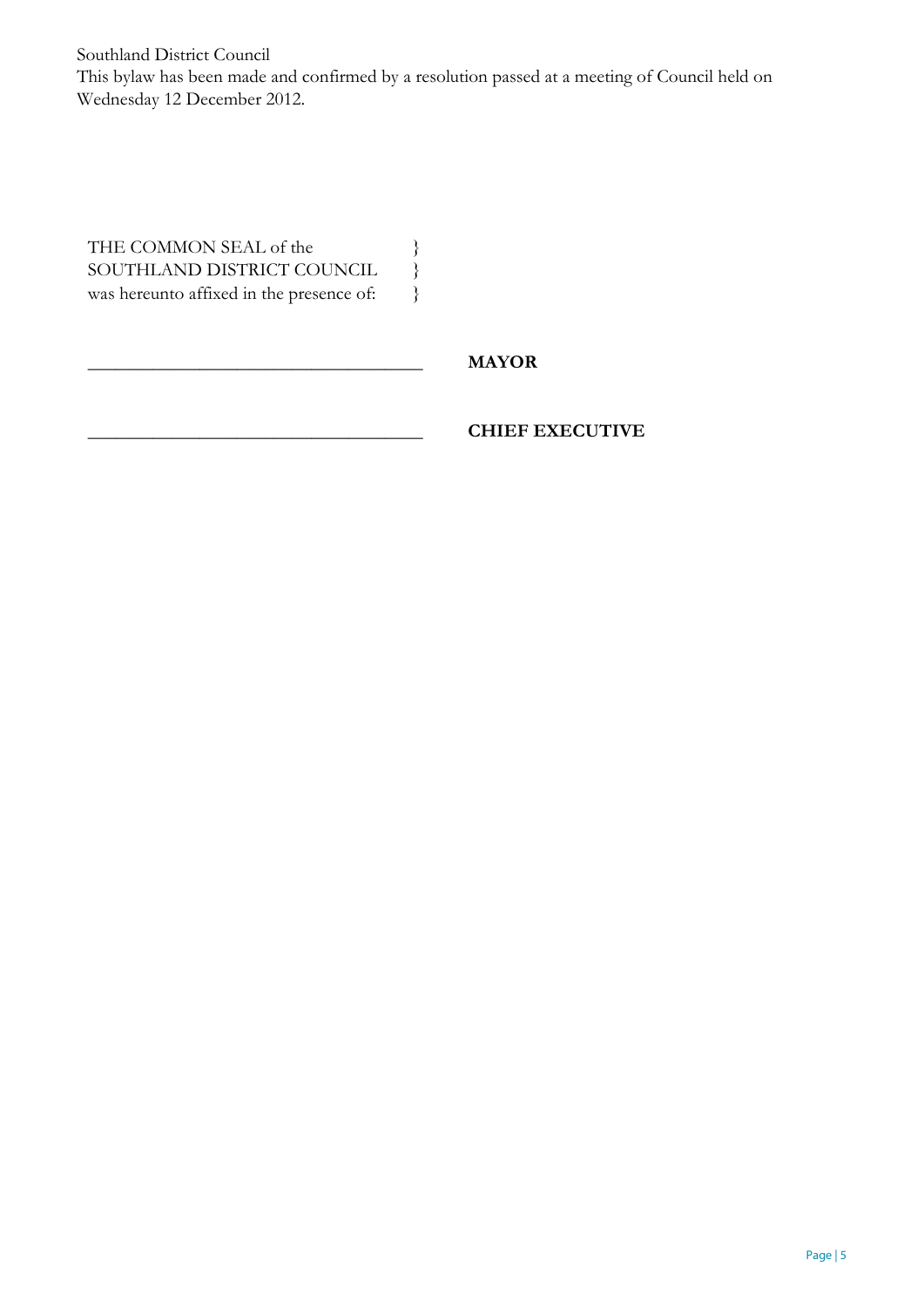

# **Attachment C: Visitor levy amount methodology**

# **How future Stewart Island/Rakiura visitor levy funding requirements have been estimated**

This information has been developed in order to quantify the projected future cost of visitor-related services to inform the discussion about whether the current \$5.00 visitor levy is appropriate to fund visitors' share of activity costs over the next ten years or longer-term.

Visitor-related services are activities that visitors use, that benefit visitors, or that mitigate the adverse effects of visitors, in line with the requirements of the Empowering Act. This includes Council activities such as public toilets, parks, streetscapes, jetties, electricity supply (SIESA), wastewater, stormwater, roading and waste services, as well as the activities of other groups such as visitor promotion/information and ecology/environmental protection.

| <b>VISITOR RELATED</b>                  | <b>HOW VISITOR RELATED COSTS HAVE BEEN ESTIMATED</b>                                                                                                                                                                                                                                                                                                                                                              |                                                                                                                                                                                                                                                                                                                                   |  |  |  |  |  |
|-----------------------------------------|-------------------------------------------------------------------------------------------------------------------------------------------------------------------------------------------------------------------------------------------------------------------------------------------------------------------------------------------------------------------------------------------------------------------|-----------------------------------------------------------------------------------------------------------------------------------------------------------------------------------------------------------------------------------------------------------------------------------------------------------------------------------|--|--|--|--|--|
| <b>COSTS</b>                            | <b>Project Approach</b>                                                                                                                                                                                                                                                                                                                                                                                           | <b>Annual Depreciation Approach</b>                                                                                                                                                                                                                                                                                               |  |  |  |  |  |
| <b>COUNCIL ACTIVITY</b><br><b>COSTS</b> | Uses average annual project capital costs<br>from the Council's Long Term Plan<br>(LTP) 2021-2031 for visitor related<br>infrastructure to estimate the projects<br>that are eligible for levy funding. Only<br>infrastructure activities with projects<br>falling within the LTP period are<br>included in the calculation.                                                                                      | Uses the annual depreciation cost for<br>visitor related infrastructure to estimate<br>the annual consumption of the assets on<br>the island which are eligible for levy<br>funding. All infrastructure activities are<br>included in the calculation to reflect all<br>infrastructure is used by visitors over the<br>long-term. |  |  |  |  |  |
| <b>OTHER AGENCY</b><br><b>COSTS</b>     | Uses average annual operating and capital costs from other community agencies<br>which are associated with visitor related activities. The other agencies include<br>Stewart Island Promotion Association, Rakiura Heritage Trust, Stewart Island /<br>Rakiura Community & Environment Trust and Department of Conservation. These<br>costs have been identified as visitor related costs by these organisations. |                                                                                                                                                                                                                                                                                                                                   |  |  |  |  |  |

Council used two methods to estimate visitors' share of activity costs as shown in the table below.

Both of these methods assign a % share of costs related to visitors. This is because only a portion of the total costs are related to visitor use with the residual related to island residents, ratepayers, businesses, organisations etc.

Four scenarios have been used to estimate the proportion of the costs that are visitor related and therefore eligible for a funding contribution from visitors (via the visitor levy). A range of scenarios have been used because Council acknowledges there are likely to be differing opinions about this approach as well as the proportion of costs on the island estimated to relate to visitors. As such, Council has attempted to reflect a range of opinions on these matters by using four scenarios for each calculation approach to estimate what levy quantum(s) may be required.

The four share allocation scenarios are:

- (a) **fixed share** a consistent estimate that 30% of each activity costs (project or depreciation) relate to visitors irrespective of variations in visitor use/benefit between projects
- (b) **low estimate** a low/conservative estimate of each activity costs (project or depreciation) attributable to visitors. A range of between 5% to 75% has been assigned to each project as being related to visitors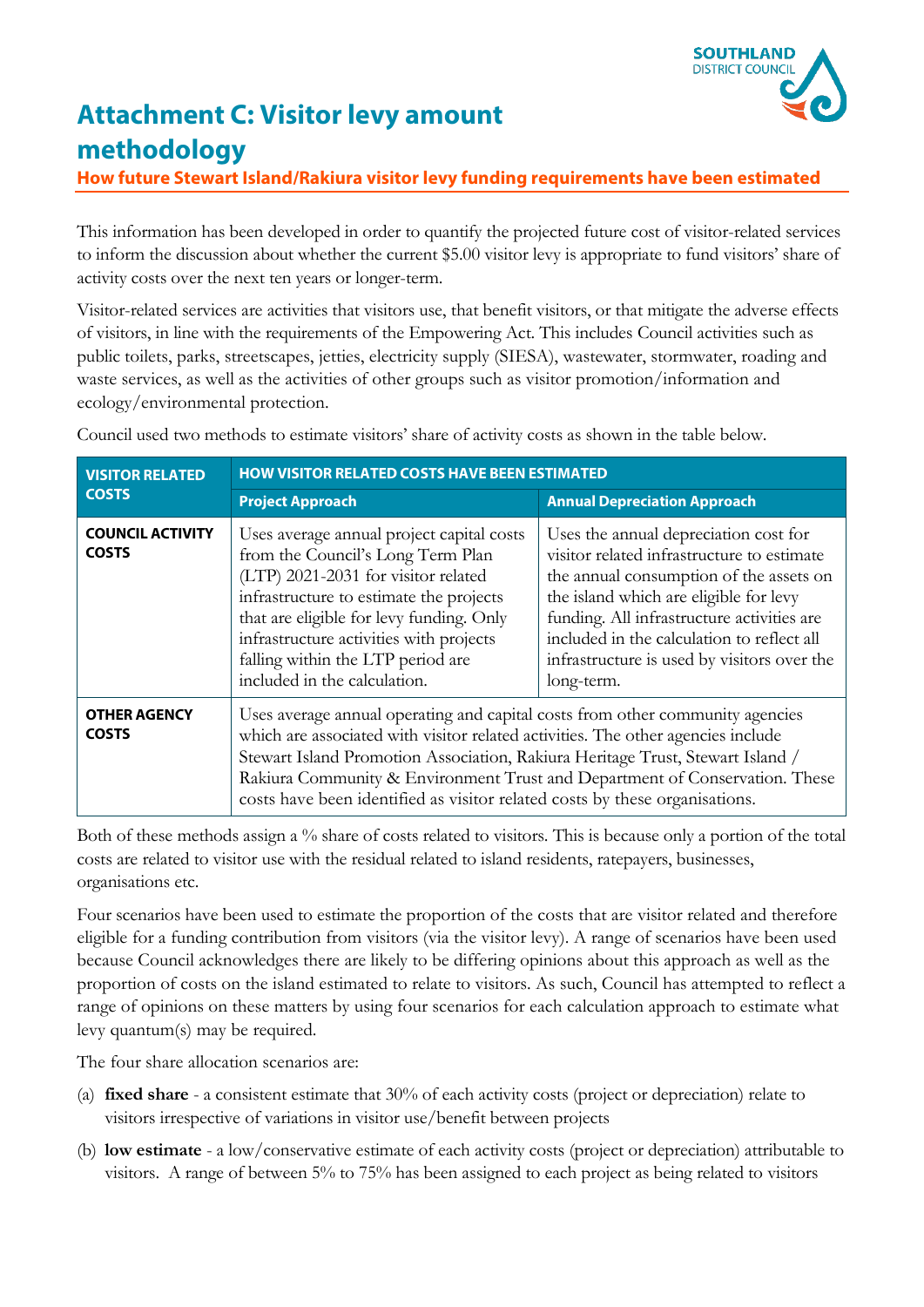

- (c) **high estimate** a high/optimistic estimate of each activity costs (project or depreciation) attributable to visitors. A range of between 50% to 100% has been assigned to each project as being related to visitors
- (d) **mixed estimate** a mixed "best" estimate of activity costs (project or depreciation) attributable to visitors based on varying degrees of visitor-related use/benefit/mitigation. A range of between 25% to 90% has been assigned to each project as being related to visitors.

Using this range recognises there is no single "right" answer to the proportion of costs that relate to visitor use, but does provide an indication of whether the current levy at \$5.00 is enough to fund the projected future demands for visitor-related services.

#### **What the data shows about future visitor-related activity costs**

#### Project Approach (estimating annual costs over LTP period)

[Table 1](#page-30-0) estimates visitors' share of activity costs based on Council's capital projects programmed for the island in the LTP 2021-2031 and a mix of operating and capital project costs for other island organisations. This approach shows the total cost of Stewart Island/Rakiura project related activity costs are projected to be around \$9.7 million over the next eight years with an average cost of \$1.2 million per annum (excluding GST). \$7.3 million of this relates to capital projects for infrastructure provided by Council (\$907,000 per annum) and \$2.4 million relates to operating and capital costs of activities provided by other community organisations (\$299,000 per annum). An explanation of what the information in the table shows and the sources of the information is included from page [6.](#page-33-0) 

The scenarios show that the current visitor levy at \$5.00 (including GST) is likely to be insufficient to fund the projected future cost of visitor-related activities. **Depending on the share of activity costs estimated to be related to visitor use (scenarios a-d), the levy would need to increase to between \$11 and \$30 (including GST) using this approach as shown at the bottom of [Table 1.](#page-30-0)** 

#### Depreciation Approach (estimating annual costs over life of the asset)

[Table 2](#page-32-0) estimates visitors' share of activity costs using annual depreciation costs for Council infrastructure on the island and a mix of operating and capital project costs for other island organisations (given that annual depreciation for other organisation activities is not relevant to operating costs). Annual depreciation has been used to estimate the amount of infrastructure that is used up each year taking into account the life of the asset and how long it is expected to last before it needs to be replaced. This second approach has been used to verify that the annual costs resulting from the project approach (using the shorter LTP period) are reasonable. In this scenario, Council has included depreciation on all infrastructure provided on the island, including roading and stormwater (which were not included in the project approach given no renewals of these assets were programmed within the LTP period). This approach shows the annual cost of Stewart Island/Rakiura activity costs are also projected to be around \$1.2 million per annum (excluding GST) with \$890,000 of this related to capital projects for infrastructure provided by Council and \$299,000 related to operating and capital costs of activities provided by other community organisations.

The scenarios in this approach also show that the current visitor levy at \$5 (including GST) is also likely to be insufficient to fund the projected future cost of visitor-related activities. **Depending on the share of activity costs estimated to be related to visitor use (scenarios a-d), the levy would need to increase to between \$9 and \$26 (including GST) using this approach as shown at the bottom of [Table 2.](#page-32-0)**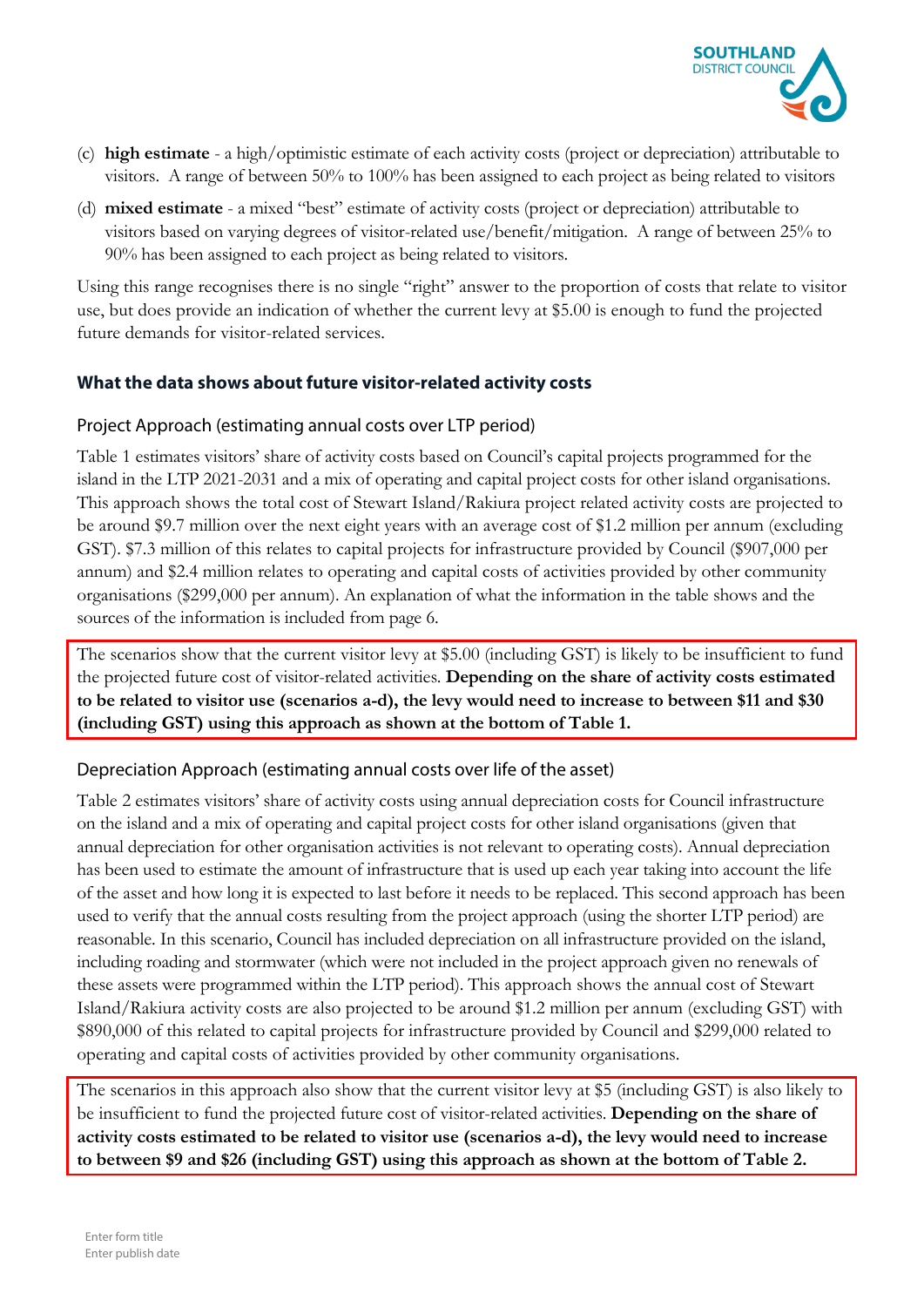<span id="page-30-0"></span>*Table 1: Project approach - visitor-related Stewart Island/Rakiura activities / projects eligible for Stewart Island/Rakiura visitor levy funding between 2023-2031*

| <b>Stewart Island/Rakiura</b><br><b>Visitor-related activities</b>                                                                                                 | <b>Total</b><br>budgeted | Estimate of the share of the activity related to visitor use |                 |                 |     |                                                                                                                                                                                                                                                                                                                                                                                                                                                                                                                                                                                                                                                                                             |           | \$ eligible for levy funding<br>based on estimated share |                 |                 |  |
|--------------------------------------------------------------------------------------------------------------------------------------------------------------------|--------------------------|--------------------------------------------------------------|-----------------|-----------------|-----|---------------------------------------------------------------------------------------------------------------------------------------------------------------------------------------------------------------------------------------------------------------------------------------------------------------------------------------------------------------------------------------------------------------------------------------------------------------------------------------------------------------------------------------------------------------------------------------------------------------------------------------------------------------------------------------------|-----------|----------------------------------------------------------|-----------------|-----------------|--|
|                                                                                                                                                                    | project                  |                                                              | Range           |                 |     | <b>Explanation of how activity relates to visitors</b>                                                                                                                                                                                                                                                                                                                                                                                                                                                                                                                                                                                                                                      |           | (excluding GST)                                          |                 |                 |  |
|                                                                                                                                                                    | costs 2023-              | (a) Fixed                                                    | (b) Low         | (c) High        |     | (d) Mixed (either used by visitors, for their benefit or to mitigate adverse                                                                                                                                                                                                                                                                                                                                                                                                                                                                                                                                                                                                                | (a) Fixed | $(b)$ Low                                                | (c) High        | (d) Mixed       |  |
|                                                                                                                                                                    | 2031                     | Share 30%                                                    | <b>Estimate</b> | <b>Estimate</b> |     | <b>Estimate</b> effects of visitors)                                                                                                                                                                                                                                                                                                                                                                                                                                                                                                                                                                                                                                                        | Share 30% | <b>Estimate</b>                                          | <b>Estimate</b> | <b>Estimate</b> |  |
| Council infrastructure project capital costs (project code) - sourced from Southland District Council's LTP 2021-2031                                              |                          |                                                              |                 |                 |     |                                                                                                                                                                                                                                                                                                                                                                                                                                                                                                                                                                                                                                                                                             |           |                                                          |                 |                 |  |
| <b>Toilets</b> (received levy funds in the past)<br>Rates collected for this activity are paid by all ratepayers in<br>Southland (via district rate)               | 325,105                  |                                                              |                 |                 |     |                                                                                                                                                                                                                                                                                                                                                                                                                                                                                                                                                                                                                                                                                             | 97,206    | 195,063                                                  | 325,105         | 292,595         |  |
| Golden Bay, Horseshoe Bay toilet refurbishment and Braggs<br>Bay and Moturau Moana toilet renewal (P-10637, P-10638, P-<br>10639)                                  | 325,105                  | 30%                                                          | 60%             | 100%            | 90% | Public toilets on the island are there largely for the benefit of visitors and to help<br>mitigate the adverse effects of visitors. If there were not such a high number of<br>visitors to the island, public toilets would be less likely to be required.                                                                                                                                                                                                                                                                                                                                                                                                                                  | 97,206    | 195,063                                                  | 325,105         | 292,595         |  |
| Parks & reserves (received levy funds in the past)<br>Rates collected for this activity are paid by ratepayers on<br>Stewart Island/Rakiura (via local rate)       | 72,383                   |                                                              |                 |                 |     |                                                                                                                                                                                                                                                                                                                                                                                                                                                                                                                                                                                                                                                                                             | 21,643    | 38,240                                                   | 65,828          | 46,162          |  |
| Moturau Gardens-roofing and foreshore playground<br>equipment (P-10806, P-10807)                                                                                   | 72,383                   | 30%                                                          | 53%             | 91%             | 64% | Playground equipment is used by both local residents and visitors to the Island.<br>Given the small island population, the amount and frequency of playground<br>equipment maintenance and replacement would be lower if the playgrounds<br>were only used by residents. The gardens are available for use by both residents<br>and visitors. However, visitors are likely to be more frequent users with the<br>botanic garden walk featuring New Zealand native plants. As such the gardens<br>have a primary benefit for visitors.                                                                                                                                                       | 21,643    | 38,240                                                   | 65,828          | 46,162          |  |
| <b>Streetscapes</b> (received levy funds in the past)<br>Rates collected for this activity are paid by ratepayers on<br>Stewart Island/Rakiura (via local rate)    | 42,821                   |                                                              |                 |                 |     |                                                                                                                                                                                                                                                                                                                                                                                                                                                                                                                                                                                                                                                                                             | 12,803    | 27,834                                                   | 40,680          | 34,257          |  |
| Baker Park tracks (P-10856)                                                                                                                                        | 42,821                   | 30%                                                          | 65%             | 95%             | 80% | With the high proportion of visitors that choose to walk around the island on foot,<br>footpaths are of primary benefit for visitors. They also mitigate the adverse effects of<br>the safety risk of high numbers of pedestrians walking on the road. The provision<br>and maintenance of footpaths is a priority due to the higher number of visitors.                                                                                                                                                                                                                                                                                                                                    | 12,803    | 27,834                                                   | 40,680          | 34,257          |  |
| Jetties (received levy funds in the past)<br>Rates collected for this activity are paid by ratepayers on<br>Stewart Island/Rakiura (via local rate)                | 3,566,452                |                                                              |                 |                 |     |                                                                                                                                                                                                                                                                                                                                                                                                                                                                                                                                                                                                                                                                                             | 1,066,369 | 2,099,389                                                | 3,388,453       | 2,597,852       |  |
| Golden Bay wharf investigation and renewal (P-10670, P-<br>10671). Main wharf infill investigation (P-10855)                                                       | 2,376,668                | 30%                                                          | 54%             | 93%             | 69% | Golden Bay Wharf is the departure spot for all trips to Ulva Island, a major visitor<br>activity, and therefore for the benefit of visitors. Renewal and refurbishment also<br>mitigates the adverse effects of visitors, due to wear and tear from boats. It is<br>acknowledged that non-visitor operations also use Golden Bay Wharf, including<br>recreational boaties. The main wharf provides for activities that visitors and<br>residents use.                                                                                                                                                                                                                                       | 710,624   | 1,277,058                                                | 2,212,671       | 1,628,540       |  |
| Stewart Island wharves - refurbishment (Millar's Beach, Fred's<br>Camp) and renewal (Millar's Beach) (P-10674, P-10675, P-<br>10686, P-10854)                      | 280,031                  | 30%                                                          | 50%             | 95%             | 70% | The island wharves provide residents and visitors with access to special parts of<br>the island. A number of wharves are predominantly used for visitor activities (like<br>tramping/hunting) and are of primary benefit to visitors. The refurbishment and<br>upkeep of these wharves also ensures that visitor access to different parts of the<br>island is managed, which also helps to mitigate adverse effects that visitors may<br>otherwise have.                                                                                                                                                                                                                                   | 83,729    | 140,016                                                  | 266,029         | 196,022         |  |
| Ulva Island wharf causeway renewal (P-10854)                                                                                                                       | 909,753                  | 30%                                                          | 75%             | 100%            | 85% | The Ulva Island wharf provides for activities that visitors use and is used almost<br>exclusively by visitors. Renewal and refurbishment also mitigates the adverse<br>effects of visitors, due to wear and tear from boats.                                                                                                                                                                                                                                                                                                                                                                                                                                                                | 272,016   | 682,315                                                  | 909,753         | 773,290         |  |
| <b>SIESA</b> (no levy funds in the past but are eligible)<br>Rates for this activity are paid by ratepayers on Stewart<br>Island/Rakiura (via local rate)          | 1,903,251                |                                                              |                 |                 |     |                                                                                                                                                                                                                                                                                                                                                                                                                                                                                                                                                                                                                                                                                             | 569,072   | 95,163                                                   | 951,626         | 475,813         |  |
| Transmission and generation renewal programme (P-10632,<br>P10636)                                                                                                 | 1,903,251                | 30%                                                          | 5%              | 50%             | 25% | While electricity on the island is not specifically for the benefit of visitors, it does<br>directly contribute to activities and services used by visitors. Notably, without<br>visitors staying at accommodation, using restaurants, cafes and other attractions,<br>the amount of electricity required for the island would likely be significantly less.<br>Electricity used by visitors on the island may be greater than 50%. However, as<br>visitors contribute towards the cost of electricity through the price of goods and<br>services they purchase while on the island, an allocation of between 25% and 50%<br>represents a reasonable allocation of the benefit to visitors. | 569,072   | 95,163                                                   | 951,626         | 475,813         |  |
| <b>Waste services</b> (no levy funds in the past but are eligible)<br>Rates for this activity are paid by ratepayers on Stewart<br>Island/Rakiura (via local rate) | 54,055                   |                                                              |                 |                 |     |                                                                                                                                                                                                                                                                                                                                                                                                                                                                                                                                                                                                                                                                                             | 16,162    | 2,703                                                    | 40,541          | 13,514          |  |

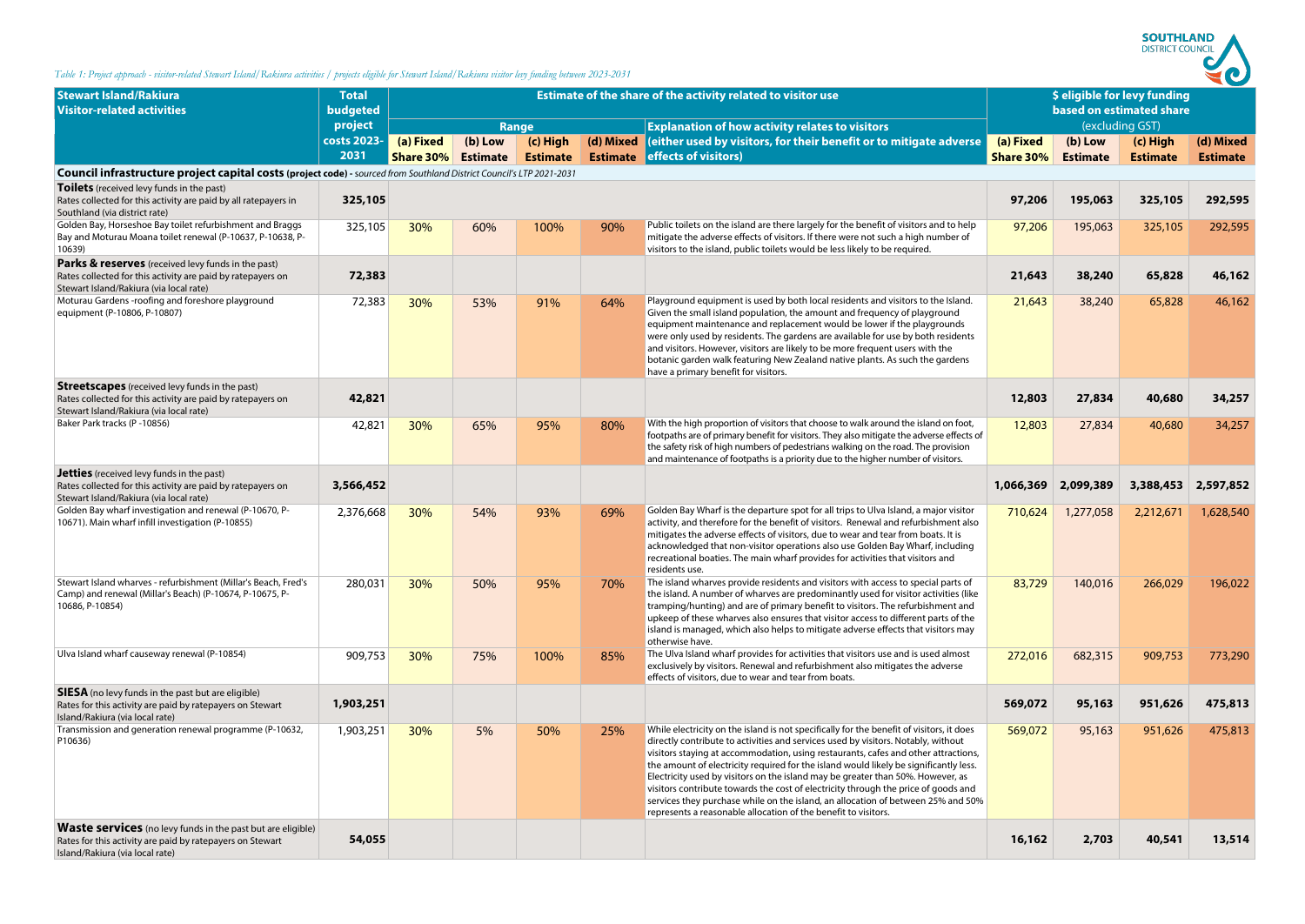

| <b>Stewart Island/Rakiura</b>                                                                                                                                                                                                            | <b>Total</b>           |               |                 |                 |                 | Estimate of the share of the activity related to visitor use                                                                                                                                                                                                                                                                                                                                                                                                                                                                                                                                                                                                               |                          |                      | \$ eligible for levy funding |                      |  |
|------------------------------------------------------------------------------------------------------------------------------------------------------------------------------------------------------------------------------------------|------------------------|---------------|-----------------|-----------------|-----------------|----------------------------------------------------------------------------------------------------------------------------------------------------------------------------------------------------------------------------------------------------------------------------------------------------------------------------------------------------------------------------------------------------------------------------------------------------------------------------------------------------------------------------------------------------------------------------------------------------------------------------------------------------------------------------|--------------------------|----------------------|------------------------------|----------------------|--|
| <b>Visitor-related activities</b>                                                                                                                                                                                                        | budgeted               |               |                 |                 |                 |                                                                                                                                                                                                                                                                                                                                                                                                                                                                                                                                                                                                                                                                            | based on estimated share |                      |                              |                      |  |
|                                                                                                                                                                                                                                          | project                |               | Range           |                 |                 | <b>Explanation of how activity relates to visitors</b>                                                                                                                                                                                                                                                                                                                                                                                                                                                                                                                                                                                                                     |                          |                      | (excluding GST)              |                      |  |
|                                                                                                                                                                                                                                          | costs 2023-            | (a) Fixed     | (b) Low         | (c) High        | (d) Mixed       | (either used by visitors, for their benefit or to mitigate adverse                                                                                                                                                                                                                                                                                                                                                                                                                                                                                                                                                                                                         | (a) Fixed                | (b) Low              | (c) High                     | (d) Mixed            |  |
|                                                                                                                                                                                                                                          | 2031                   | Share 30%     | <b>Estimate</b> | <b>Estimate</b> | <b>Estimate</b> | effects of visitors)                                                                                                                                                                                                                                                                                                                                                                                                                                                                                                                                                                                                                                                       | Share 30%                | <b>Estimate</b>      | <b>Estimate</b>              | <b>Estimate</b>      |  |
| Replacement collection vehicle (P-10424)                                                                                                                                                                                                 |                        | 54,055<br>30% | 5%              | 75%             | 25%             | Waste management services mitigate the adverse effects of visitors. Given that<br>there is a high number of visitors to the island, and the activities of visitors<br>produce daily waste volumes higher than residents (from consuming food,<br>tickets/bookings, media), an allocation of between 25% and 75% is thought to<br>represent a reasonable allocation of benefit. Much less waste would be produced<br>on the island without visitors.                                                                                                                                                                                                                        | 16,162                   | 2,703                | 40,541                       | 13,514               |  |
| <b>Wastewater</b> (no levy funds in the past but are eligible)<br>Rates collected for this activity are paid by everyone in a<br>wastewater area across district                                                                         | 1,293,660              |               |                 |                 |                 |                                                                                                                                                                                                                                                                                                                                                                                                                                                                                                                                                                                                                                                                            | 386,804                  | 64,683               | 970,245                      | 323,415              |  |
| Switchboards, cabinets and pumps (P-10472)                                                                                                                                                                                               | 1,293,660              | 30%           | 5%              | 75%             | 25%             | Wastewater services mitigate the adverse effects of residents and visitors by<br>ensuring that sewage is treated and disposed of appropriately. While wastewater<br>services are not specifically for the benefit of visitors, given the high number of<br>visitors to the island, the capacity requirements of this activity are vastly increased<br>to be able to manage higher loads than would otherwise be needed. As such, an<br>allocation of between 25% and 75% is thought to represent a reasonable<br>allocation of benefit.                                                                                                                                    | 386,804                  | 64,683               | 970,245                      | 323,415              |  |
| Other organisations operating and capital costs - as advised by community groups                                                                                                                                                         |                        |               |                 |                 |                 |                                                                                                                                                                                                                                                                                                                                                                                                                                                                                                                                                                                                                                                                            |                          |                      |                              |                      |  |
| <b>Community Groups</b> (received levy funds in the past)<br>Any decision to collect rates for this activity in the absence of<br>levy funding will subsequently need to identify who is liable<br>for the rate                          | 2,392,825              |               |                 |                 |                 |                                                                                                                                                                                                                                                                                                                                                                                                                                                                                                                                                                                                                                                                            | 715,455                  | 1,456,327            | 2,392,825                    | 1,813,008            |  |
| Stewart Island Promotion Association - visitor maps and free wifi<br>Rakiura Heritage Trust - operational costs<br>SIRCET (Stewart Island / Rakiura Community & Environment<br>Trust) - operational costs                                | 565,158                | 30%           | 64%             | 100%            | 78%             | Island maps are primarily for the benefit of visitors. Free wifi is primarily for the<br>benefit of visitors, and is a significant factor to improving the visitor experience<br>for many. The museum facility is a key visitor hub mainly used by visitors. As such,<br>some of the operational costs related to the operation of the facility (such as<br>electricity and staffing) are of primary benefit to visitors. The trust is involved in<br>projects that help to restore the ecology of the island through the control of pests<br>and weeds, making the island more attractive to visitors, many of whom travel to<br>the island for a nature/bush experience. | 168,982                  | 359,727              | 565,158                      | 442,258              |  |
| DOC Rakiura Track maintenance shortfall and capital projects<br>(Chocolate Swamp boardwalk for back country and Rakiura<br>Track projects for Kaipipi Inlet bridge replacement, track<br>hardening and resurfacing, shelter and signage) | 1,827,667              | 30%           | 60%             | 100%            | 75%             | Department of Conservation (DOC) tracks are mainly used by visitors to the island<br>for tramping, hunting and recreation. While DOC facilities have not received levy<br>funding in the past, these provide a high level of benefit to visitors, many of<br>whom travel to the island for a wilderness/bush/nature experience. As such, these<br>facilities are eligible to apply for levy funding.                                                                                                                                                                                                                                                                       | 546,472                  | 1,096,600            | 1,827,667                    | 1,370,750            |  |
| All project costs (excluding GST)<br>Total                                                                                                                                                                                               | 9,650,552              |               |                 |                 |                 |                                                                                                                                                                                                                                                                                                                                                                                                                                                                                                                                                                                                                                                                            | 2,885,515                | 3,979,401            | 8,175,302                    | 5,596,615            |  |
|                                                                                                                                                                                                                                          | Per annum<br>1,206,319 |               |                 |                 |                 |                                                                                                                                                                                                                                                                                                                                                                                                                                                                                                                                                                                                                                                                            | 360,689                  | 497,425              | 1,021,913                    | 699,577              |  |
| Total<br>Council costs (LTP 21-31)                                                                                                                                                                                                       | 7,257,727              |               |                 |                 |                 |                                                                                                                                                                                                                                                                                                                                                                                                                                                                                                                                                                                                                                                                            | 2,170,060                | 2,523,074            | 5,782,478                    | 3,783,606            |  |
|                                                                                                                                                                                                                                          | Per annum              | 907,216       |                 |                 |                 |                                                                                                                                                                                                                                                                                                                                                                                                                                                                                                                                                                                                                                                                            | 271,258                  | 315,384              | 722,810                      | 472,951              |  |
|                                                                                                                                                                                                                                          |                        |               |                 |                 |                 |                                                                                                                                                                                                                                                                                                                                                                                                                                                                                                                                                                                                                                                                            |                          |                      |                              |                      |  |
| Other agency costs (community, DOC)<br>Total                                                                                                                                                                                             | 2,392,825<br>Per annum | 299,103       |                 |                 |                 |                                                                                                                                                                                                                                                                                                                                                                                                                                                                                                                                                                                                                                                                            | 715,455<br>89,432        | 1,456,327<br>182,041 | 2,392,825<br>299,103         | 1,813,008<br>226,626 |  |
|                                                                                                                                                                                                                                          |                        |               |                 |                 |                 | Average eligible project costs per annum (over 8 years) (including GST)                                                                                                                                                                                                                                                                                                                                                                                                                                                                                                                                                                                                    | 414,793                  | 572,039              | 1,175,200                    | 804,513              |  |
|                                                                                                                                                                                                                                          |                        |               |                 |                 |                 | Projected visitor levy required based on project approach (including GST) <sup>1</sup>                                                                                                                                                                                                                                                                                                                                                                                                                                                                                                                                                                                     | \$11                     | \$15                 | \$30                         | \$21                 |  |
|                                                                                                                                                                                                                                          |                        |               |                 |                 |                 | Current visitor levy (including GST)                                                                                                                                                                                                                                                                                                                                                                                                                                                                                                                                                                                                                                       | \$5                      | \$5                  | \$5                          | \$5                  |  |
|                                                                                                                                                                                                                                          |                        |               |                 |                 |                 | Increase                                                                                                                                                                                                                                                                                                                                                                                                                                                                                                                                                                                                                                                                   | \$6                      | \$10                 | \$25                         | \$16                 |  |

*(1) The number of visitors is estimated to be 38,700 per annum (average over 7 years since levy introduced).*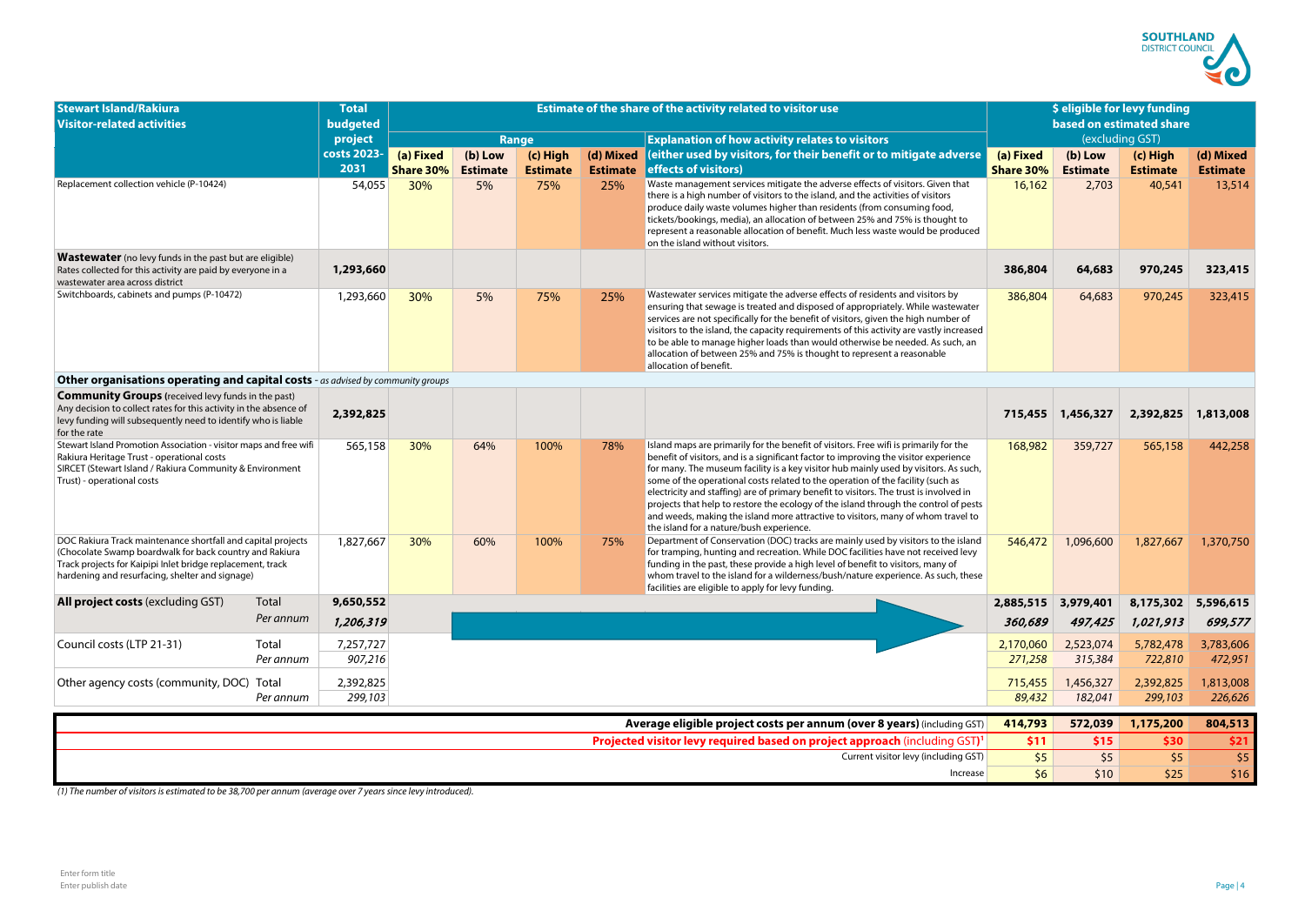

| <b>Council Infrastructure /</b><br><b>Activity</b>                                                                 | Depreciation<br><b>basis</b>                      | <b>Annual</b><br>depreciation                                                      | <b>Estimate of the share of the activity related to</b><br>visitor use |                            |                                                                             |                                                        | \$ eligible for levy funding based on estimated<br>share |                            |                                                |                              |
|--------------------------------------------------------------------------------------------------------------------|---------------------------------------------------|------------------------------------------------------------------------------------|------------------------------------------------------------------------|----------------------------|-----------------------------------------------------------------------------|--------------------------------------------------------|----------------------------------------------------------|----------------------------|------------------------------------------------|------------------------------|
|                                                                                                                    |                                                   | (used to estimate<br>annual consumption<br>or use of the asset)<br>(excluding GST) | (a) Fixed<br><b>Share 30%</b>                                          | (b) Low<br><b>Estimate</b> | <b>Scenario/range</b> (as per project basis)<br>(c) High<br><b>Estimate</b> | (d) Mixed<br><b>Estimate</b>                           | (a) Fixed<br>Share 30%                                   | (b) Low<br><b>Estimate</b> | (excluding GST)<br>(c) High<br><b>Estimate</b> | (d) Mixed<br><b>Estimate</b> |
| Wharves                                                                                                            | Project costs <sup>1</sup>                        | 71,329                                                                             | 30%                                                                    | 59%                        | 95%                                                                         | 73%                                                    | 21,399                                                   | 41,988                     | 67,769                                         | 51,957                       |
| Sewerage                                                                                                           | Revaluation                                       | 338,355                                                                            | 30%                                                                    | 5%                         | 75%                                                                         | 25%                                                    | 101,507                                                  | 16,918                     | 253,766                                        | 84,589                       |
| Stormwater                                                                                                         | Revaluation                                       | 20,206                                                                             | 30%                                                                    | 65%                        | 95%                                                                         | 80%                                                    | 6,062                                                    | 13,134                     | 19,195                                         | 16,164                       |
| Roading                                                                                                            | Revaluation <sup>2</sup>                          | 139,856                                                                            | 30%                                                                    | 5%                         | 50%                                                                         | 25%                                                    | 41,957                                                   | 6,993                      | 69,928                                         | 34,964                       |
| <b>Waste Services</b>                                                                                              | Cost                                              | 22,321                                                                             | 30%                                                                    | 5%                         | 75%                                                                         | 25%                                                    | 6,696                                                    | 1,116                      | 16,741                                         | 5,580                        |
| Footpaths                                                                                                          | Revaluation + cost                                | 17,985                                                                             | 30%                                                                    | 65%                        | 95%                                                                         | 80%                                                    | 5,395                                                    | 11,690                     | 17,085                                         | 14,388                       |
| Parks / reserves <sup>3</sup>                                                                                      | Cost                                              | 8,196                                                                              | 30%                                                                    | 53%                        | 91%                                                                         | 64%                                                    | 2,459                                                    | 4,330                      | 7,454                                          | 5,227                        |
| <b>Toilets</b>                                                                                                     | Cost                                              | 1,274                                                                              | 30%                                                                    | 60%                        | 100%                                                                        | 90%                                                    | 382                                                      | 764                        | 1,274                                          | 1,146                        |
| <b>SIESA</b>                                                                                                       | Cost                                              | 267,015                                                                            | 30%                                                                    | 5%                         | 50%                                                                         | 25%                                                    | 80,105                                                   | 13,351                     | 133,508                                        | 66,754                       |
| <b>Total annual Council activity cost</b>                                                                          |                                                   | 886,537                                                                            |                                                                        |                            |                                                                             |                                                        | 265,961                                                  | 110,283                    | 586,720                                        | 280,769                      |
| <b>Community Groups</b>                                                                                            | <b>Total cost</b><br>(as per project<br>approach) | <b>Annual average</b><br>grant<br>(as per project<br>approach)                     |                                                                        |                            |                                                                             |                                                        |                                                          |                            |                                                |                              |
| Promotions/Trust/SIRCET                                                                                            | 565,158                                           | 70,645                                                                             | 30%                                                                    | 64%                        | 100%                                                                        | 78%                                                    | 21,123                                                   | 44,966                     | 70,645                                         | 55,282                       |
| <b>DOC</b>                                                                                                         | 1,827,667                                         | 228,458                                                                            | 30%                                                                    | 60%                        | 100%                                                                        | 75%                                                    | 68,309                                                   | 137,075                    | 228,458                                        | 171,344                      |
| Total annual community group cost                                                                                  |                                                   | 299,103                                                                            |                                                                        |                            |                                                                             |                                                        | 89,432                                                   | 182,041                    | 299,103                                        | 226,626                      |
| <b>Total eligible annual costs</b><br>(excluding GST)                                                              |                                                   | 1,185,640                                                                          |                                                                        |                            |                                                                             |                                                        | 355,393                                                  | 292,324                    | 885,823                                        | 507,395                      |
|                                                                                                                    |                                                   |                                                                                    |                                                                        |                            |                                                                             | <b>Eligible annual costs (including GST)</b> \$408,702 |                                                          | \$336,172                  | \$1,018,697                                    | \$583,505                    |
| Projected visitor levy required based on depreciation approach for Council activities (including GST) <sup>4</sup> |                                                   |                                                                                    |                                                                        |                            |                                                                             |                                                        | \$11                                                     | \$9                        | \$26                                           | \$15                         |
|                                                                                                                    |                                                   |                                                                                    |                                                                        |                            |                                                                             | Current visitor levy (including GST)                   | \$5                                                      | \$5                        | \$5                                            | \$5                          |
|                                                                                                                    |                                                   |                                                                                    |                                                                        |                            |                                                                             | Increase                                               | \$6                                                      | \$4                        | \$21                                           | \$10                         |

#### *Table 2: Depreciation approach - visitor-related Stewart Island/Rakiura infrastructure / activities eligible for Stewart Island/Rakiura visitor levy funding*

<span id="page-32-0"></span>*(1) Wharves have been estimated to have a life of 50 years.*

*(2) Roading depreciation costs have been calculated at 50% of the total annual depreciation to allow for Waka Kotahi's 50% share of costs*

*(3) Playground depreciation data has been used in the calculation*

*(4) The number of visitors is estimated to be 38,700 per annum (average over 7 years since levy introduced)*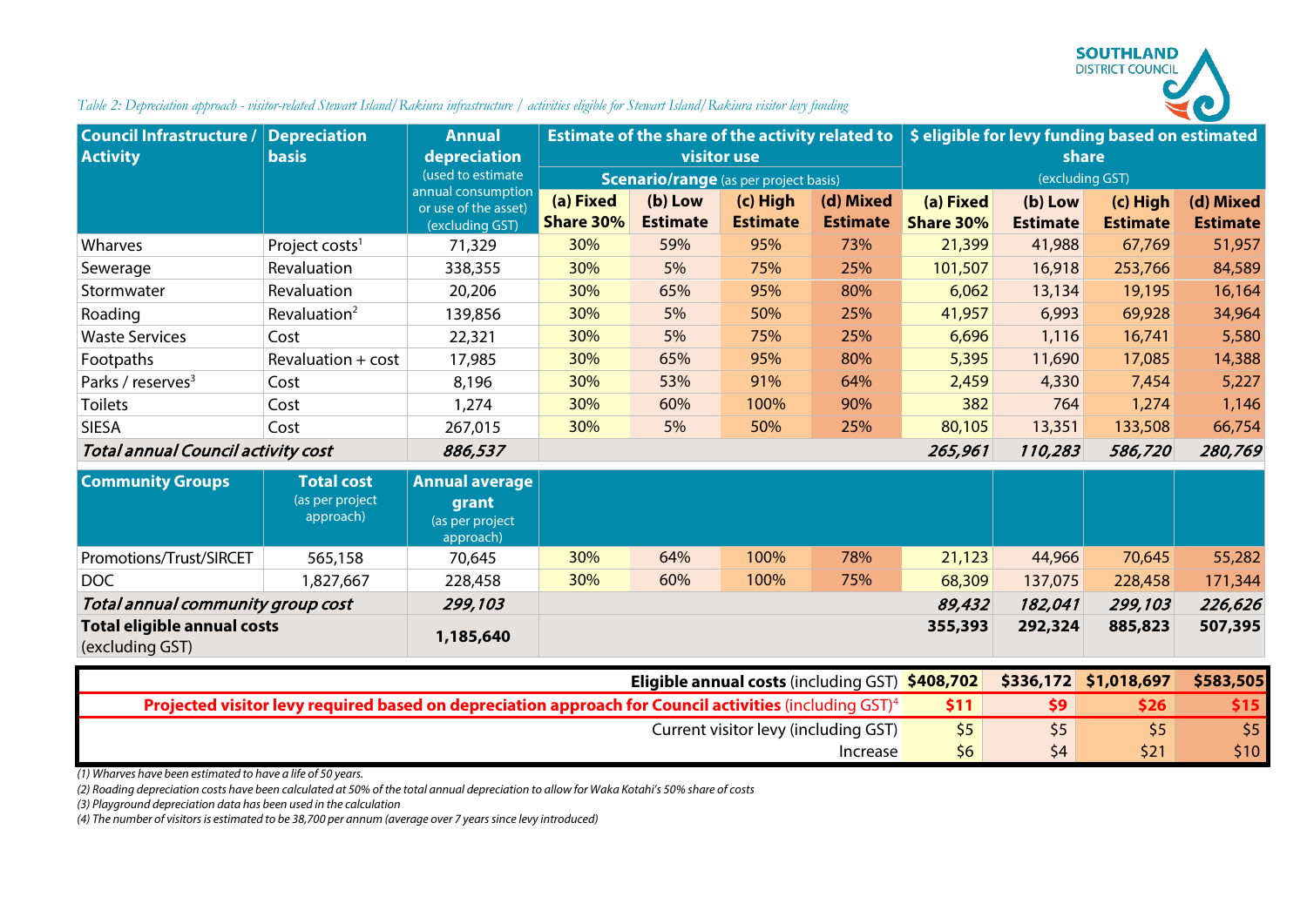<span id="page-33-0"></span>

Column **1** describes the visitor activities/projects for Stewart Island/Rakiura which are eligible for levy funding. These describe the areas where there is projected future demand for services from visitors. These have been sourced from Council's Long Term Plan (LTP) 2021-2031 capital project list and from information provided by community groups about their visitor-related costs. These have been grouped by activity (row **A**) with the details of the project/cost in the rows below each activity (row **B**). Please note that this is not considered to be an exhaustive list of all the future work scheduled for the island related to visitors and also excludes annual maintenance/operating costs for Council infrastructure which visitors also benefit from. However, it does give an indication of likely future costs. Some projects may also be eligible for funding from other sources including grants, fees and charges, rates. Accordingly, the model assigns a % share of project costs related to visitor use/benefit/mitigation that may be eligible for visitor levy funding assuming the remainder will be funded by grants, fees and charges or rates.

Column **2** shows the total amount budgeted for the various projects/costs from 2023 to 2031. Projects for 2021/2022 and 2022/2023 have generally not been included as any increase in the levy quantum would not take effect until October 2023. However, the adjusted cost of loan-funded projects for Stewart Island jetties (Golden Bay and Ulva Island) scheduled in 2021/2022 and 2022/2023 have been included on the basis that these costs are potentially eligible for loan funding from the levy fund.

Columns **3-6** detail four different scenarios on what % share of the projects/costs might relate to visitors and therefore be eligible for levy funding. A % share has been allocated for each individual project and then weighted to get an average % share for groups of projects as shown in the table. The project % has been considered when thinking about what proportion of the activity is used by visitors or benefits visitors or mitigates the adverse effects of visitors. The remaining % is then assumed to be funded from other sources (like grants, fees/charges or rates). The % share allocations scenarios are as follows:

| Column 3 (a) fixed share:                         | a consistent estimate of the project/activity costs that relate to visitors<br>irrespective of variations in visitor use/benefit between projects                     |
|---------------------------------------------------|-----------------------------------------------------------------------------------------------------------------------------------------------------------------------|
| Column $4$ (b) low estimate:                      | a low/conservative estimate of each project/activity costs attributable<br>to visitors                                                                                |
| Column $\overline{\mathbf{5}}$ (c) high estimate: | a high/optimistic estimate of each project/activity costs attributable<br>to visitors                                                                                 |
|                                                   | Column 6 (d) mixed estimate: a mixed "best" estimate of project costs attributable to visitors based<br>on varying degrees of visitor-related use/benefit/mitigation. |